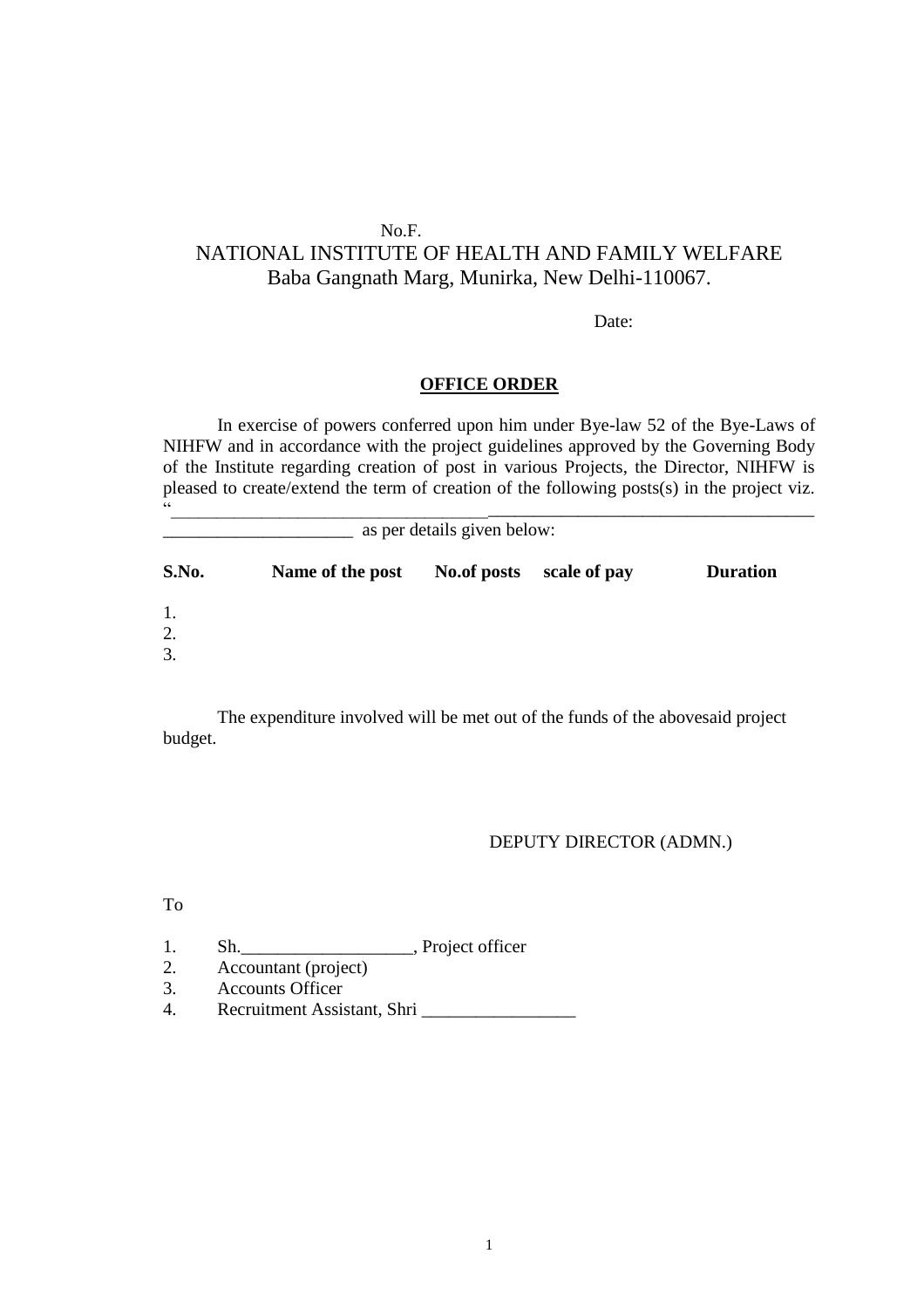# No.F.

# NATIONAL INSTITUTE OF HEALTH AND FAMILY WELFARE Baba Gangnath Marg, Munirka, New Delhi-110067.

Date:

#### **OFFICE ORDER**

With the approval of the Governing Body of the Institute, sanction to the creation of following Group "A" posts in the prescribed scale of pay together with usual allowances as admissible from time to time in the Institute with effect from \_\_\_\_\_\_\_\_\_\_\_\_\_\_\_\_\_\_\_\_\_\_\_\_ is hereby conveyed:

|    | S.No. Name of the post |  | No. of posts scale of pay Deptt. to which sanctioned |
|----|------------------------|--|------------------------------------------------------|
| 1. |                        |  |                                                      |
| 2. |                        |  |                                                      |
| 3. |                        |  |                                                      |

The expenditure involved will be met out of Institute's Non-Plan/ Plan Budget Head 'SALARIES & ALLOWANCES' for the year to  $\qquad$ .

Concurrence of the Ministry of Finance (Department of Expenditure) has been obtained by the Ministry of Health and F.W. vide their U.O.note no.\_\_\_\_\_\_\_\_\_\_\_\_\_\_ dated  $\frac{1}{\sqrt{1-\frac{1}{2}}$ 

### DEPUTY DIRECTOR (ADMN.)

To

1. Head, Department of \_\_\_\_\_\_\_\_\_\_\_\_\_\_\_\_\_\_\_\_\_\_

- 2. Accounts Officer
- 3. Recruitment Assistance, Shri\_\_\_\_\_\_\_\_\_\_\_\_\_\_\_\_\_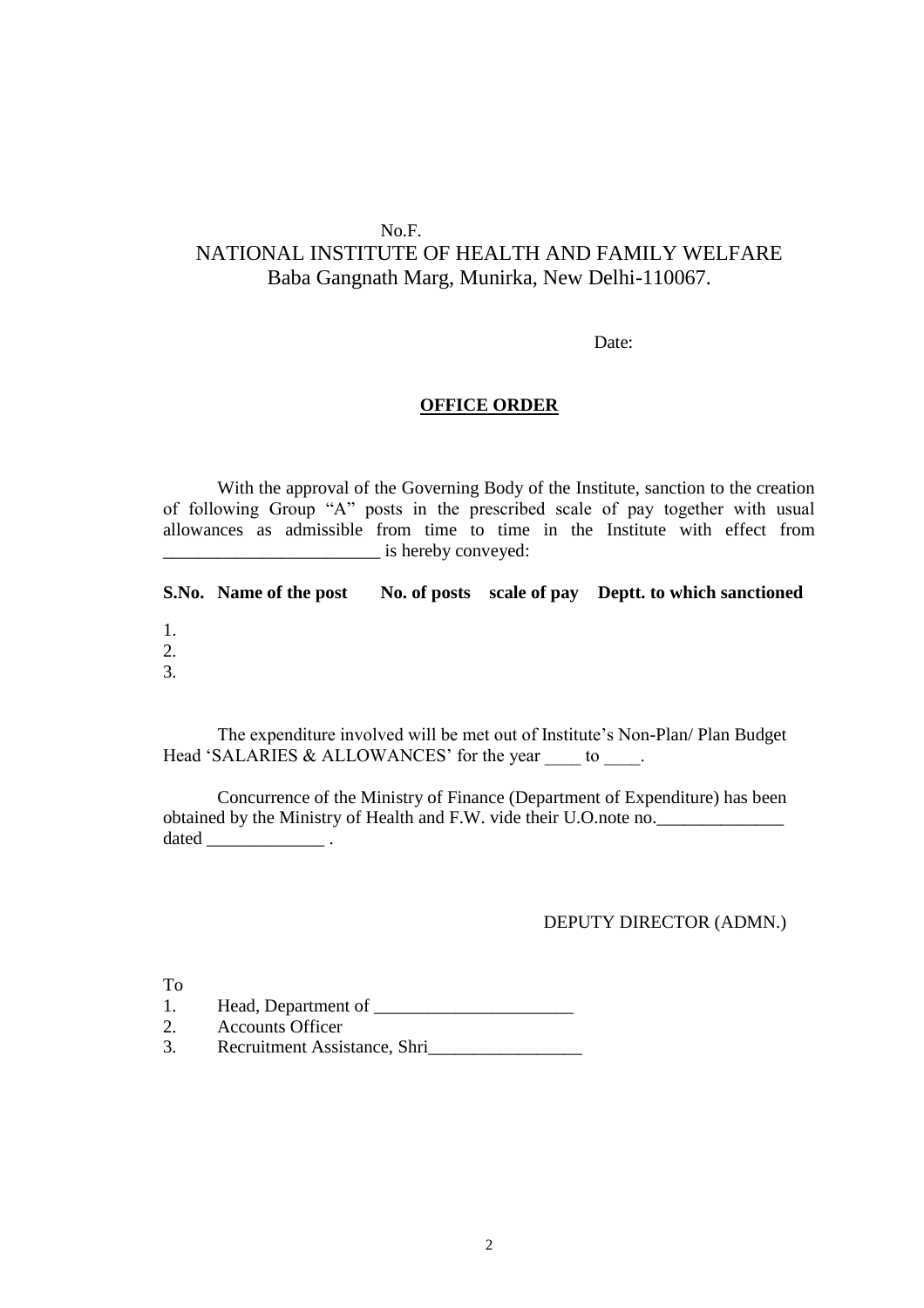Date: \_\_\_\_\_\_\_\_\_\_\_\_\_

#### **CIRCULAR**

Applications are invited for the following group 'B' post of Asstt.Research Officer in \_\_\_\_\_\_\_\_\_\_\_\_\_\_\_\_\_\_\_\_\_\_\_\_ of NIHFW for a period of \_\_\_\_\_\_\_\_\_\_\_\_ months/years or till further orders whichever is earlier.

- 1. Asstt.Research Officer: one
- 2. Rs.9300-34800/- G-P- Rs- 4600/-

#### **3. Qualifications and Experience**

**Essential**

- 1.
- 2.

#### **Desirable**

- 4. Job Requirement
- 5. Age limit: 35 years

### **Note:**

Application on plain paper, giving full Bio Data including details of age proof, educational qualifications and experience with copies of the certificate may please be forwarded to the undersigned immediately latest by \_\_\_\_\_\_\_\_\_\_\_\_\_\_\_\_\_\_\_\_\_\_\_\_\_\_\_\_\_\_

It is requested that this circular may kindly be brought to the notice to all the eligible employees working in your department.

DEPUTY DIRECTOR (ADMN.)

Copy to:- 1. 2. 3.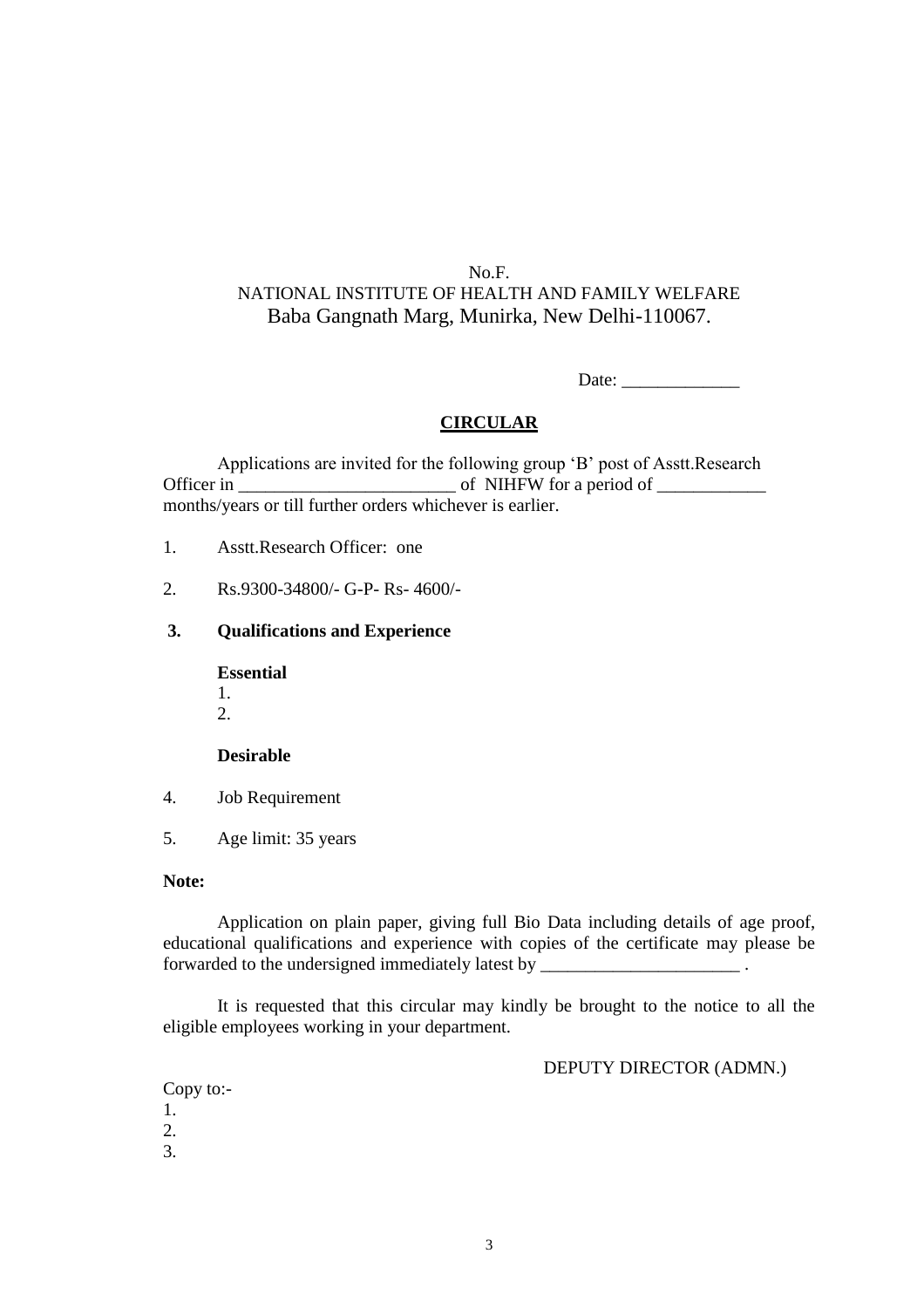#### **Registered A.D.**

### No.F. NATIONAL INSTITUTE OF HEALTH AND FAMILY WELFARE Baba Gangnath Marg, Munirka, New Delhi-110067.

Date:

To,

The Employment Officer,

\_\_\_\_\_\_\_\_\_\_\_\_\_\_\_\_\_\_\_\_\_\_\_\_\_, \_\_\_\_\_\_\_\_\_\_\_\_\_\_\_\_\_\_\_\_\_\_\_\_\_\_.

SUBJECT: NOTIFICATION OF VACANCY FOR THE POST OF \_\_\_\_\_\_\_\_\_\_\_\_\_\_\_\_.

Sir,

I am directed to forward herewith a requisition form, duly filled in, for notification of the vacancy for the post of  $\qquad$  in this Institute. It is requested that a list of names and addresses of suitable candidates may kindly be sent to this Institute within fifteen/sixty days, in order to enable us to make selection for the said post. If suitable candidates are not available, a 'Non-Availability Certificate' may kindly be issued to this Institute, so as to enable us to make recruitment through other permissible sources.

In case no response is received from your end latest by \_\_\_\_\_\_\_\_\_\_\_\_\_\_\_\_, it will be presumed that your office has no objection to this vacancy being filled in by way of open advertisement in the press.

Yours faithfully,

#### DEPUTY DIRECTOR(ADMN.)

Copy forwarded for information and necessary action to:

1.

2.

#### **Urgent/By Hand**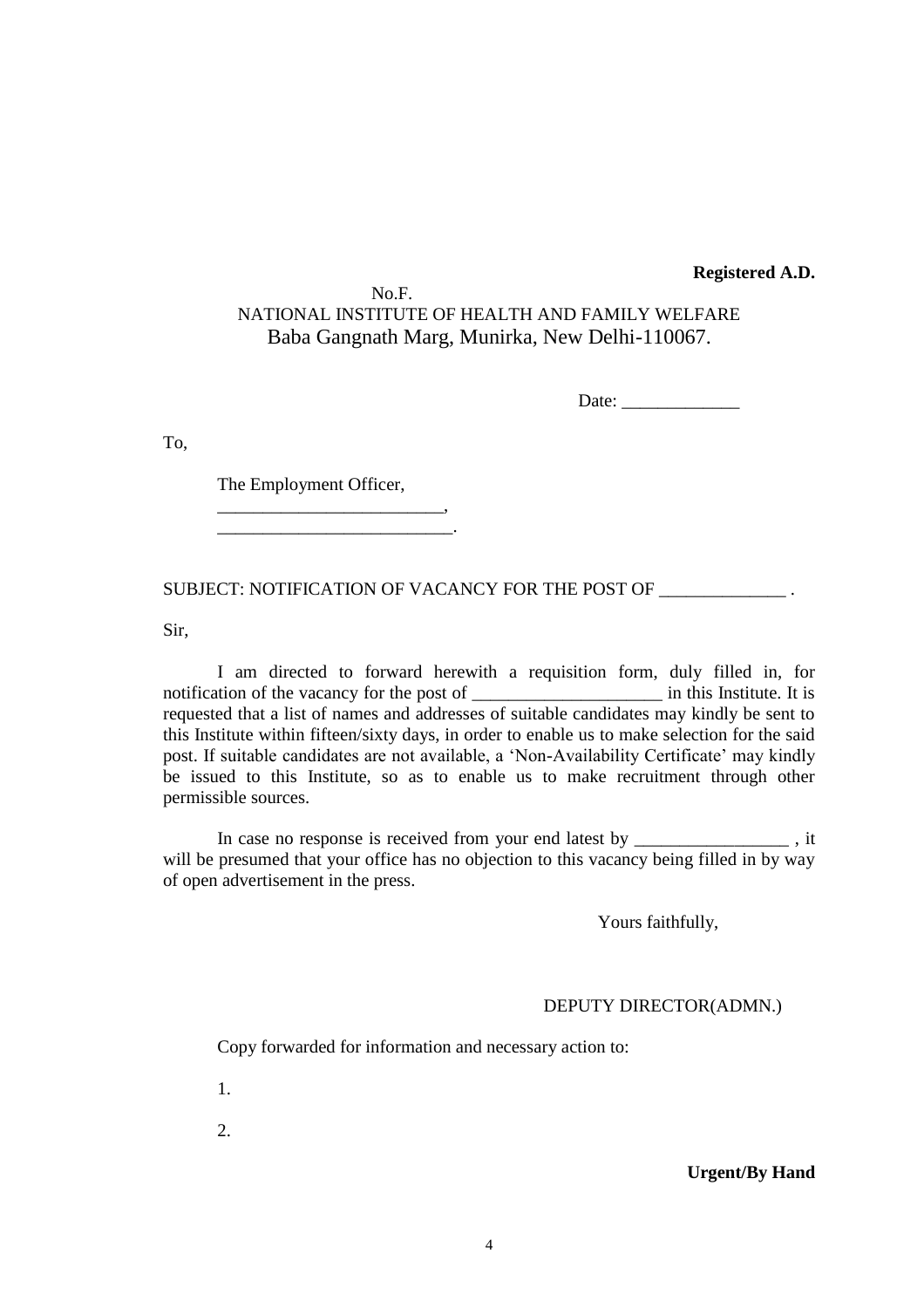#### No.F.

# NATIONAL INSTITUTE OF HEALTH AND FAMILY WELFARE Baba Gangnath Marg, Munirka, New Delhi-110067.

Date:

The Director Directorate of Advertising and Visual Publicity, Ministry of Information and Broadcasting, PTI Building, 3rd Floor, Parliament Street, New Delhi-110001.

Subject: NIHFW – Advertisement for filling up of vacant posts in the Institute.

Sir,

To

I am directed to forward herewith a draft advertisement for the following vacant posts in the National Institute of Health and Family Welfare. It is requested that an advertisement may kindly be published in the following leading Newspapers on all India basis at an early date:

1. 2. 3.

2. The last date given in the draft advertisement for receipt of applications is on the presumption that the advertisement will appear in the papers immediately.

3. Bill in triplicate may be sent for payment in due course. The newspapers, publishing advertisement relating to the above posts, may also please be advised to send newspaper cutting to the Institute direct for our record.

4. The number of newspapers may kindly be kept to the minimum required for an advertisement to be published on all India basis.

This may kindly be treated as Urgent.

Yours faithfully,

Deputy Director(Admn.)

Copy for information to:

The Central Employment Exchange, 2A/3, Kunden Mension Building, Asaf Ali Road, New Delhi.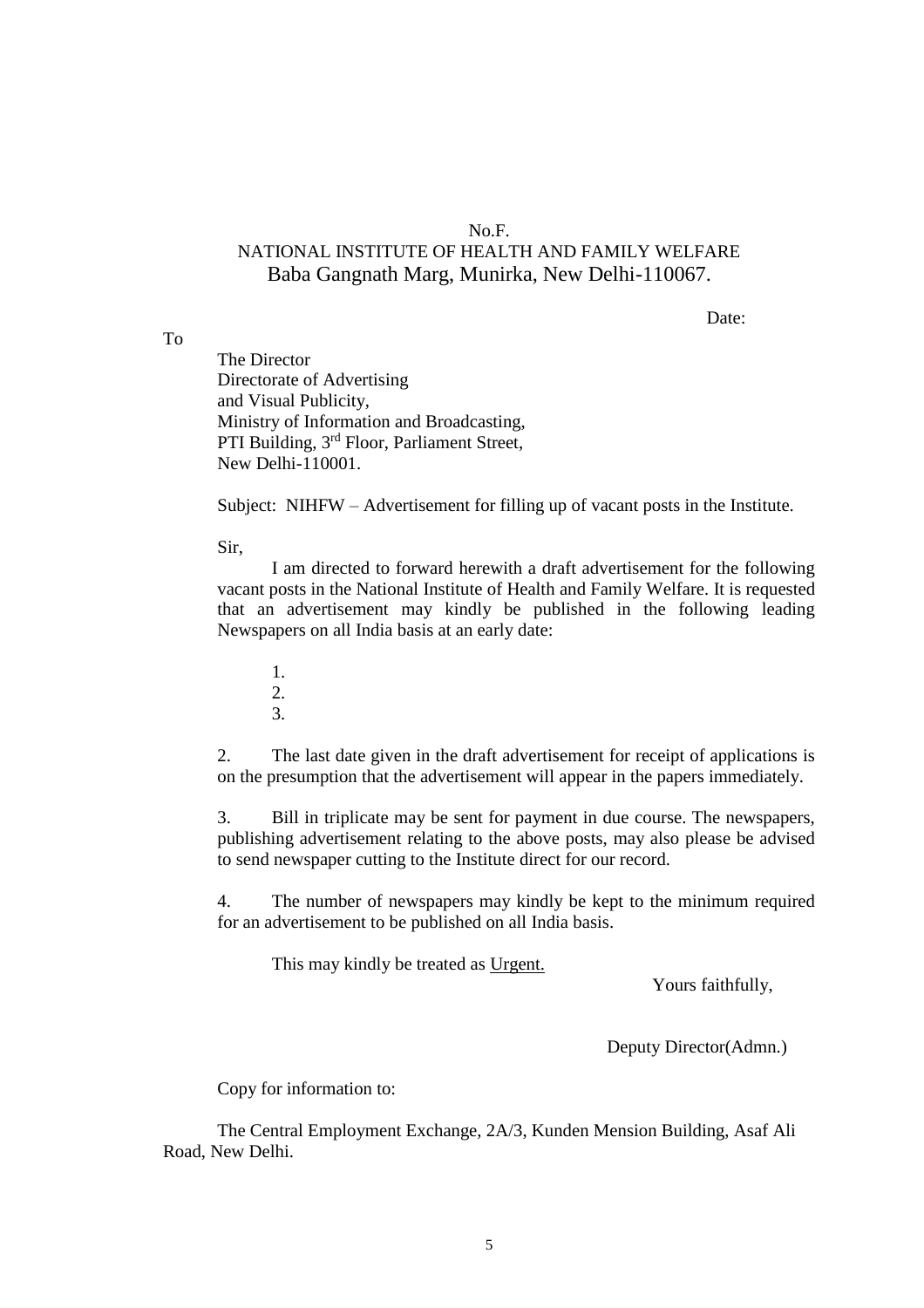Adv.No.\_\_\_\_\_\_\_\_\_\_\_\_\_\_\_\_\_

# NATIONAL INSTITUTE OF HEALTH AND FAMILY WELFARE Baba Gangnath Marg, Munirka, New Delhi-110067.

National Institute of Health and Family Welfare, is an Autonomous Body under the Ministry of Health and Family Welfare. The objective of the Institute is to act as an apex Technical Institutes for promotion of Health and Family Welfare Programmes in the country through Education, Research, Training, Evaluation and services."

……..

Applications are invited for the following post in this Institute. Application form is obtainable from the Section Officer (Administration-I) of National Institute of Health and Family Welfare, New Mehrauli Road, Munirka, New Delhi either personally or by sending self addressed envelop (9"x4") duly stamped, with Indian postal order, for Rs... payable to Accounts Officer of this Institute. Format of application form can also be downloaded from the Institute's web-site www.nihfw.org.

- 1. Post:
- 2. Matrix:
- 3. Qualifications and Experience:

Essential:

- 1.  $2<sup>1</sup>$
- 
- 3.

Desirable:

- 4. Job requirements:
- 5. Age limit:

#### **Note:**

- 1. Candidate working in Govt./Semi Govt. organisation must apply through proper channel.
- 2. The complete application form alongwith the crossed Indian Postal Order worth Rs.  $/$ - (No fee for SC/ST candidates and female condidates) for the post payable to the Accounts Officer, NIHFW, New Delhi, should reach the Deputy Director (Admn.), National Institute of Health and Family Welfare, New Mehrauli Road, Munirka, New Delhi – 110067, latest by the

\_\_\_\_\_\_\_\_\_\_\_\_\_\_\_\_\_\_\_\_ .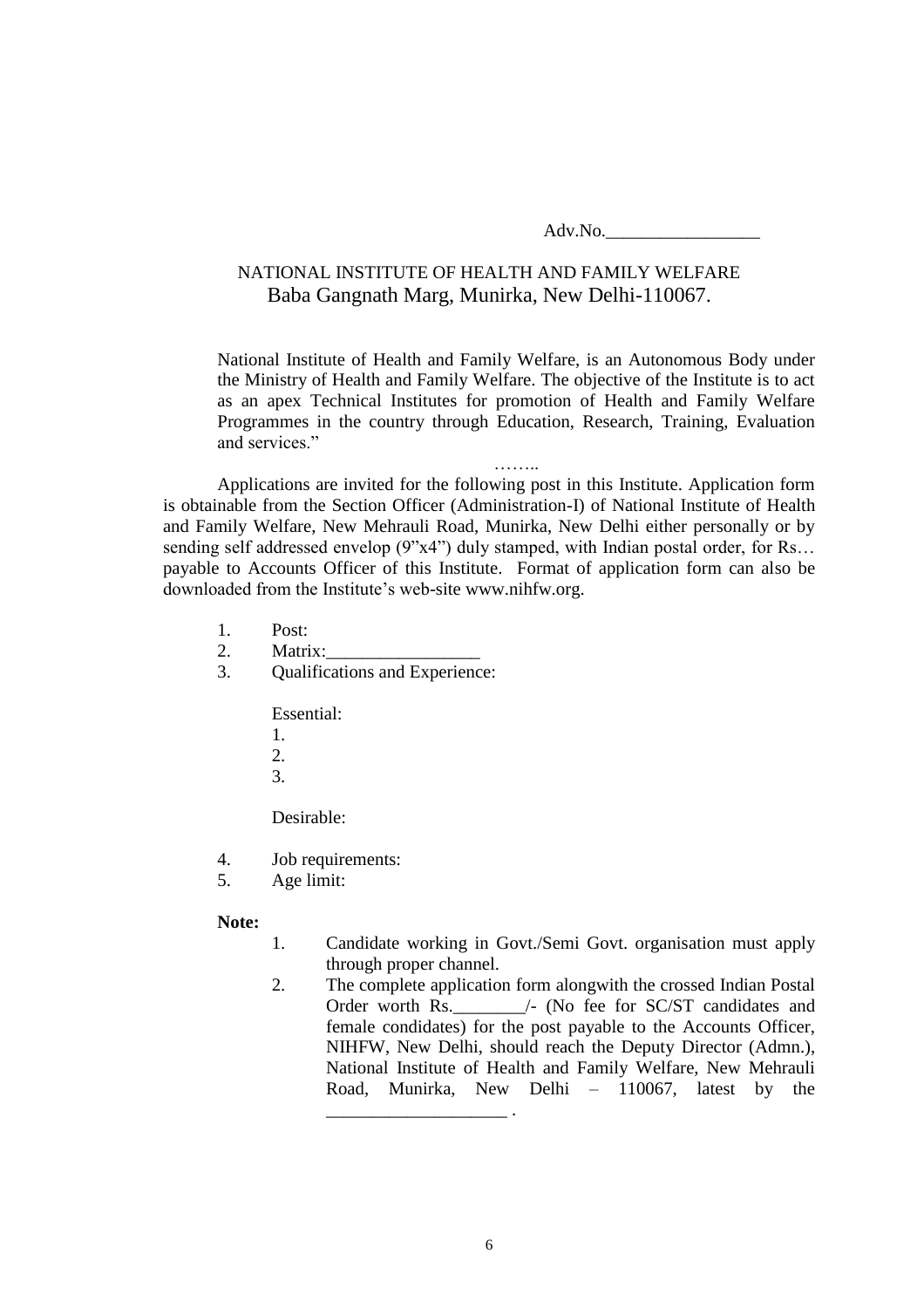#### REGISTERED

### No. NATIONAL INSTITUTE OF HEALTH AND FAMILY WELFARE Baba Gangnath Marg, Munirka, New Delhi-110067.

 $Date:$ 

#### MEMORANDUM

| With reference to his/her application for the post of | 1n              |
|-------------------------------------------------------|-----------------|
| this Institute, Shri/Smt./Dr./Km.                     | is requested to |
| appear for an interview on                            | at              |
| in the Administrative Block of the Institute.         |                 |

He/She is requested to bring with him/her the original certificates and testimonials in evidence of his/her date of birth, qualifications and experience etc.

Unemployed candidates will be paid single second class Rail Fare, both ways, by the shortest route on production of Railway Cash receipt subject to the condition that initial fare upto 250 kms., both ways, will be borne by the candidate.

He/she should also bring a 'No Objection Certificate' from his/her employer, if he/she is in service and his/her application was not received in this Institute through proper channel, failing which his/her candidature for the post will not be considered.

Please acknowledge receipt and intimate whether he/she will be appearing for interview.

Dy.Director (Admn.)

\_\_\_\_\_\_\_\_\_\_\_\_\_\_\_\_\_\_\_\_\_\_\_\_\_\_\_\_\_\_\_ \_\_\_\_\_\_\_\_\_\_\_\_\_\_\_\_\_\_\_\_\_\_\_\_\_\_\_\_\_\_\_\_\_\_\_\_\_ \_\_\_\_\_\_\_\_\_\_\_\_\_\_\_\_\_\_\_\_\_\_\_\_\_\_\_\_\_\_\_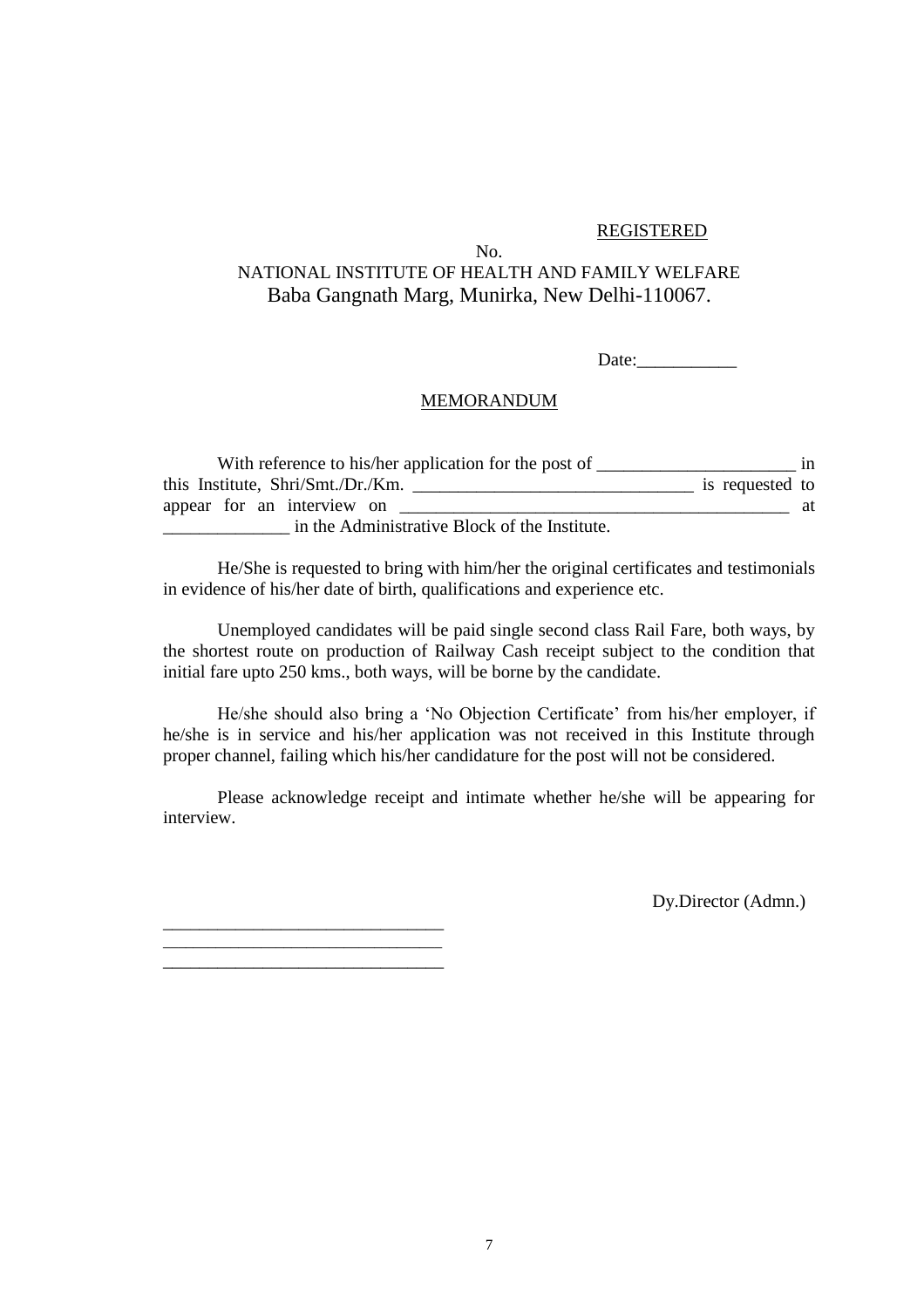.

Date:

#### **MEMORANDUM**

A meeting of the Selection Committee for conducting the interview of candidates for the post of  $\frac{1}{\sqrt{2}}$  of  $\frac{1}{\sqrt{2}}$  in the scale of pay of Rs.  $\frac{1}{\sqrt{1-\frac{1}{\sqrt{1-\frac{1}{\sqrt{1-\frac{1}{\sqrt{1-\frac{1}{\sqrt{1-\frac{1}{\sqrt{1-\frac{1}{\sqrt{1-\frac{1}{\sqrt{1-\frac{1}{\sqrt{1-\frac{1}{\sqrt{1-\frac{1}{\sqrt{1-\frac{1}{\sqrt{1-\frac{1}{\sqrt{1-\frac{1}{\sqrt{1-\frac{1}{\sqrt{1-\frac{1}{\sqrt{1-\frac{1}{\sqrt{1-\frac{1}{\sqrt{1-\frac{1}{\sqrt{1-\frac{1}{\sqrt{1-\frac{1}{\sqrt{1-\frac{1}{\sqrt{1-\frac{1}{\sqrt{1-\frac{1}{\sqrt{1$ at  $\frac{1}{\sin \text{Room No}}$ .

You have been nominated as a member of Selection Committee, constituted by the Director. You are, therefore, requested to kindly make it convenient to attend the meeting of the Selection Committee on the date and time mentioned above.

\_\_\_\_\_\_\_\_\_\_\_\_\_\_\_\_\_\_\_\_\_\_\_\_\_\_\_\_\_\_\_ \_\_\_\_\_\_\_\_\_\_\_\_\_\_\_\_\_\_\_\_\_\_\_\_\_\_\_\_\_\_\_\_\_\_\_\_\_

Dy.Director (Admn.)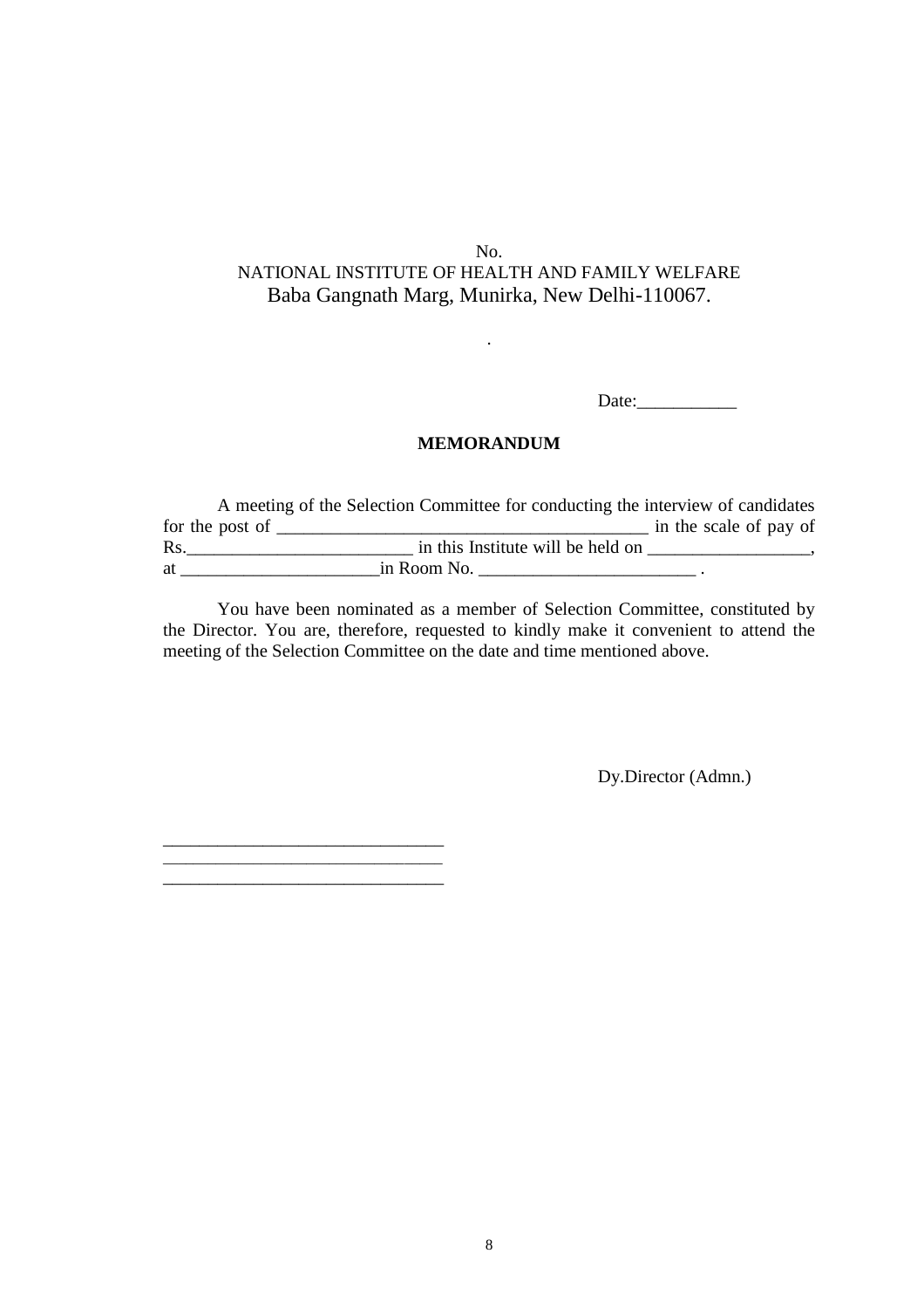### **Confidential**

### No. NATIONAL INSTITUTE OF HEALTH AND FAMILY WELFARE Baba Gangnath Marg, Munirka, New Delhi-110067.

Date:\_\_\_\_\_\_\_\_\_\_\_

Tel.No.26165959

\_\_\_\_\_\_\_\_\_\_\_\_\_\_\_\_\_\_\_\_\_\_\_\_\_\_\_\_\_\_\_ \_\_\_\_\_\_\_\_\_\_\_\_\_\_\_\_\_\_\_\_\_\_\_\_\_\_\_\_\_\_\_\_\_\_\_\_\_ \_\_\_\_\_\_\_\_\_\_\_\_\_\_\_\_\_\_\_\_\_\_\_\_\_\_\_\_\_\_\_

To,

**Subject: Filling up the post of ………………………….. regarding.**

Sir,

I am directed to invite a reference to this Institute's/your 'letter No……………… dated \_\_\_\_\_\_\_\_\_\_\_\_\_\_\_ and to request you to kindly send the Confidential Report Dossiers of Sh./Ms\_\_\_\_\_\_\_\_\_\_\_\_\_\_\_\_\_\_\_\_\_\_\_\_\_\_\_ for the meeting of the Selection Committee for the post of \_\_\_\_\_\_\_\_\_\_\_\_\_\_\_\_\_\_\_\_\_\_\_\_\_\_\_\_\_\_\_ scheduled to be held on \_\_\_\_\_\_\_\_\_\_\_\_\_\_\_\_\_\_ in NIHFW, Munirka, New Delhi. This may kindly be treated as MOST URGENT.

Dy.Director (Admn.)

9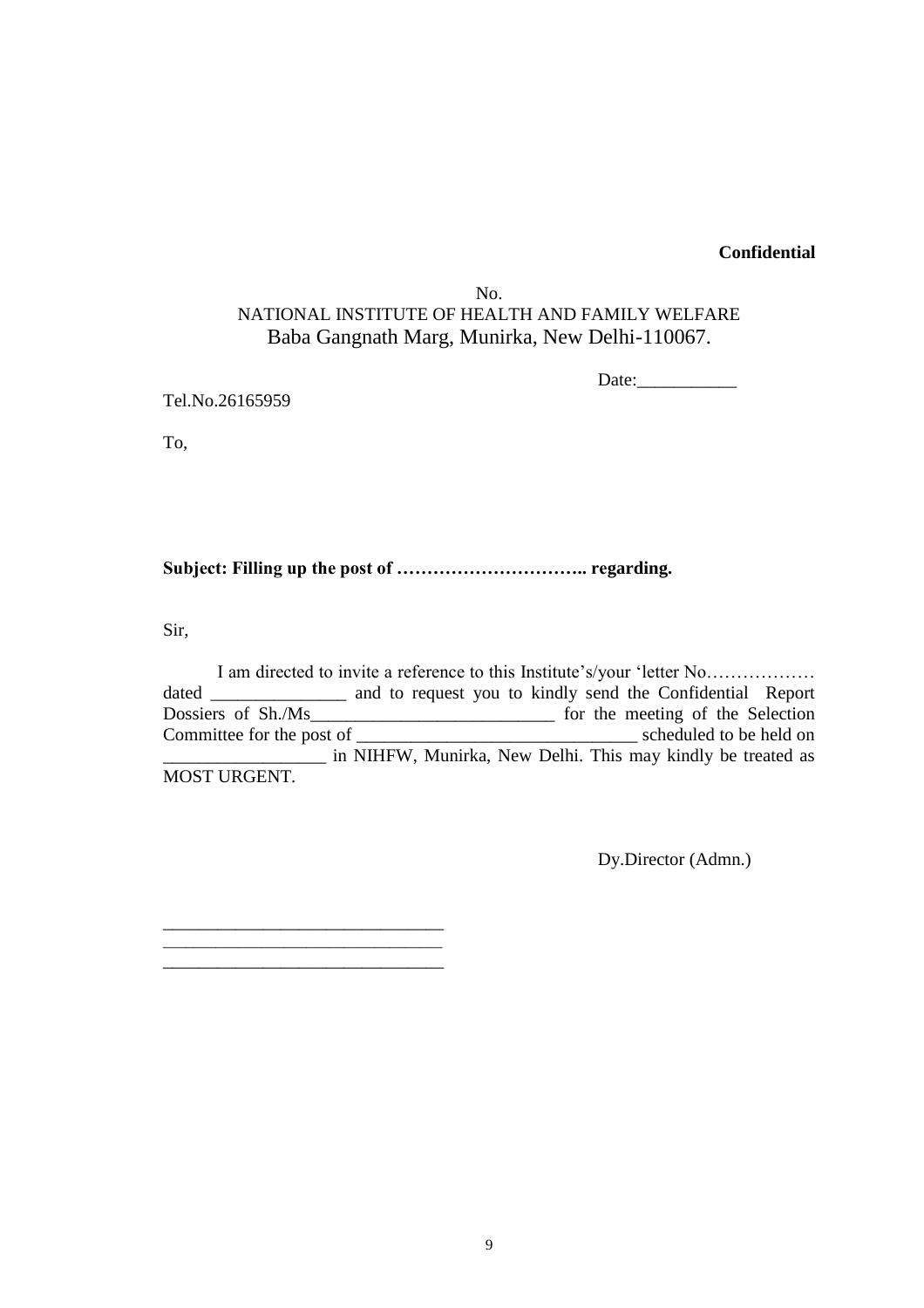Date:

To

The Civil Surgeon, Lady Harding Medical College and Hospital, New Delhi.

SUBJECT: MEDICAL EXAMINATION OF SHRI **with the contract of the contract of the contract of the contract of the contract of the contract of the contract of the contract of the contract of the contract of the contract of the** 

Sir,

Shri/Ms./Dr. \_\_\_\_\_\_\_\_\_\_\_\_\_\_\_\_\_\_\_\_\_\_\_\_\_, is being considered for appointment to the post of \_\_\_\_\_\_\_\_\_\_\_\_\_\_\_\_\_\_\_\_\_\_\_\_\_\_\_\_\_ in the Institute. It is requested that he may be medically examined and report be sent to this Institute at an early date.

Shri/Ms./Dr. \_\_\_\_\_\_\_\_\_\_\_\_\_\_\_ has be directed to report to your office immediately for medical examination.

Necessary copies of the blank forms of declaration and medical certificate are enclosed. Kindly obtain his signature on the declaration form etc. in your presence.

Dy.Director (Admn.)

No.F.\_\_\_\_\_\_\_\_\_\_\_\_\_

Copy forwarded to Shri/Ms./Dr. \_\_\_\_\_\_\_\_\_\_\_\_\_\_\_\_\_\_\_\_\_\_\_\_\_\_\_\_\_\_\_ . He is directed to report to the Civil Surgeon, Lady Harding Medical College and Hospital, New Delhi immediately for his medical examination.

Dy.Director (Admn.)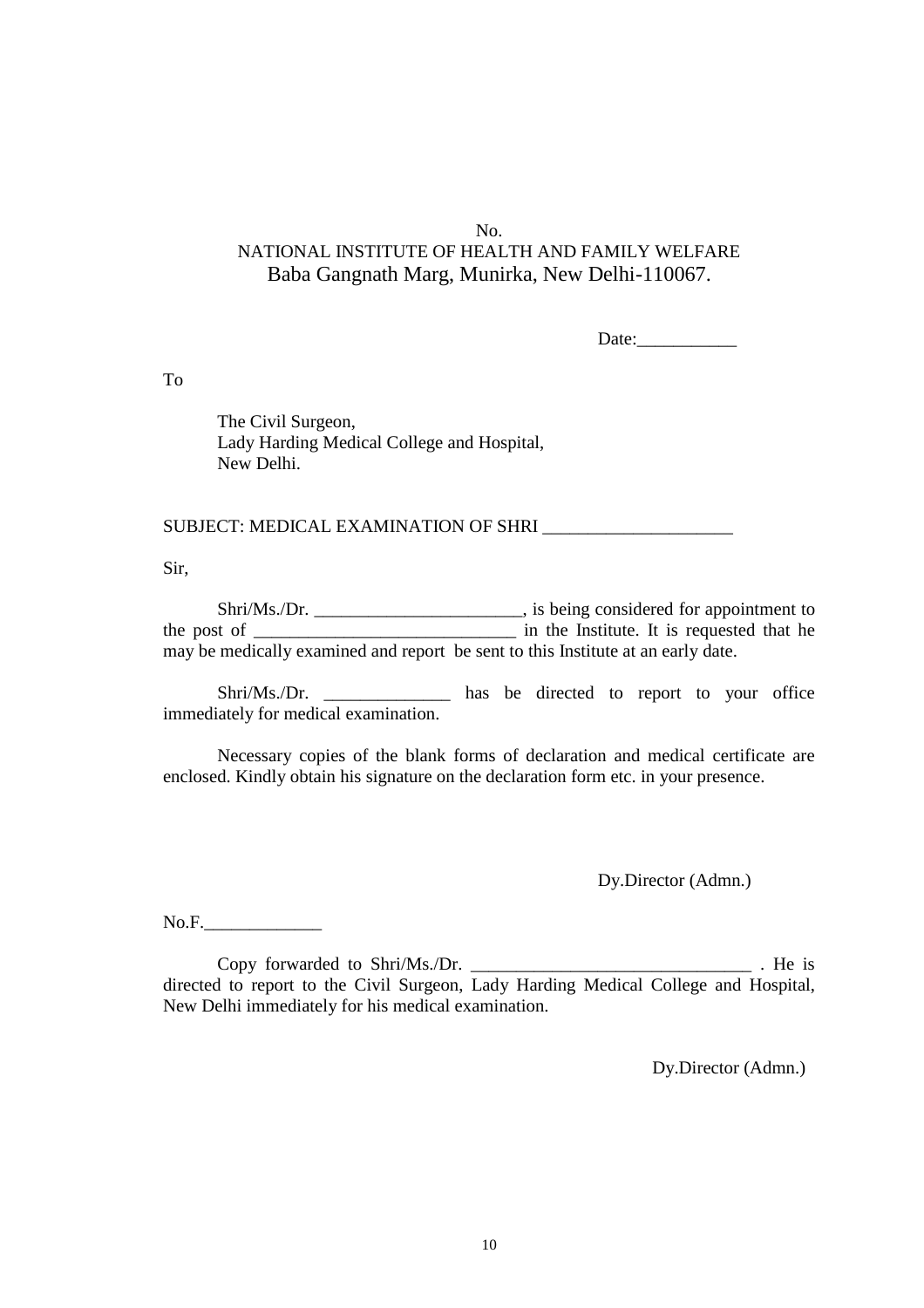**Regd.**

### No. NATIONAL INSTITUTE OF HEALTH AND FAMILY WELFARE Baba Gangnath Marg, Munirka, New Delhi-110067.

.

Date:

#### OFFICE MEMORANDUM

Director, National Institute of Health and Family Welfare is pleased to offer Sh./Smt./Km. appointment as  $\sim$  . The appointment as  $\sim$  . Appointment as  $\sim$ in the Institute on a basic pay of Rs.\_\_\_\_\_\_\_\_\_\_\_\_\_\_\_\_\_\_\_\_per month in scale of Rs.\_\_\_\_\_\_\_\_\_\_\_\_\_\_\_\_\_\_\_\_\_\_\_\_\_\_\_\_. The appointee will also be entitled to draw dearness and other allowance at the rates admissible and subject to the conditions laid down in Rules and orders governing the grant of such allowances in force from time to time.

- 2. The terms of appointment are as follows:
	- i The post is temporary at present but likely to continue.
	- ii He/She will be on probation for a period of one/two year(s) from the date of joining.
	- iii The appointment may be terminated at any time by a Month's notice given by either side viz the appointee or the appointing authority without assigning any reason. The Appointing Authority however, reserves the right of Terminating the services of the appointee forthwith or before the expiration of the stipulated period of notice by making payment to him a sum equivalent to the pay and allowances for the period of notice or the unexpired portion thereof. During the period of probation however the appointment can be terminated at any time without any notice.
	- iv Other condition of service will be governed by the relevant rules and orders in force from time to time.
- 3. The appointment will be further subject to:
	- i Submission of a declaration about his/her martial status in the prescribed form. In the event of the candidate having more than one wife living, or being married to a person having more that one wife, the appointment will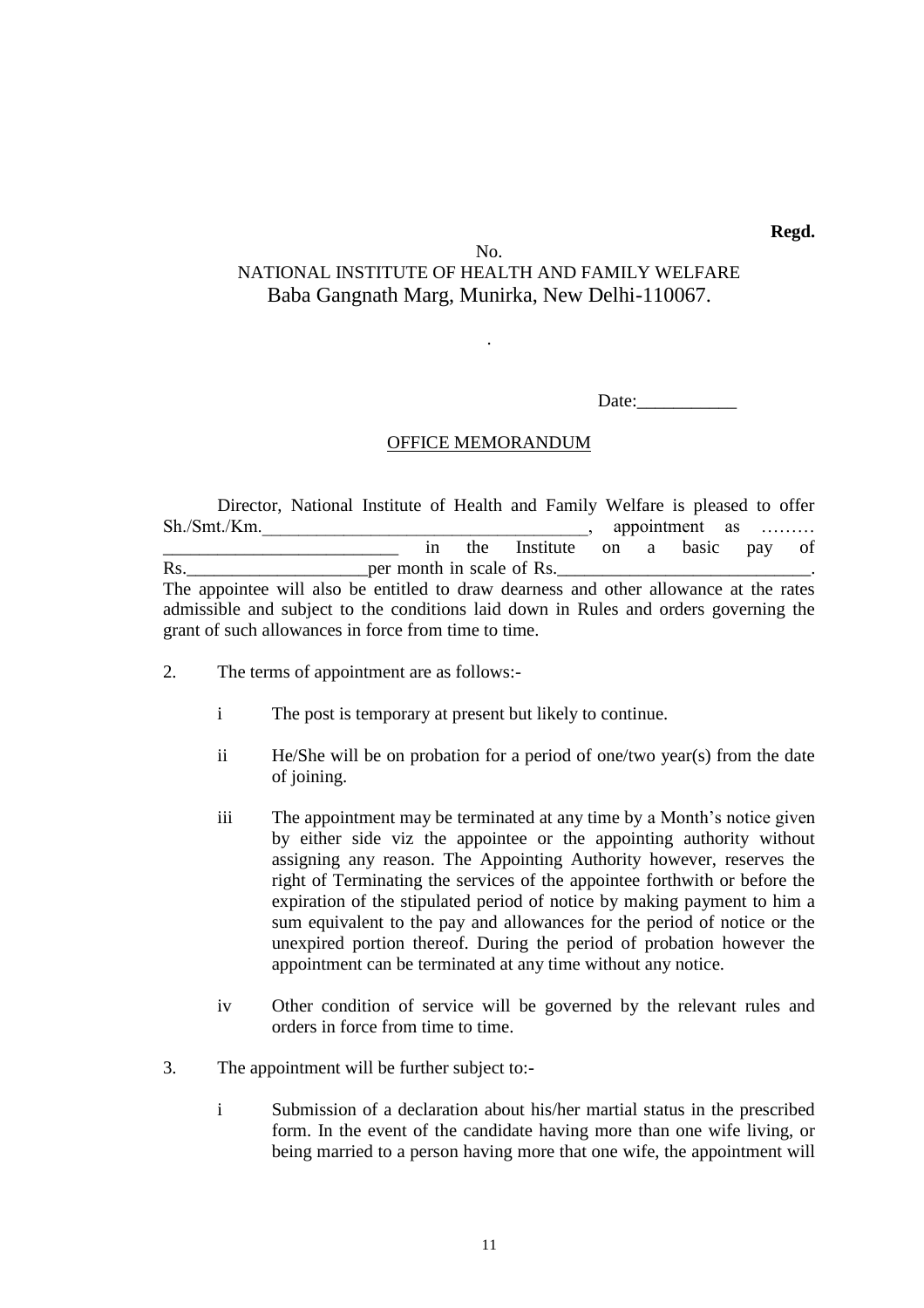be subject to his being exempted from the enforcement of the requirement in this behalf.

- ii Production of a certificate of fitness from the competent medical authority.
- iii Taking an oath of allegiance/faithfulness to the Constitution of India in the prescribed form (enclosed).
- iv Production of the following original certificates:
	- a) Degree/Diploma/Certificates of Educational and other technical qualifications.
	- b) Certificate of age.
	- c) Character certificate in the prescribed form enclosed.
	- d) Certificate in the prescribed form in support of candidate's claim to belong to a Scheduled Caste/Scheduled Tribe/OBC.
	- e) Discharge Certificate from the previous employer, if any.
- 4. It may please be stated whether the candidate is serving or is under obligation to serve another Central Government Department, a state Government or a Public Authority/PSU/Autonomous Body.
- 5. If any declaration given or information furnished by the candidate proves to be false or if any the candidate is found to have willfully suppressed any materials, information he will be liable to removal from service and such other action as may be deemed necessary.

If \_\_\_\_\_\_\_\_\_\_\_\_\_\_\_\_\_\_\_\_\_\_\_\_\_\_\_\_\_\_\_ accepts the offer on the above terms, he/she should communicate his/her acceptance to the undersigned by the If no reply is received or the candidate fails to report for duty by the prescribed date, the offer will be cancelled.

No travelling allowance will be allowed for appearing for Medical Examination and/or for joining the appointment.

Deputy Director (Admn.)

To

\_\_\_\_\_\_\_\_\_\_\_\_\_\_\_\_\_\_\_\_\_\_\_\_\_\_\_\_ \_\_\_\_\_\_\_\_\_\_\_\_\_\_\_\_\_\_\_\_\_\_\_\_\_\_\_\_ \_\_\_\_\_\_\_\_\_\_\_\_\_\_\_\_\_\_\_\_\_\_\_\_\_\_\_\_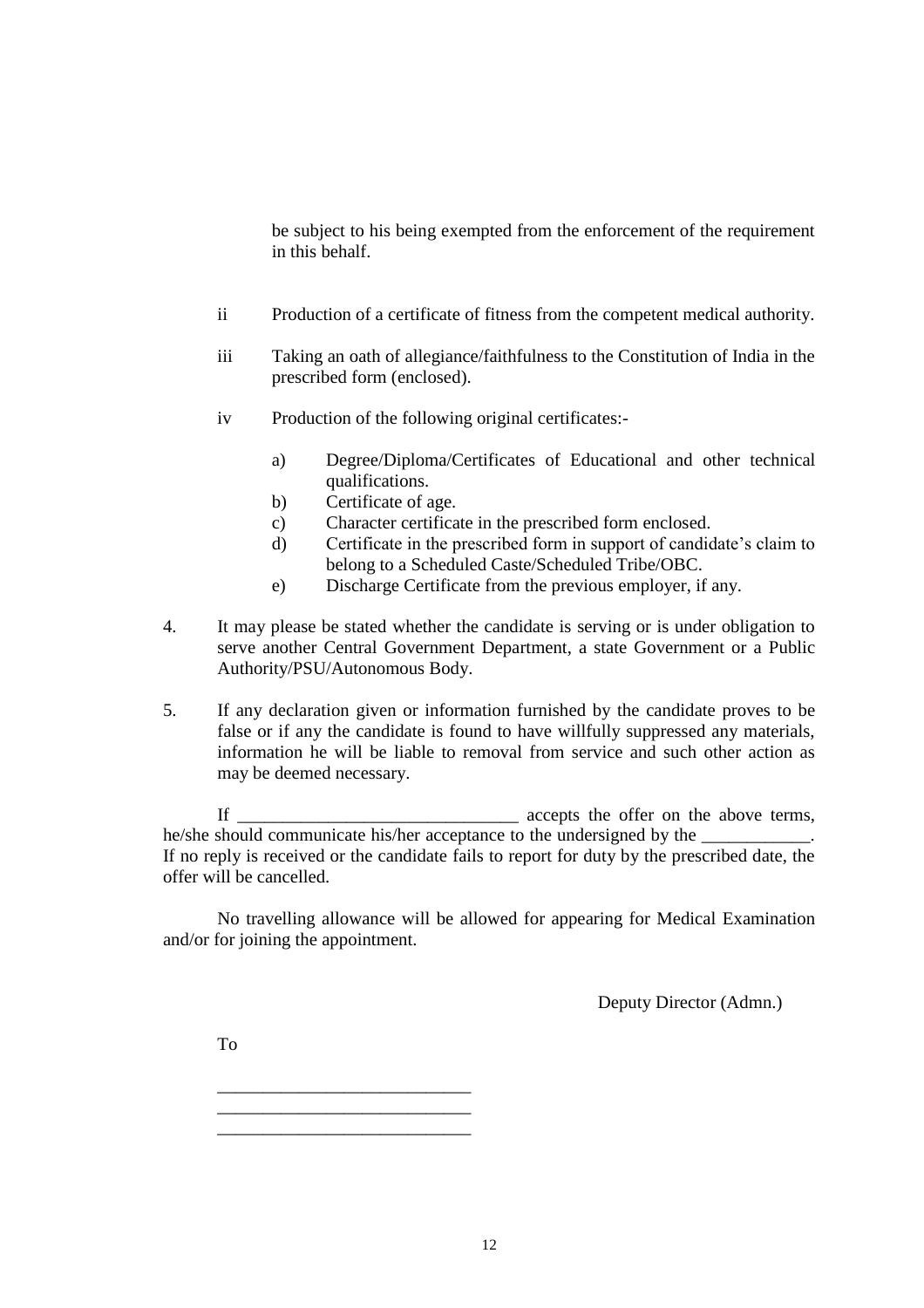#### **CONFIDENTIAL/REGISTERED**

# No.

# NATIONAL INSTITUTE OF HEALTH AND FAMILY WELFARE Baba Gangnath Marg, Munirka, New Delhi-110067.

Date:\_\_\_\_\_\_\_\_\_\_\_

To

Subject: Verification of character and antecedents of Sh. applicants for the post of \_\_\_\_\_\_\_\_\_\_\_\_\_\_\_\_\_\_\_\_\_\_\_\_\_\_\_\_\_\_ .

Sir,

I am to say that Sh./Smt./Km. example 1 whose particulars are entered in the enclosed Attestation Form (in triplicate), is a candidate for the post of \_\_\_\_\_\_\_\_\_\_\_\_\_\_\_\_\_\_\_ . To enable this Institute to determine the suitability of the candidate for employment in the Institute, you are requested to certify on the basis of the information available in your records, whether he/she has come to any adverse notice or not and whether there are any facts about him/her on record which would render him/her unsuitable for employment in the Institute. In this connection, it may be stated that the criteria to be observed for determining suitability of candidates as prescribed by the Govt. of India are that no person should be considered unfit for appointment solely because of his/her political opinions, but care has to be taken not to employ persons who are likely to be disloyal/and to abuse the confidence placed in them by virtue of their appointment. Persons who are actively engaged in subversive activities including members of any organization the avowed object of which is to change the existing order of society by violent means, should be considered unfit for appointment under Govt. An individual may be considered unsuitable for public employment only on the ground of his/her actual participation in or association with any objectionable activity or programme. Specifically, the following shall be considered undesirable for employment in civil posts in the public services;

- a) those who are or have been members of or associated with anybody or association declared unlawful after it was so declared or
- b) those who have participated in, or associated with, any activity or programme: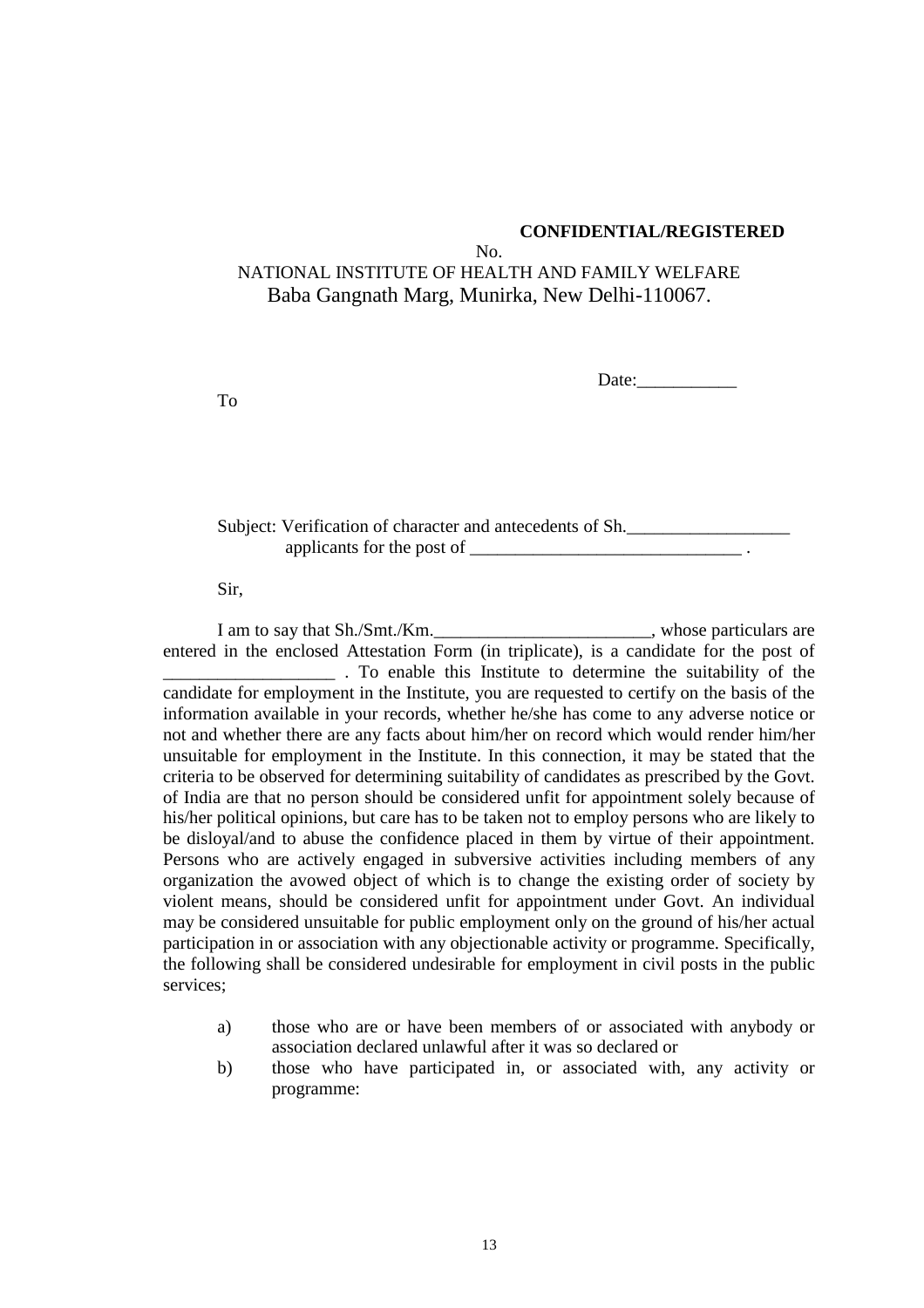- 1. aimed at the subversion of the Constitution.
- 2. Aimed at the organised breach or defiance of the law involving violence.
- 3. Prejudicial to the interests of the sovereignty and integrity of India or the security of the state. or
- 4. Which promotes on grounds of religion, race, language, caste or community feelings or enmity or hatred between different sections of the people.

Participation in such activities at any time after attaining the age of 21 years and within three years of date of inquiry should be considered as evidence that the persons is still actively engaged in such activities unless in the interval there is positive evidence of attitude.

2. It is requested that it may be specifically indicated whether or not the candidate is suitable for Govt. service in the light of the criteria mentioned above and if he/ she is considered unsuitable, a brief statement of the grounds for the opinion expressed may be added. The result of the scrutiny may be communicated immediately to this Institute and within a period of six weeks.

3. Steps may kindly be taken to establish the candidate's identity and after this is done, a certificate may please be recorded to this effect alongwith your report on the suitability of the candidate.

Yours faithfully,

Deputy Director (Admn.)

Encl: as above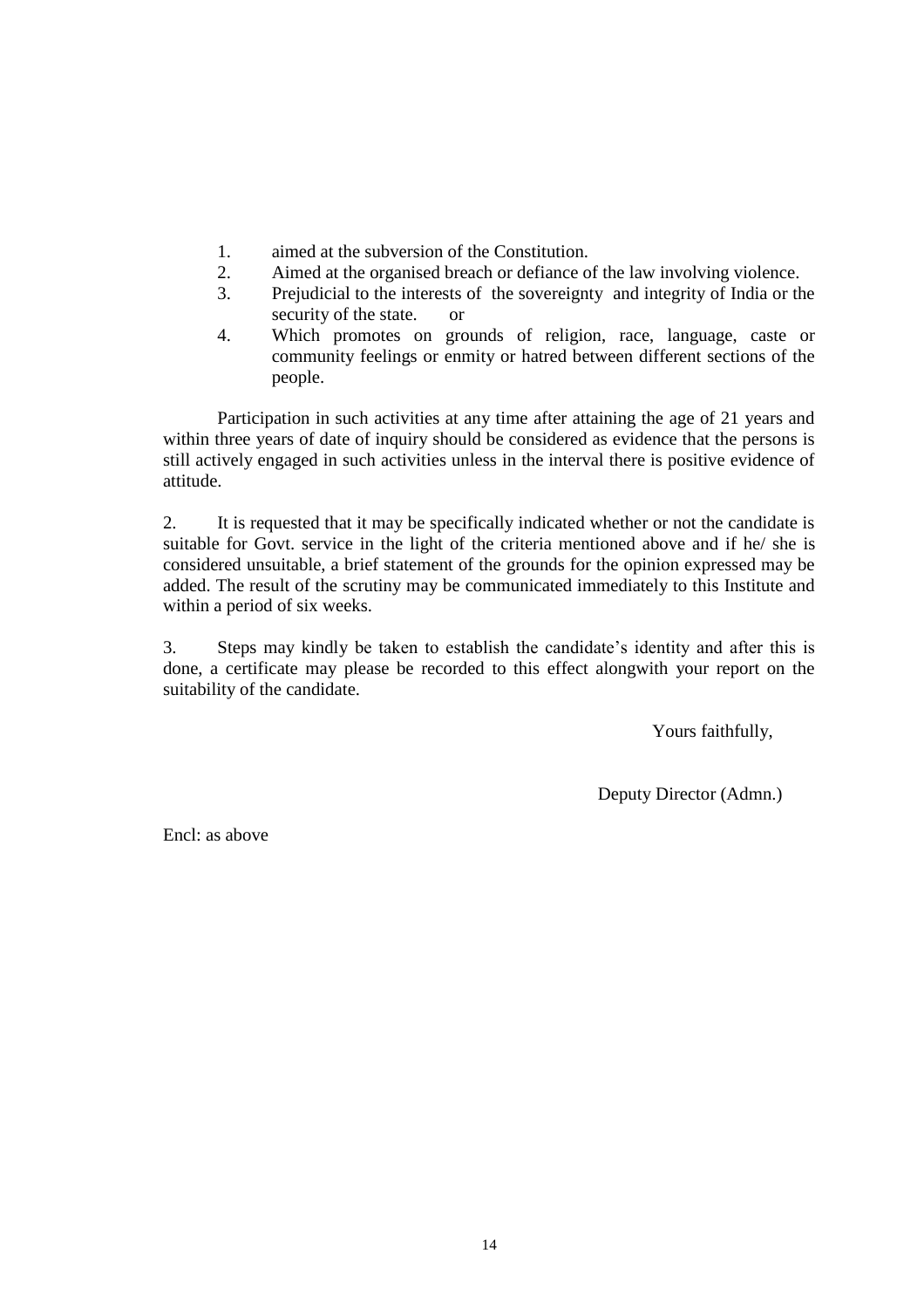Date:

#### **OFFICE ORDER**

The Director, NIHFW is pleased to appoint Shri/Smt./\_\_\_\_\_\_\_\_\_\_\_\_\_\_\_\_\_\_\_\_\_\_\_\_\_\_\_\_ as by promotion on ad-hoc basis in the pay scale of Rs.\_\_\_\_\_\_\_\_\_\_\_\_\_\_\_\_\_\_\_\_\_ plus other usual allowances as admissible under the rules from time to time for a period of \_\_\_\_\_\_\_\_\_\_\_\_\_\_month/year w.e.f. the forenoon of \_\_\_\_\_\_\_\_\_\_\_\_\_\_\_\_ or till further orders, whichever is earlier. His/her pay will be fixed in accordance with the normal rules.

The above ad-hoc promotion will not confer any right on him/her \_\_\_\_\_\_\_\_\_\_\_\_\_\_\_\_\_\_\_\_\_\_\_\_\_\_\_\_\_\_\_\_\_\_ to hold the said post on regular basis or absorption in the same post.

Dy.Director(Admn.)

- $1.$  Sh./Ms./Dr.
- 2. Head, Deptt./Sec.of \_\_\_\_\_\_\_\_\_\_\_\_\_\_\_\_\_\_\_\_\_\_\_\_\_Deptt./Section
- 3. Accounts Officer
- 4. Section Officer (Stores)
- 5. W.M.O.
- 6. Personal file of Sh./Smt.\_\_\_\_\_\_\_\_\_\_\_\_\_\_\_\_\_\_\_\_\_\_
- 7. SPA to Director
- 8. PA to DDA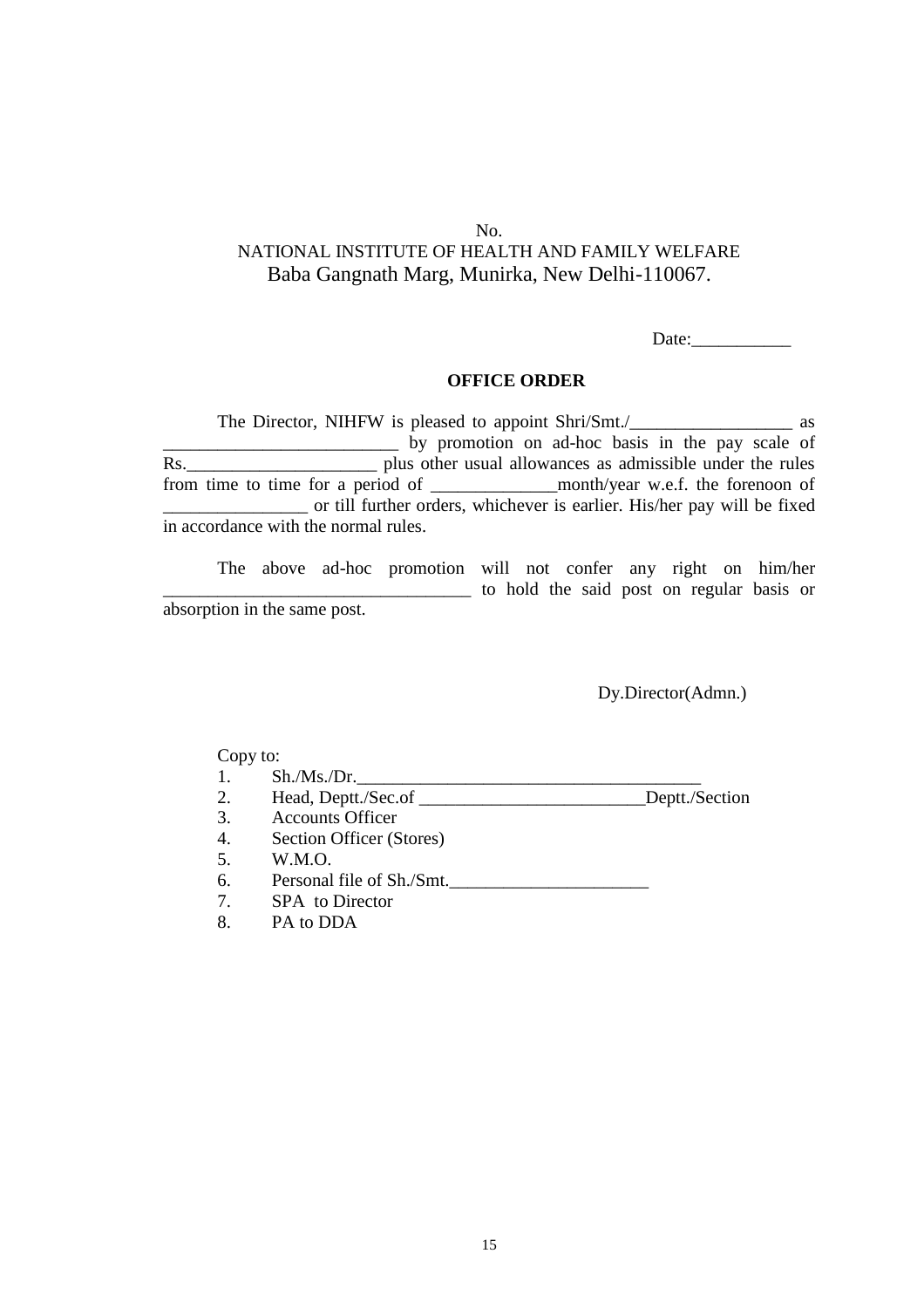Date:

#### OFFICE ORDER

With the approval of the Director, NIHFW, Sh./Smt./ Kum. this Institute is appointed to the post of in the scale of pay of Rs. plus other allowances as admissible under the rules on purely ad-hoc basis for a period of \_\_\_\_\_\_\_\_\_\_\_\_\_months w.e.f. the forenoon/afternoon of \_\_\_\_\_\_\_\_\_\_\_\_\_\_\_\_\_ or till the regular incumbent to the post joins or until further orders, whichever is earlier.

The above said adhoc appointment will not confer any right on the said appointee to hold the post on regular basis. His/Her pay will be fixed under normal rules.

The expenditure involved will be met out of Institute's Non-Plan budget.

He/she is posted in the Deptt./Section of  $\blacksquare$ 

Dy.Director(Admn.)

- $1.$  Sh./Ms./Dr.
- 2. Accounts Officer
- 3. Personal file of Sh./Smt. 6 for making necessary entries in the personal file/ service book and for fixation of pay.
- 4. All Heads of Deptt./Sectional Heads, NIHFW
- 5. SPA to Director, NIHFW
- 6. PA to DDA, NIHFW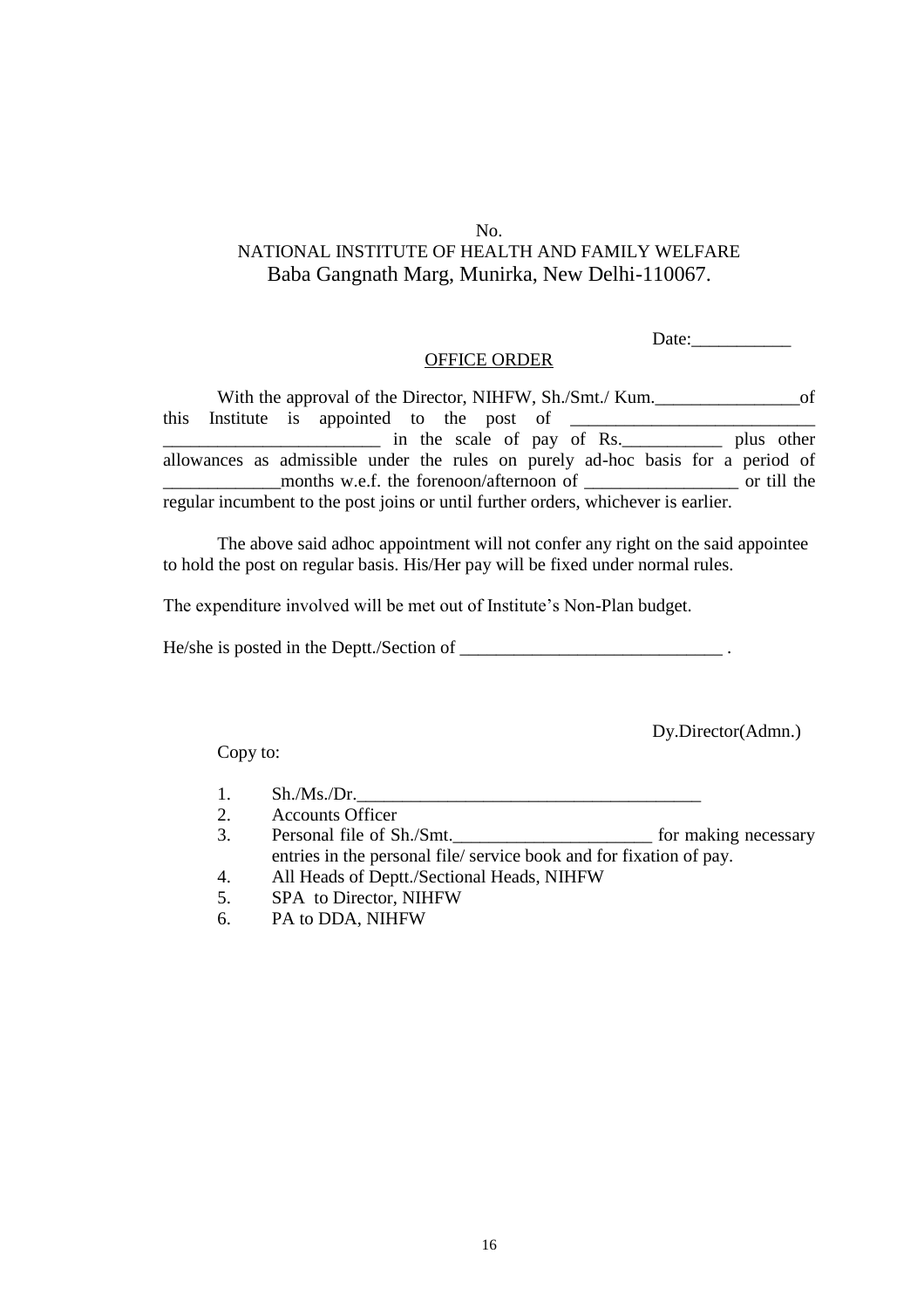#### No.

# NATIONAL INSTITUTE OF HEALTH AND FAMILY WELFARE Baba Gangnath Marg, Munirka, New Delhi-110067.

Date:

#### OFFICE ORDER

With the approval of the Chairman of the Governing Body of the National Institute of Health and Family Welfare, New Delhi, Shri/Smt./Dr./Km. is appointed to the post of \_\_\_\_\_\_\_\_\_\_\_\_\_\_\_\_\_\_\_\_\_\_\_\_\_\_ on the pay of Rs.\_\_\_\_\_\_\_\_\_\_\_\_\_\_\_\_\_ in the pay scale of Rs.\_\_\_\_\_\_\_\_\_\_\_\_\_\_\_\_\_\_\_\_\_\_ and other allowances as admissible under rules from time to time with effect from the forenoon of the \_\_\_\_\_\_\_\_\_\_\_\_\_\_\_\_\_. The terms and conditions of appointment will be the same, as communicated vide institute's letter no.

He/She will be on probation for a period of \_\_\_\_\_\_\_\_\_\_\_\_\_\_\_\_\_\_\_ year from the date of appointment.

Dy.Director(Admn.)

- $1.$  Sh./Ms./Dr.
- 2. All Heads of Deptt./Sectional Heads
- 3. Accounts Officer, NIHFW. He/She had already been examined by the Medical Board and found fit.
- 4. Personal File of Sh.Ms./Dr…………………………..
- 5. SPA to Director
- 6. PA to DDA
- 7. Appointment Register
- 8. Master file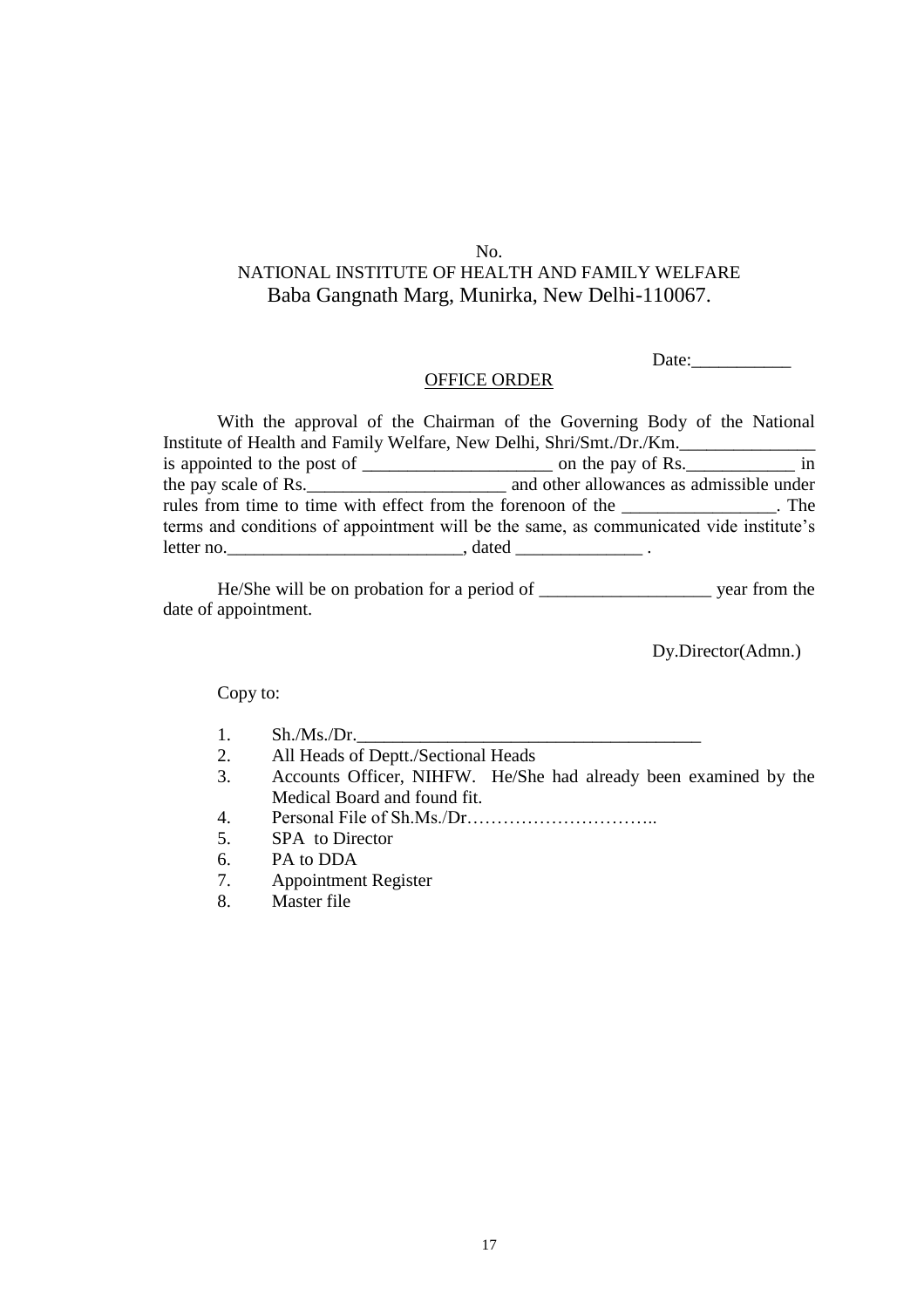#### Confidential

### F.No. NATIONAL INSTITUTE OF HEALTH AND FAMILY WELFARE Baba Gangnath Marg, Munirka, New Delhi-110067.

Date:

#### Subject: Completion of Probation Period

Shri/Miss/Smt./Dr. \_\_\_\_\_\_\_\_\_\_\_\_\_\_\_\_\_\_\_\_\_\_\_\_\_\_\_\_\_\_\_\_\_\_\_ is due for completion of probation period on \_\_\_\_\_\_\_\_\_\_\_\_\_\_\_\_\_\_\_\_\_\_. Head of the Department/Section is requested to give his/her Assessment report about the work and conduct of \_\_\_\_\_\_\_\_\_\_\_\_\_\_\_\_\_\_\_\_\_\_\_\_\_\_\_\_\_\_\_\_\_\_\_ for the period \_\_\_\_\_\_\_\_\_\_\_\_\_\_\_ to enable the Appointing Authority to assess the suitability of the Officer for further retention in service on completion of his/her probation. The report may kindly be sent to the undersigned immediately. A prescribed proforma for the Assessment report is enclosed.

Dy.Director(Admn.)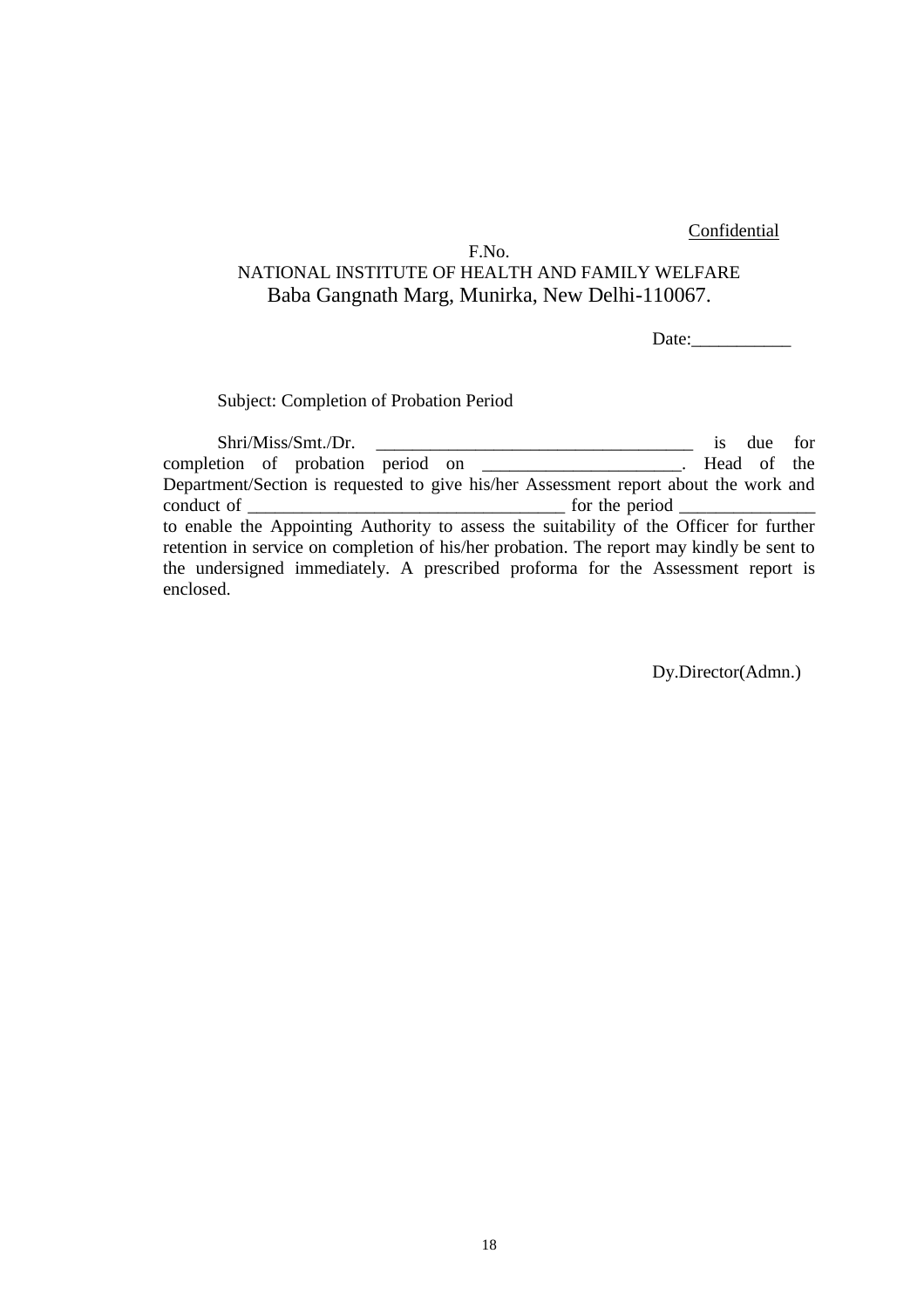#### No.

# NATIONAL INSTITUTE OF HEALTH AND FAMILY WELFARE Baba Gangnath Marg, Munirka, New Delhi-110067.

Date:  $\qquad \qquad \qquad$ 

#### ORDER

For some time past it was under consideration to review the functioning of the Department of  $\sim$  so as to make it more responsive to the achievement of goals setforth in the Institute's Training Programmes. Accordingly it has been decided by the Director to constitute a committee, which could look into Department's functioning and make suitable recommendations in this regard. The Committee consists of the following:

|    | Prof  | Chair-person     |
|----|-------|------------------|
| 2- | Prof. | Member           |
|    |       | Member           |
| 4  |       | Member-Secretary |

2. The terms of reference of the Committee will be as under:

- 1. To examine the Present workload of the Department vis-à-vis sanctioned staff strength of the Department and delineate the areas where strengthening/change is required.
- 2. To make suitable recommendations.

The Committee will devise its own procedures to review the functioning of the Department. It may call for all such information from the Head of the concerned Department as it may require from time to time. Concerned Head of Department and other officers will furnish such information to the Committee as may be required.

Committee shall submit its report, together with recommendations, if any, within 90 days from the date of issue of this communication.

Dy.Director (Admn.)

To

1.

2.

3.

4.

5.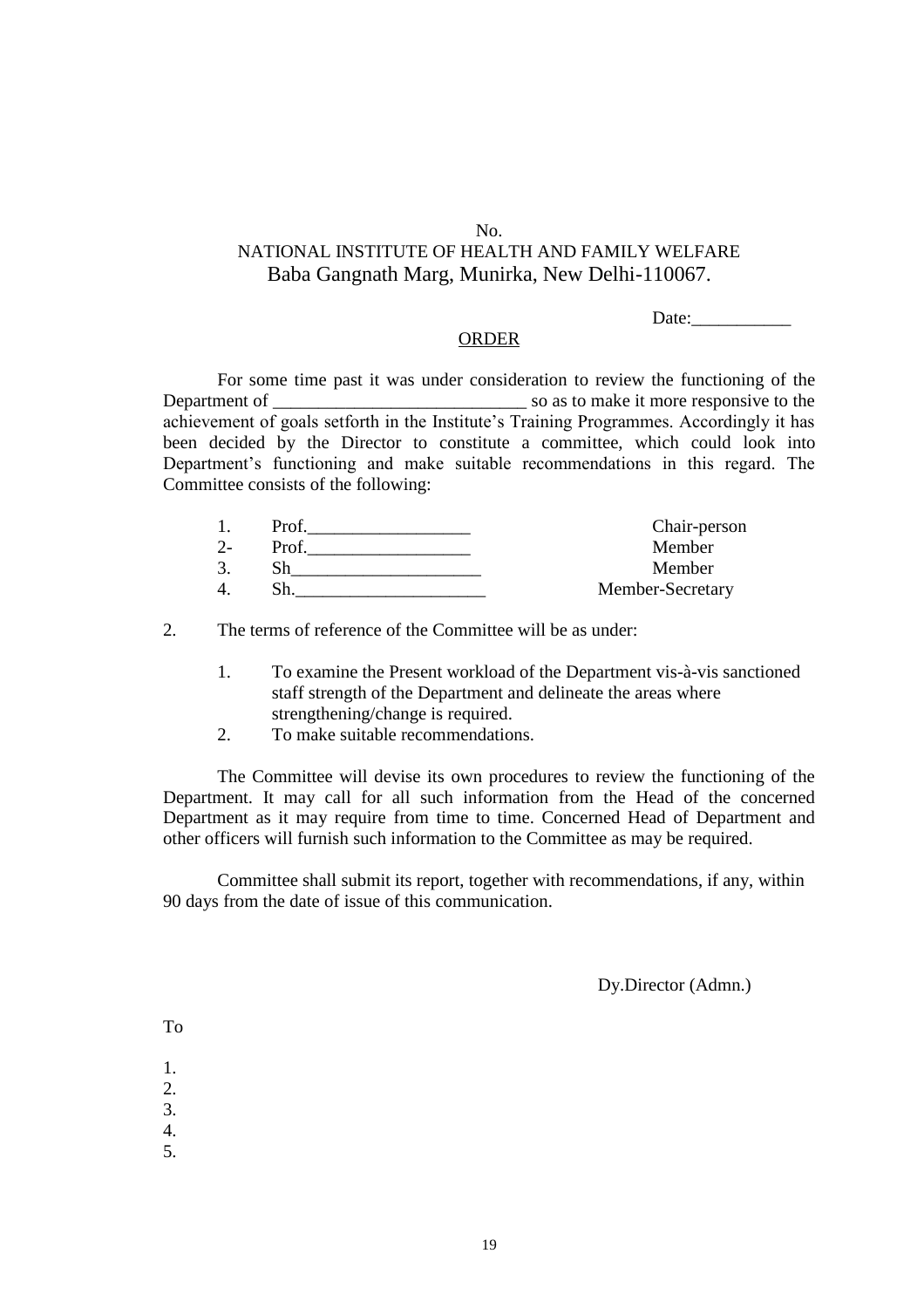# No.

# NATIONAL INSTITUTE OF HEALTH AND FAMILY WELFARE Baba Gangnath Marg, Munirka, New Delhi-110067.

Date:\_\_\_\_\_\_\_\_\_\_\_

### NO OBJECTION CERTIFICATE

|                                            | Certified that Shri/Smt./Dr./Km.<br>is employed in                                                                                                                         |  |  |  |  |
|--------------------------------------------|----------------------------------------------------------------------------------------------------------------------------------------------------------------------------|--|--|--|--|
| this Institute as $\overline{\phantom{a}}$ | in the scale of pay of Rs.                                                                                                                                                 |  |  |  |  |
|                                            |                                                                                                                                                                            |  |  |  |  |
| to visit                                   | ________________, subject of following conditions:-                                                                                                                        |  |  |  |  |
| a)                                         | that he/she will not receive any financial assistance from foreign<br>Govt./Bodies/Organizations.                                                                          |  |  |  |  |
| b)                                         | That he/she will not seek any employment or receive any remuneration<br>from any agency.                                                                                   |  |  |  |  |
| $\mathbf{c})$                              | That the leave which may be sanctioned to him/her for the above purpose<br>will not be utilised by him for any purpose other than for which this<br>certificate is issued. |  |  |  |  |
| d)                                         | That he/she will not visit any country with which India has no diplomatic<br>relations.                                                                                    |  |  |  |  |

This certificate is issued to \_\_\_\_\_\_\_\_\_\_\_\_\_\_\_\_\_\_\_\_\_\_\_\_\_\_\_\_\_ at his/her own request.

Deputy Director (Admn.)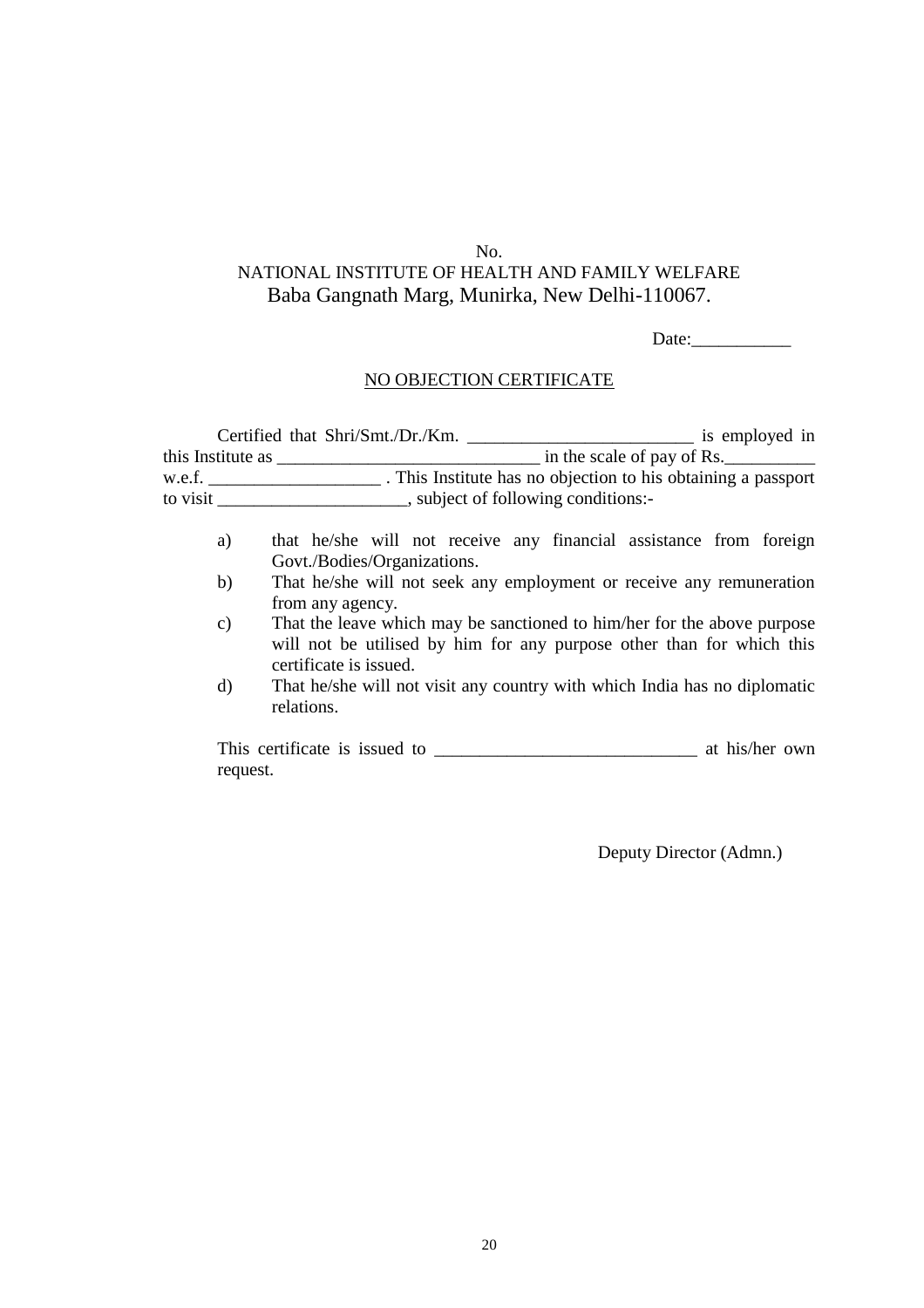Date:\_\_\_\_\_\_\_\_\_\_\_

#### OFFICE MEMORANDUM

With reference to his letter dated\_\_\_\_\_\_\_, Shri\_\_\_\_\_\_\_\_\_\_\_\_\_\_\_\_\_, is hereby informed that explanation submitted by him is not found satisfactory. Inspire of repeated oral warnings he has not shown any improvement in his attendance and is in the habit of taking leave very frequently without prior permission. He is, therefore, hereby warned that he should improve his attendance, failing which disciplinary action will be taken against him.

Deputy Director (Admn.)

Copy forwarded for information to:

\_\_\_\_\_\_\_\_\_\_\_\_\_\_\_\_\_\_\_\_\_\_\_\_ \_\_\_\_\_\_\_\_\_\_\_\_\_\_\_\_\_\_\_\_\_\_\_\_ \_\_\_\_\_\_\_\_\_\_\_\_\_\_\_\_\_\_\_\_\_\_\_\_

1.

2.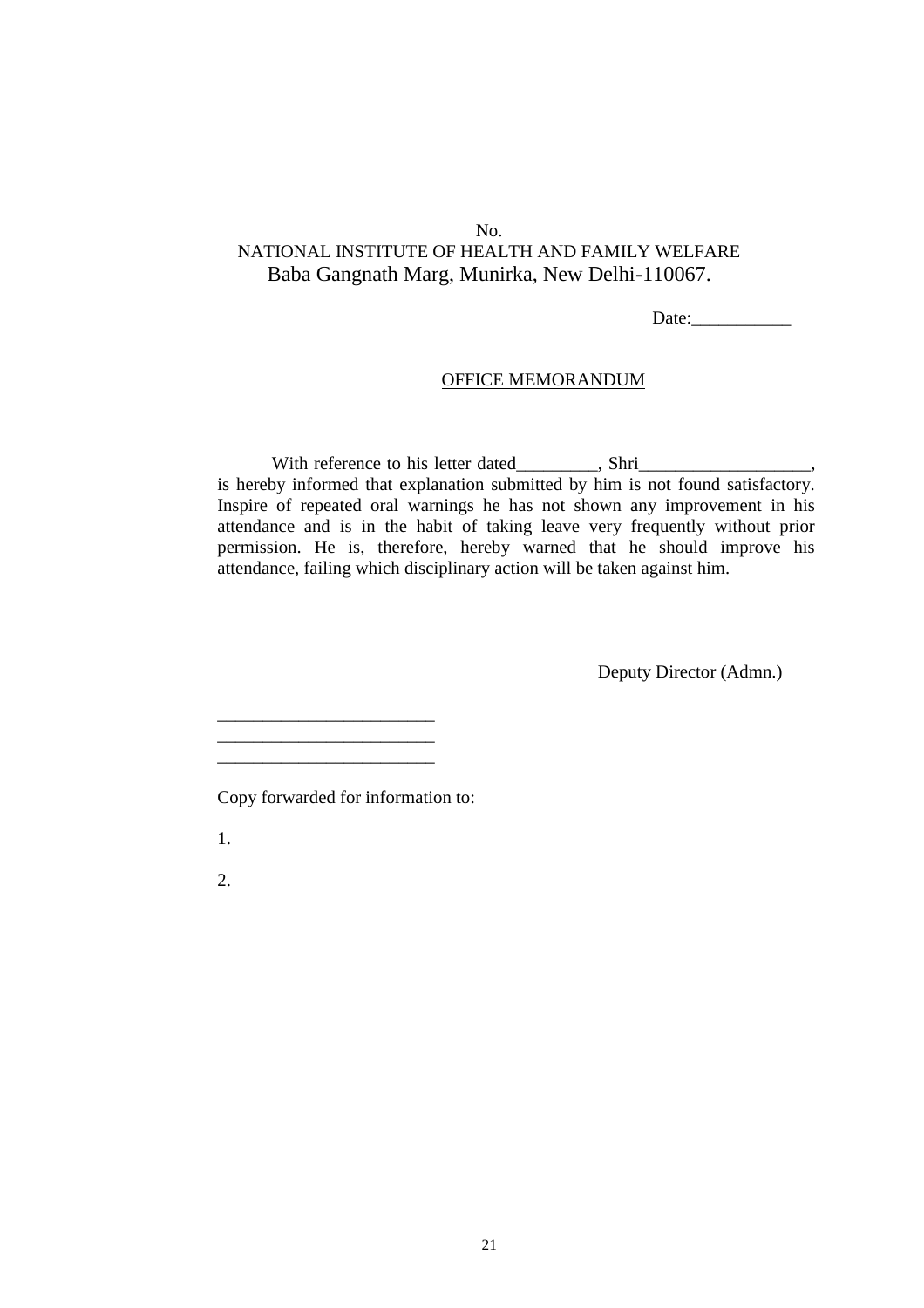Date:

#### OFFICE ORDER

Attention of all the staff is invited to Institute's office order no. \_\_\_\_\_\_\_\_\_\_\_\_\_\_\_\_\_\_\_\_\_\_\_\_\_\_ dated \_\_\_\_\_\_\_\_\_\_\_\_\_\_, wherein it has been laid down that lunch break will be observed from 1.00P.M. to 1.30 P.M. on all the working days. It has however been noticed that a number of employees are found wandering even after 1.45 P.M. in the lawns. They are, accordingly advised to observe the lunch hours strictly and they should be in their seat immediately after the lunch break. Heads of Departments/Sections are also requested to ensure punctuality.

Deputy Director (Admn.)

To

All HODs/Sectionl Heads

Copy to:

1.

2.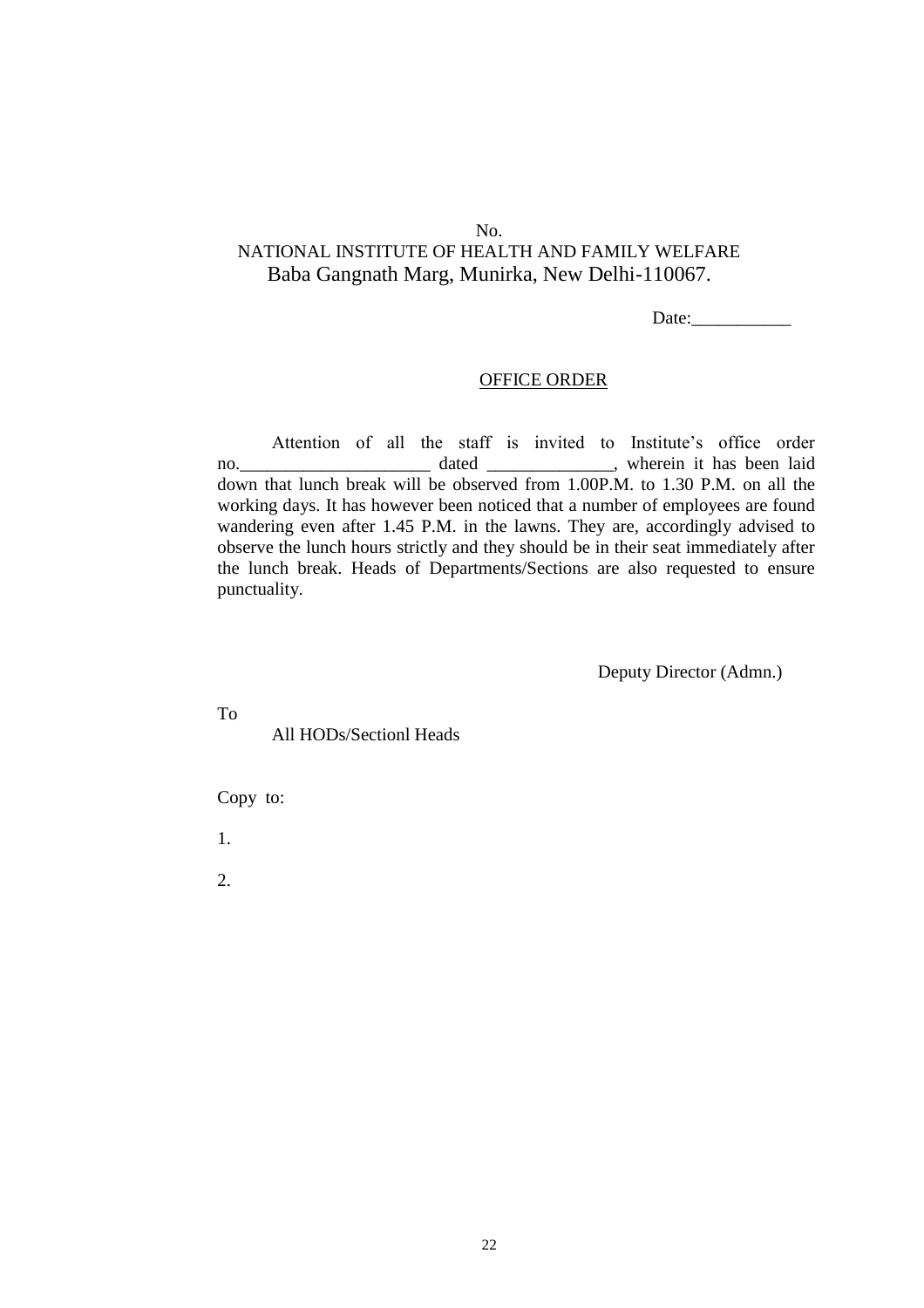Date:

#### MEMORANDUM

Shri \_\_\_\_\_\_\_\_\_\_\_\_\_\_\_\_\_\_\_\_\_\_\_\_\_\_\_\_\_\_\_ is hereby informed that it is proposed to take action against him under rule 16 of CCS (CCA) Rules, 1965. A statement of imputations of misconduct or misbehavior on which action is proposed to be taken as mentioned above, is enclosed.

2. Shri \_\_\_\_\_\_\_\_\_\_\_\_\_\_\_\_\_\_\_ is hereby given an opportunity to make such representation as he may wish to make against the proposal.

3. If Shri \_\_\_\_\_\_\_\_\_\_\_\_\_\_\_\_\_\_\_\_\_ fails to submit his representation within 10 days of the receipt of this Memorandum, it will be presumed that he has no representation to make and orders will be liable to be passed against Shri \_\_\_\_\_\_\_\_\_\_\_\_\_\_\_\_\_\_\_\_\_, ex-parte.

4. The receipt of this Memorandum should be acknowledged by Shri

Signature Name and Designation of the Competent Authority

To

Shri \_\_\_\_\_\_\_\_\_\_\_\_\_\_\_\_\_\_\_\_\_\_ \_\_\_\_\_\_\_\_\_\_\_\_\_\_\_\_\_\_\_\_\_\_\_\_\_

\_\_\_\_\_\_\_\_\_\_\_\_\_\_\_\_\_\_\_\_ .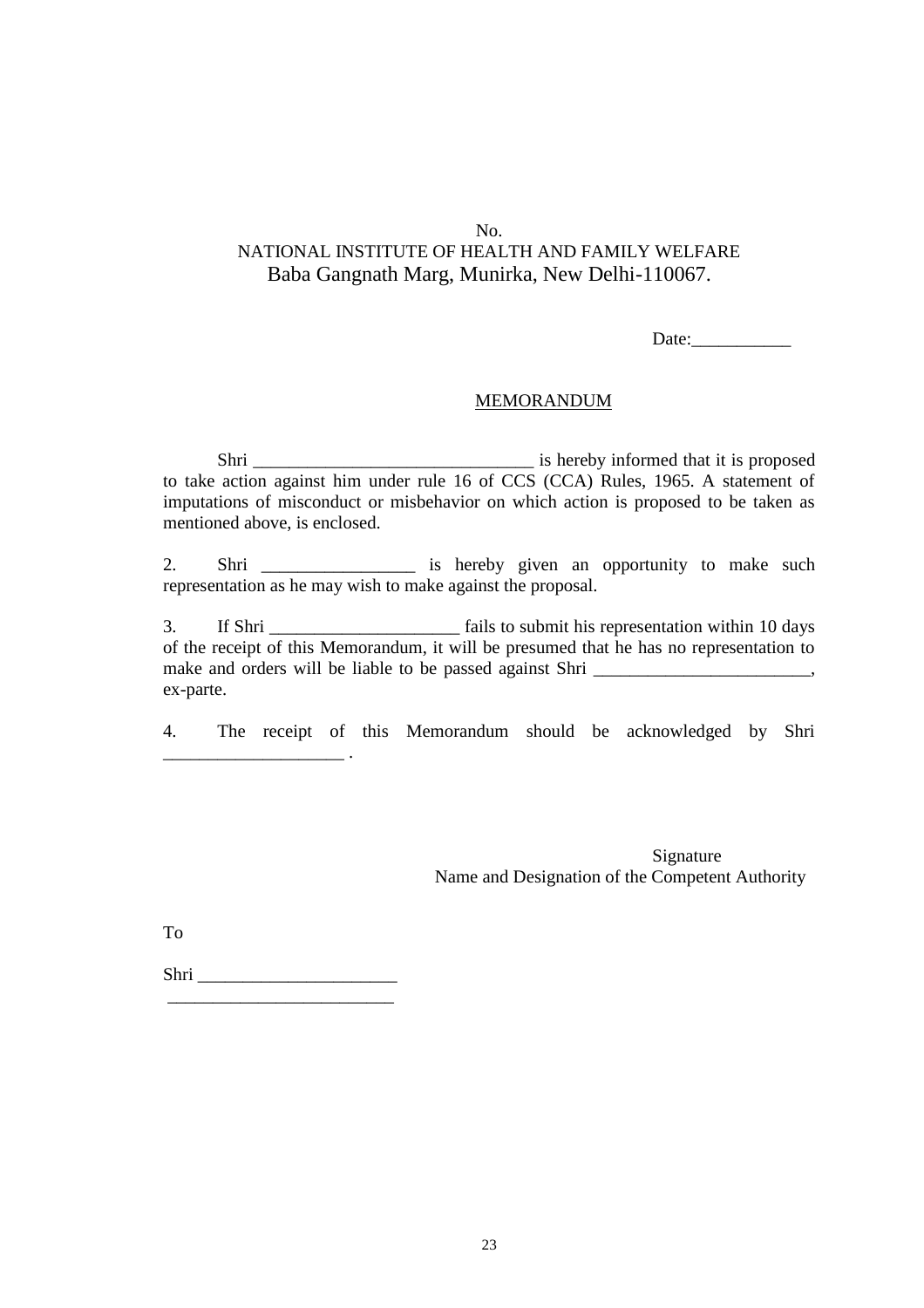Date:

#### ORDER

Whereas an inquiry under rule 14 of the CCS(CCA) Rule, 1965 is being held against Shri \_\_\_\_\_\_\_\_\_\_\_\_\_\_\_\_\_\_\_\_\_.

AND WHEREAS the undersigned considers that an Inquiry Officer should be appointed to inquire into the charges framed against him.

Now, therefore, the undersigned in exercise of the powers conferred by sub-rule (2) of the said rule, hereby appoints Shri  $\frac{1}{\sqrt{2}}$ Inquiry Officer to inquire into the charges framed against the said Shri \_\_\_\_\_\_\_\_\_\_\_\_\_\_\_\_\_\_\_\_.

> Signature Name and Designation of the Competent Authority

- 1. Shri \_\_\_\_\_\_\_\_\_\_\_\_\_\_\_\_\_\_\_\_\_\_ , (employee concerned)
- 2. Shri , Inquiry Officer
- 3.
- 4.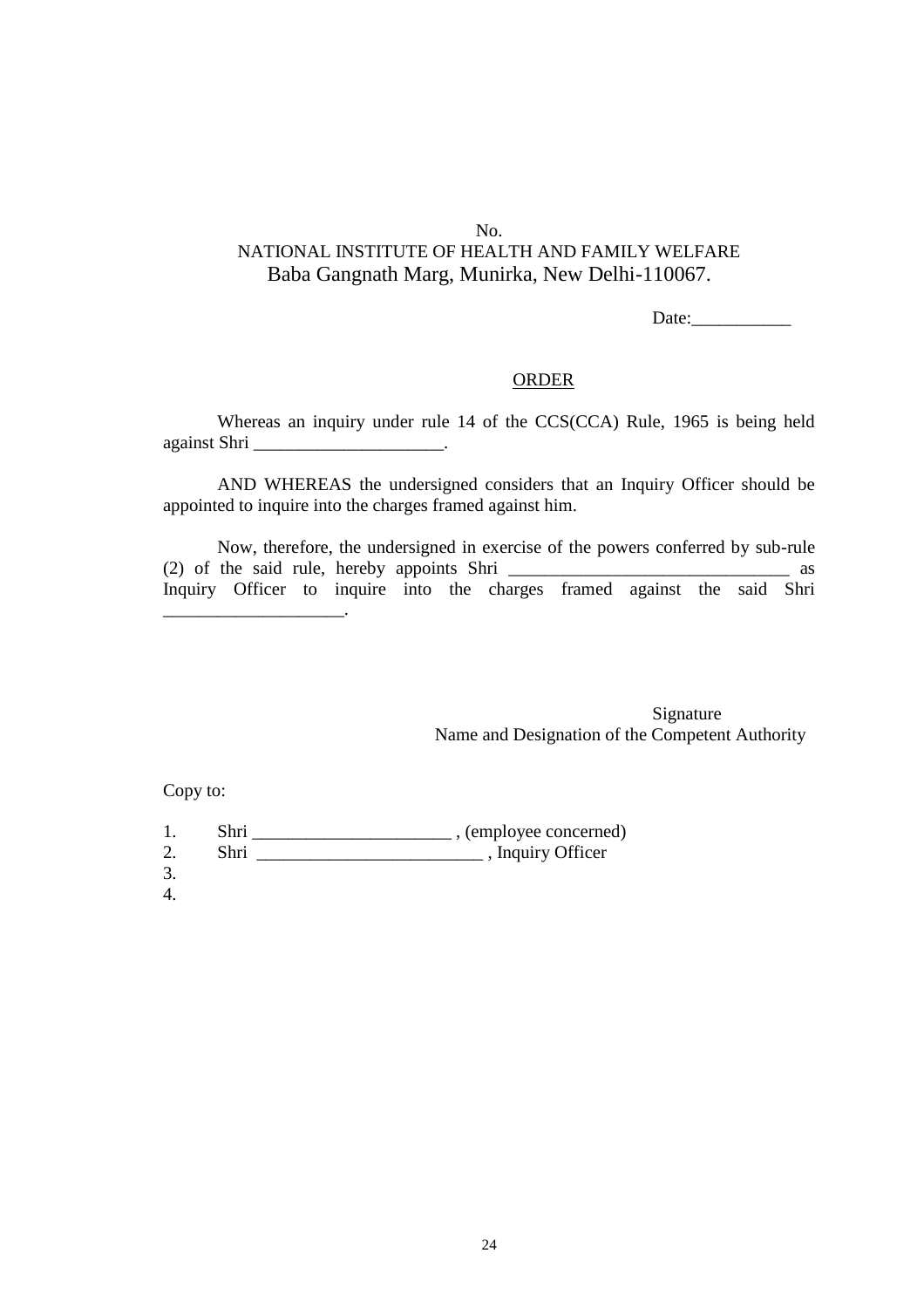Date:

#### MEMORANDUM

The undersigned is directed to enclose herewith a copy of the inquiry report submitted by the officer appointed to inquire into the charges against Shri

On a careful consideration of the inquiry report aforesaid, the undersigned agrees with the findings of the Inquiry Officer and holds that the article(s) of charge is/are proved. The undersigned has, therefore, provisionally come to the conclusion that Shri \_\_\_\_\_\_\_\_\_\_\_\_\_\_\_\_\_\_\_\_\_\_\_ is not a fit person to be retained in service and so the undersigned proposes to impose on him the penalty of dismissal from service/compulsory retirement.

Shri \_\_\_\_\_\_\_\_\_\_\_\_\_\_\_\_\_\_\_\_\_, is hereby given an opportunity of making representation on the penalty proposed, but only on the basis of the evidence adduced during the inquiry. Any representation which he may wish to make on the penalty proposed will be considered by the undersigned. Such representation, if any, should be made in writing and submitted so as to reach the undersigned not later than fifteen days from the date of receipt of this Memorandum by said Shri\_\_\_\_\_\_\_\_\_\_\_\_\_\_\_\_\_\_\_\_\_\_\_\_

The receipt of this Memorandum should be acknowledged.

Signature Name and Designation of the Competent Authority

To

Shri quantitati alla sulla sulla sulla sulla sulla sulla sulla sulla sulla sulla sulla sulla sulla sulla sulla \_\_\_\_\_\_\_\_\_\_\_\_\_\_\_\_\_\_\_\_\_\_\_\_\_

\_\_\_\_\_\_\_\_\_\_\_\_\_\_\_\_\_\_\_\_\_\_\_\_\_ .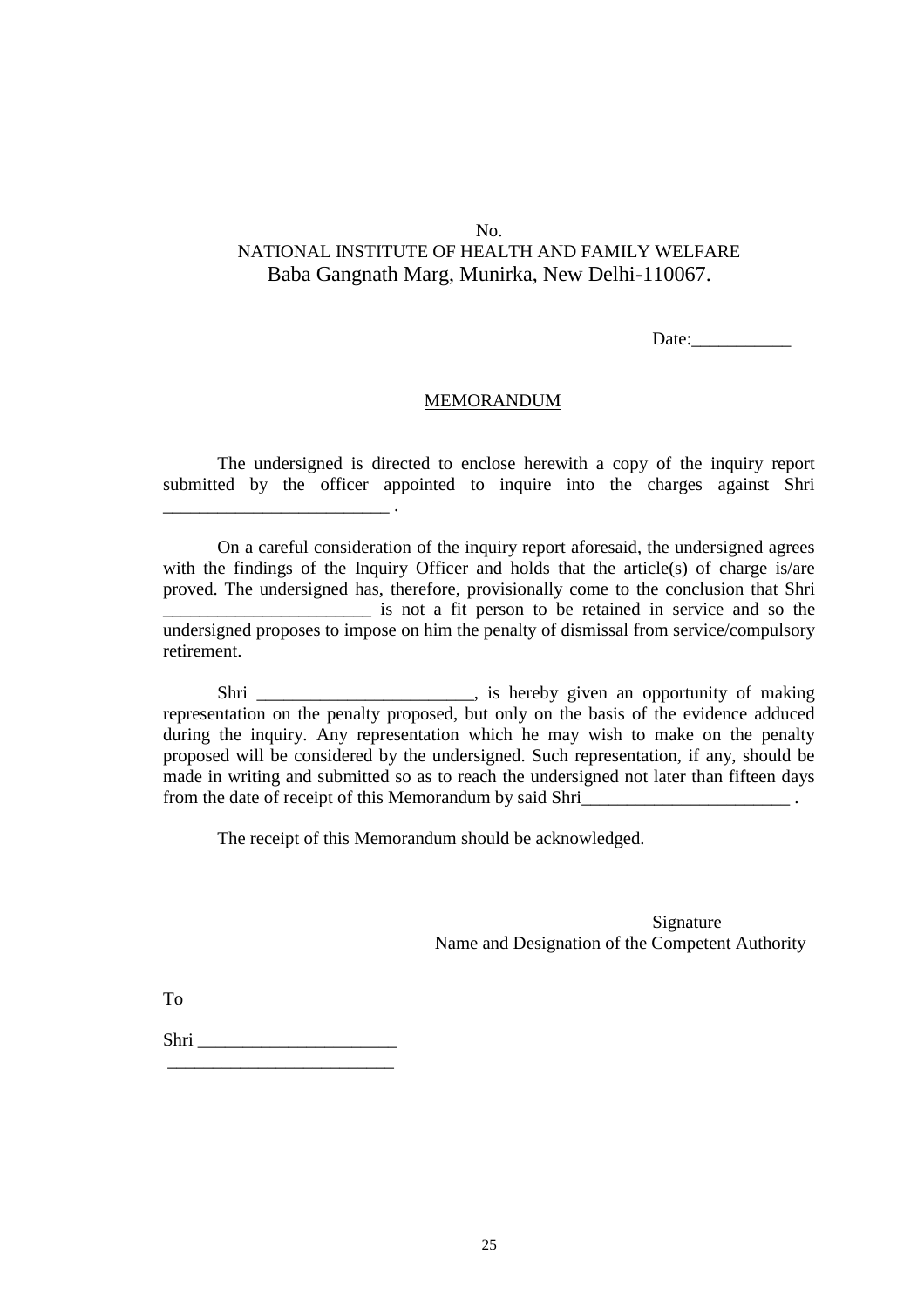.

Date:

#### ORDER

Whereas a disciplinary proceeding against Shri \_\_\_\_\_\_\_\_\_\_\_\_\_\_\_\_\_\_\_\_\_\_\_\_\_\_ is contemplated/pending.

Now, therefore, the undersigned in exercise of the powers conferred by sub-rule (1) of rule 10 of the Central Civil Services (Classification, Control and Appeal) Rules, 1965 hereby places the said Sh.\_\_\_\_\_\_\_\_\_\_\_\_\_\_\_\_\_\_\_\_\_\_\_\_\_\_\_\_\_\_\_\_\_\_ under suspension with immediate effect.

It is further ordered that during the period that this order shall remain in force the headquarters of Shri \_\_\_\_\_\_\_\_\_\_\_\_\_\_\_\_\_\_\_\_\_\_\_\_\_\_\_\_\_\_\_\_\_ shall be New Delhi and said Shri \_\_\_\_\_\_\_\_\_\_\_\_\_\_\_\_\_\_\_\_\_\_\_\_\_\_\_\_\_ shall not leave the headquarters without obtaining the previous permission of the undersigned.

> Signature Name and Designation of the Suspending Authority

Copy to:

1. Shri \_\_\_\_\_\_\_\_\_\_\_\_\_\_\_\_\_\_\_\_\_\_\_\_\_, orders regarding subsistence allowance admissible to him during the period of suspension will issue separately.

- 2.
- 3.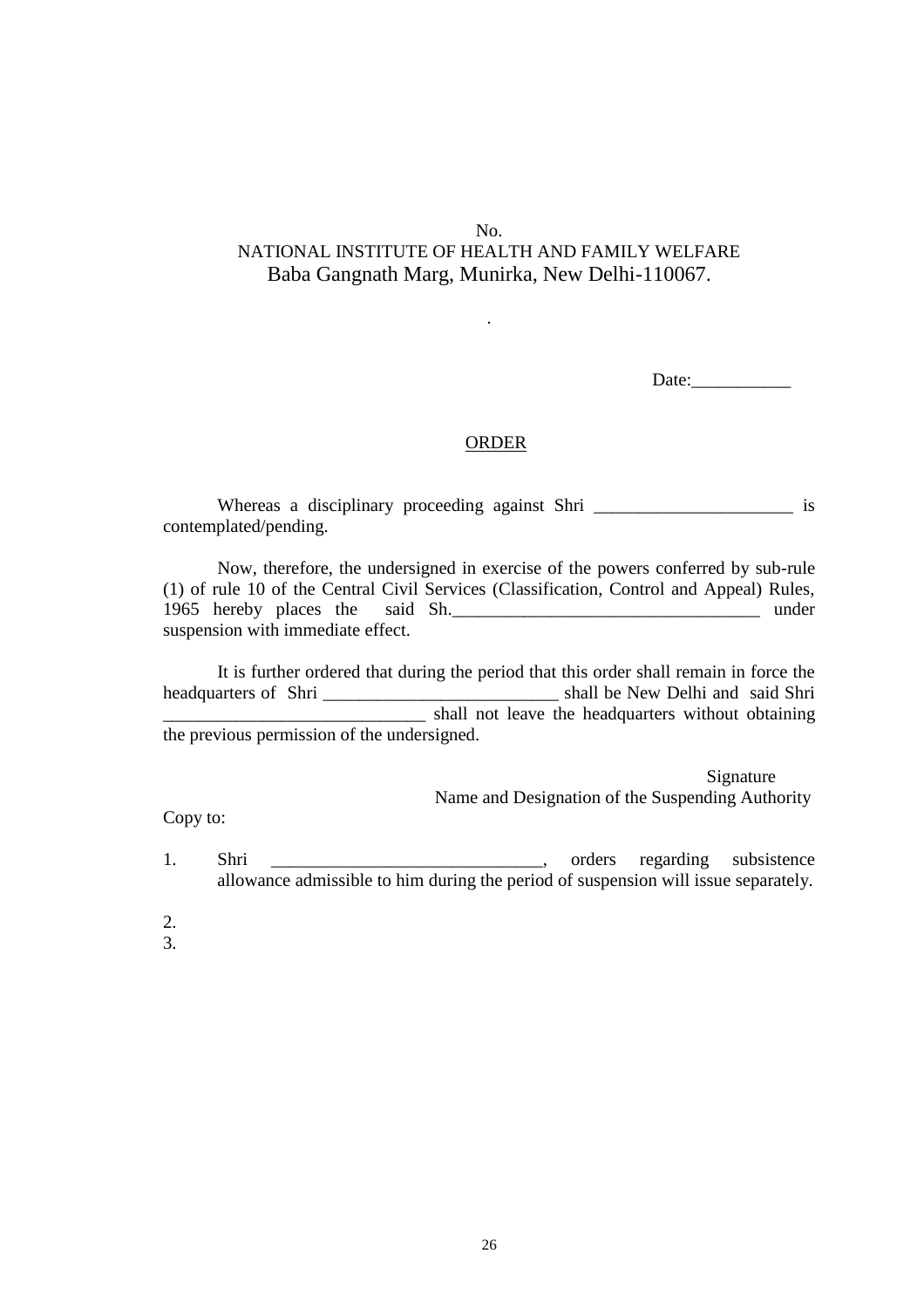Date:

#### ORDER

Whereas an order placing Shri \_\_\_\_\_\_\_\_\_\_\_\_\_\_\_\_\_\_\_\_\_\_\_\_\_\_\_\_\_\_\_\_\_\_ under suspension was made by the undersigned on \_\_\_\_\_\_\_\_\_\_\_\_\_\_\_\_\_\_\_\_\_\_\_\_\_\_\_\_\_\_\_\_\_ vide this Institute's order of even number dated the \_\_\_\_\_\_\_\_\_\_\_\_ .

Now, therefore, the undersigned in exercise of the powers conferred by clause ( c) of sub rule 5 of rule 10 of the CCS (CCA) Rules, 1965, hereby revokes the said order of suspension with immediate effect.

> Signature Name and Designation of the authority making the Order

Copy to:

| 1. | Shri | (suspended officer) |
|----|------|---------------------|
| 2. |      |                     |
| 3. |      |                     |
|    |      | $\mathbf{C}$        |

Signature Name and Designation of the authority making the Order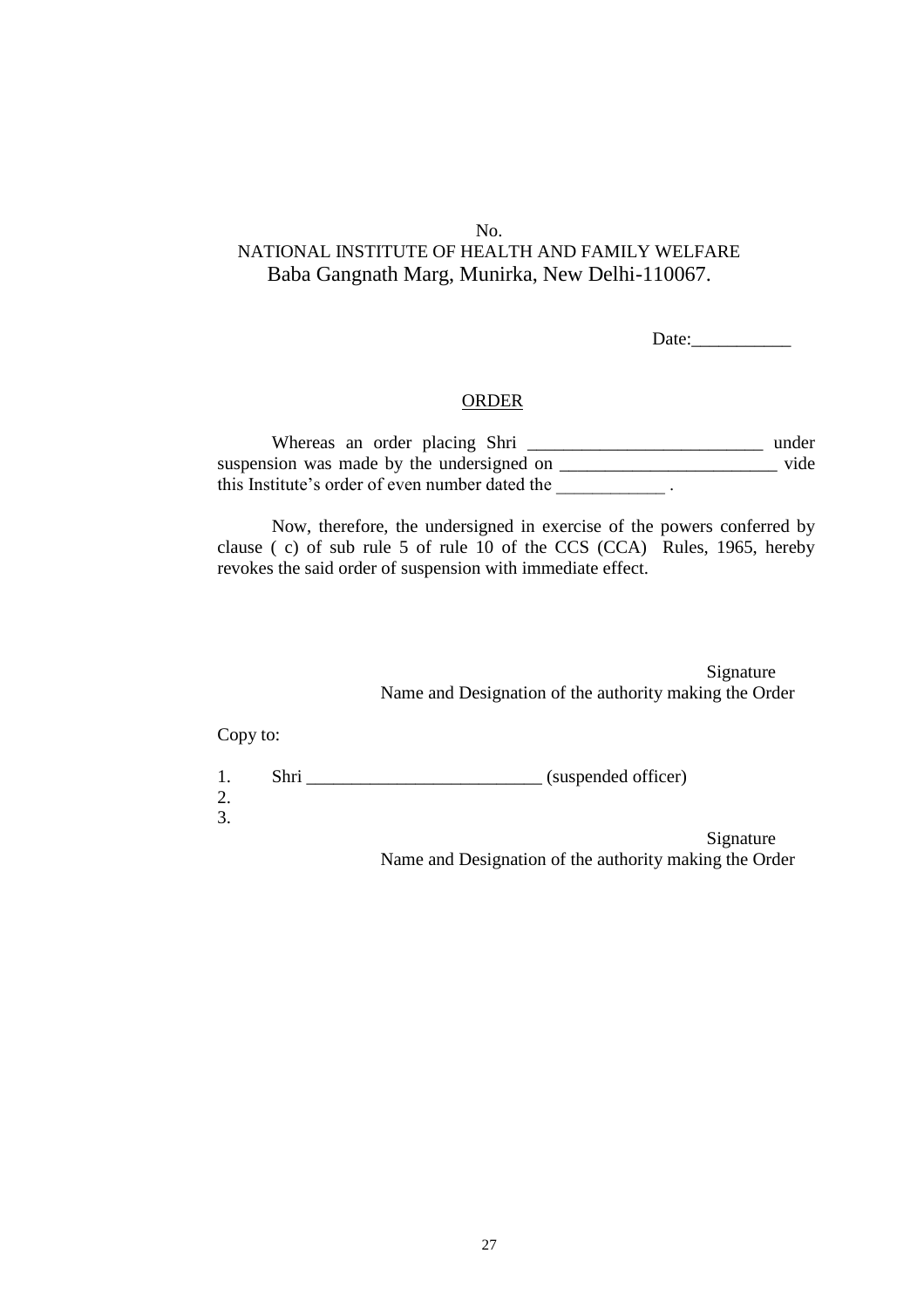Date:

#### MEMORANDUM

The undersigned proposes to hold an inquiry against Shriquet contains the under Rule 14 of the Central Civil Services (Classifications, Control and appeal) Rules, 1965. The substance of the imputations of misconduct or misbehavior in respect of which the inquiry is proposed to be held is set out in the enclosed statement of articles of charge (Annexure I ). A statement of the imputations of misconduct or misbehaviour in support of each article of charge is enclosed (Annexure II). A list of documents by which, and a list of witness by whom, the articles of charge are proposed to be sustained are also enclosed (Annexure III & IV).

2. Shri is directed to submit within 10 days of the receipt of this Memorandum a written statement of his defence and also to state whether he desires to be heard in person.

3. He is informed that an inquiry will be held only in respect of those articles of charge as are not admitted. He should, therefore, specifically admit or deny each article of charge.

4. Shri **Shri Shri** is further informed that if he does not submit his written statement of defence on or before the date specified in para 2 above, or does not appear in person before the inquiring authority or otherwise fails or refuses to comply with the provision of Rule 14 of the CCS(CCA) Rules, 1965 or the orders/directions issued in pursuance of the said Rule, the inquiring authority may hold the inquiry against him ex-parte.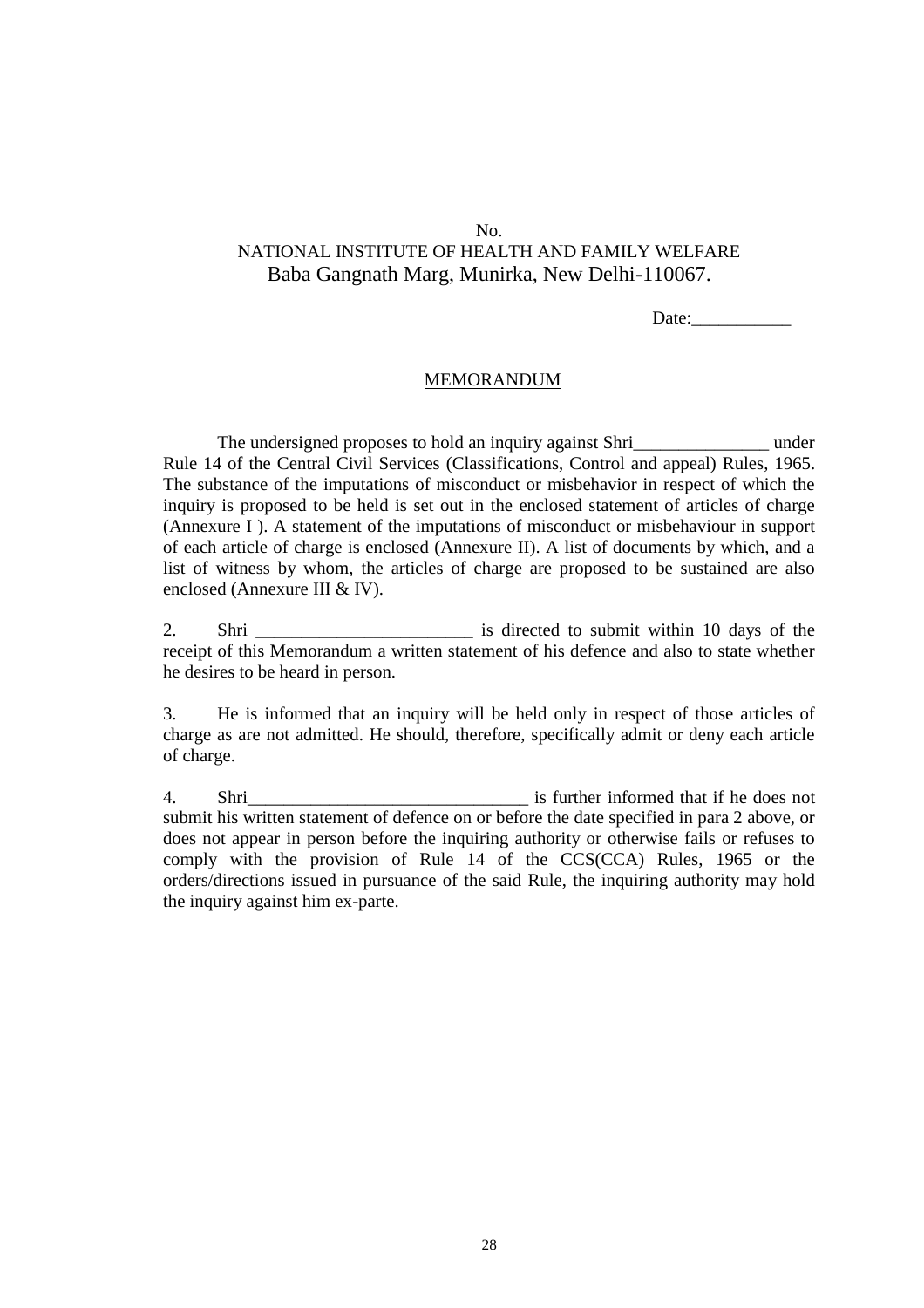5. Attention of Shri\_\_\_\_\_\_\_\_\_\_\_\_\_\_\_\_\_\_\_\_\_\_\_\_\_\_\_\_ is invited to Rule, 20 of Central Civil Services (Conduct) Rules, 1964 under which no Government Servant shall bring or attempt to bring any political or outside influence to bear upon any superior authority to further his interests in respect of matters pertaining to his service under the Government. If any representation is received on his behalf from another person in respect of any matter dealt with in these proceedings, it will be presumed that Shri \_\_\_\_\_\_\_\_\_\_\_\_\_\_\_\_\_\_\_\_\_\_\_\_\_\_\_\_\_\_\_\_\_\_\_ is aware of such a representation and that it has been made at his instance and action will be taken against him for violation of Rule 20 of the CCS (Conduct) Rules, 1964.

6. The receipt of the Memorandum may be acknowledged.

Signature Name and Designation of the Competent Authority

To

Shri \_\_\_\_\_\_\_\_\_\_\_\_\_\_\_\_\_\_\_\_\_\_ \_\_\_\_\_\_\_\_\_\_\_\_\_\_\_\_\_\_\_\_\_\_\_\_\_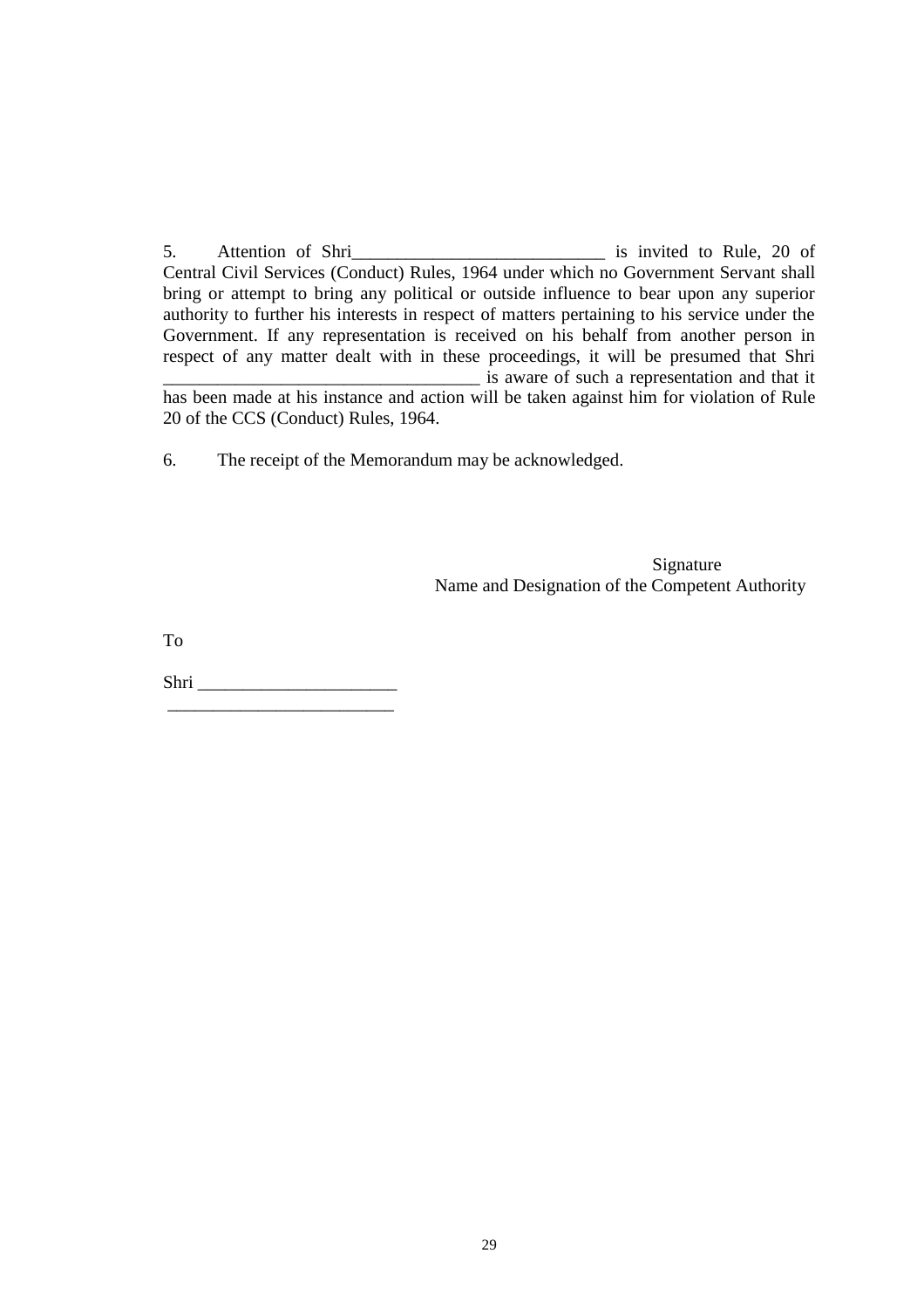### **ANNEXURE I**

### **'Statement of articles of charge framed against Shri \_\_\_\_\_\_\_\_\_\_\_\_\_\_\_\_\_\_\_\_\_\_\_ (name and designation of the Government servant).**

Article of Charge I

That the said Shri \_\_\_\_\_\_\_\_\_\_\_\_\_\_\_\_\_\_\_\_\_\_\_\_\_ while functioning as  $\frac{1}{2}$  during the period  $\frac{1}{2}$ .

Article of Charge II

That during the aforesaid period and while functioning in the aforesaid office, the said Shri \_\_\_\_\_\_\_\_\_\_\_\_\_\_\_\_\_\_\_\_- .

### Article of Charge III

That during the aforesaid period and while functioning in the aforesaid office, the said Shri \_\_\_\_\_\_\_\_\_\_\_\_\_\_\_\_\_\_\_\_- .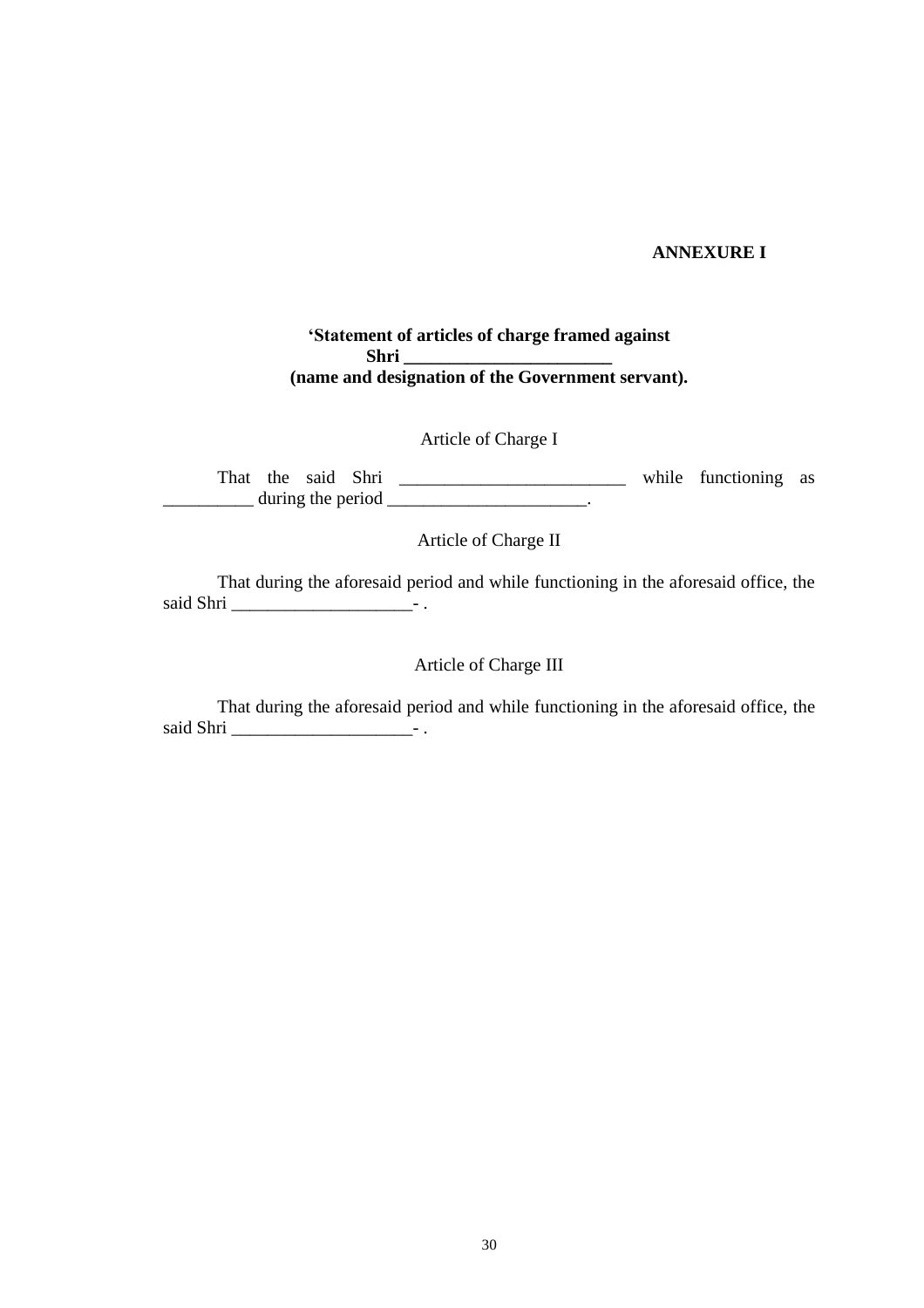### **ANNEXURE II**

**'Statement of imputations of mis-conduct or mis-behaviour in support of the articles of charge framed against Shri \_\_\_\_\_\_\_\_\_\_\_\_\_\_\_\_\_\_\_\_\_\_\_\_\_\_\_\_\_\_ (name and designation of the Government Servant).**

Article of Charge I

Article of Charge II

Article of Charge III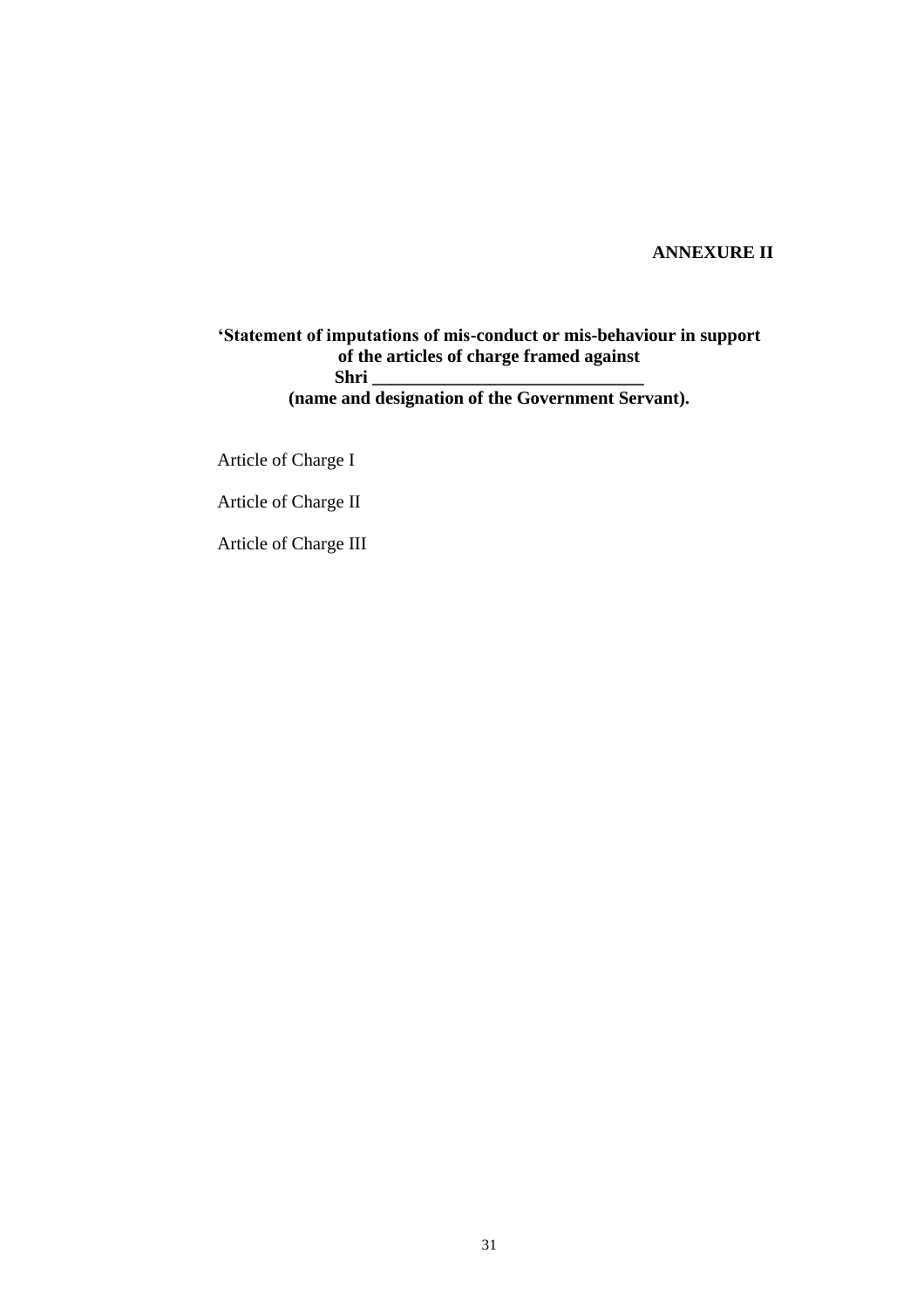# **ANNEXURE III**

### **List of documents by which the articles of charge framed against Shri \_\_\_\_\_\_\_\_\_\_\_\_\_\_\_\_\_\_\_\_\_\_\_\_\_\_\_ (name and designation of the Government Servant) are proposed to be sustained.**

1. 2. 3. 4.

32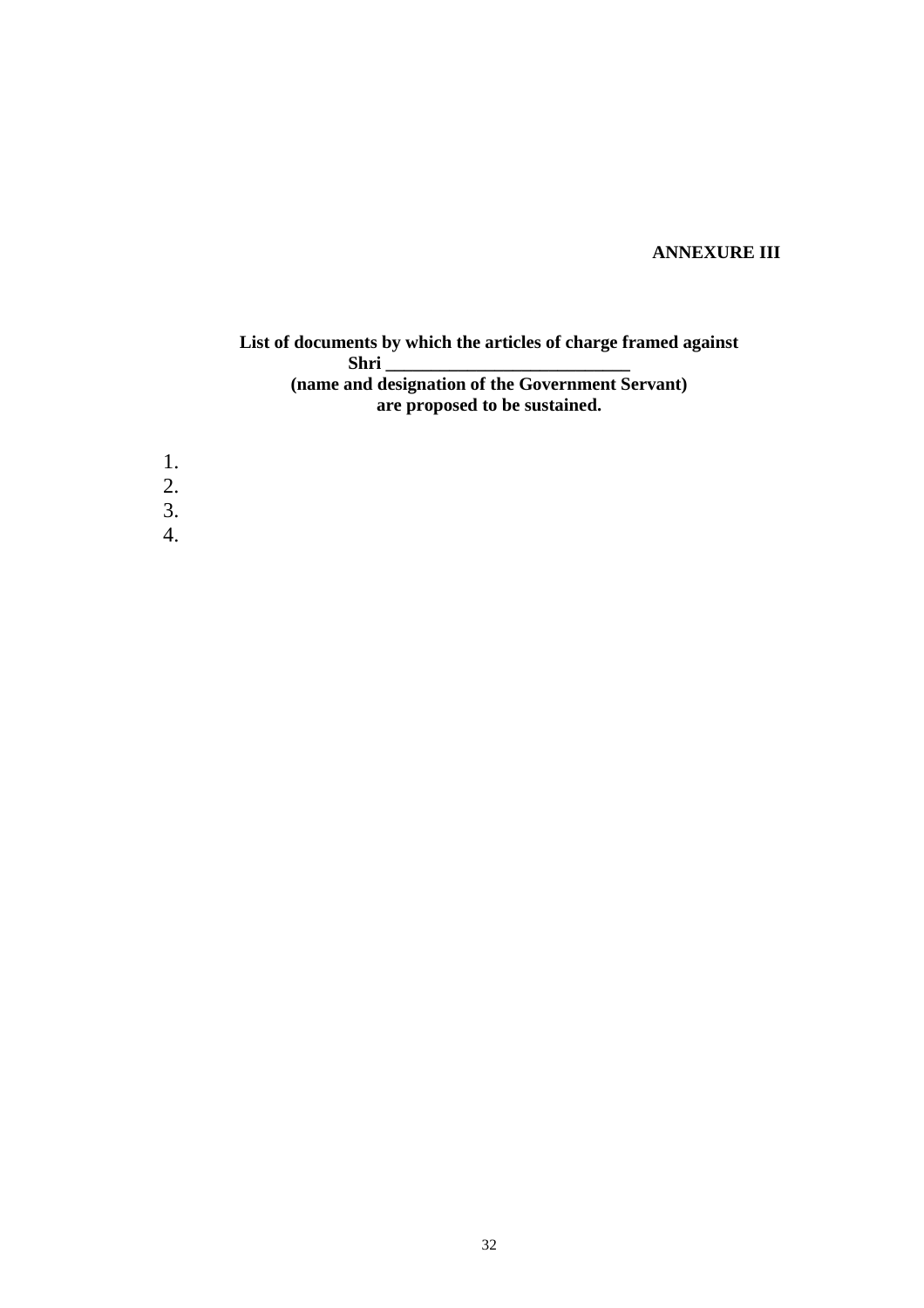# **ANNEXURE IV**

### **List of the witnesses by whom the articles of charge framed against Shri \_\_\_\_\_\_\_\_\_\_\_\_\_\_\_\_\_\_\_\_\_\_\_\_\_\_\_\_\_\_\_\_\_\_\_, (name and designation of the Government servant) are proposed to be sustained.**

1. 2. 3.

4.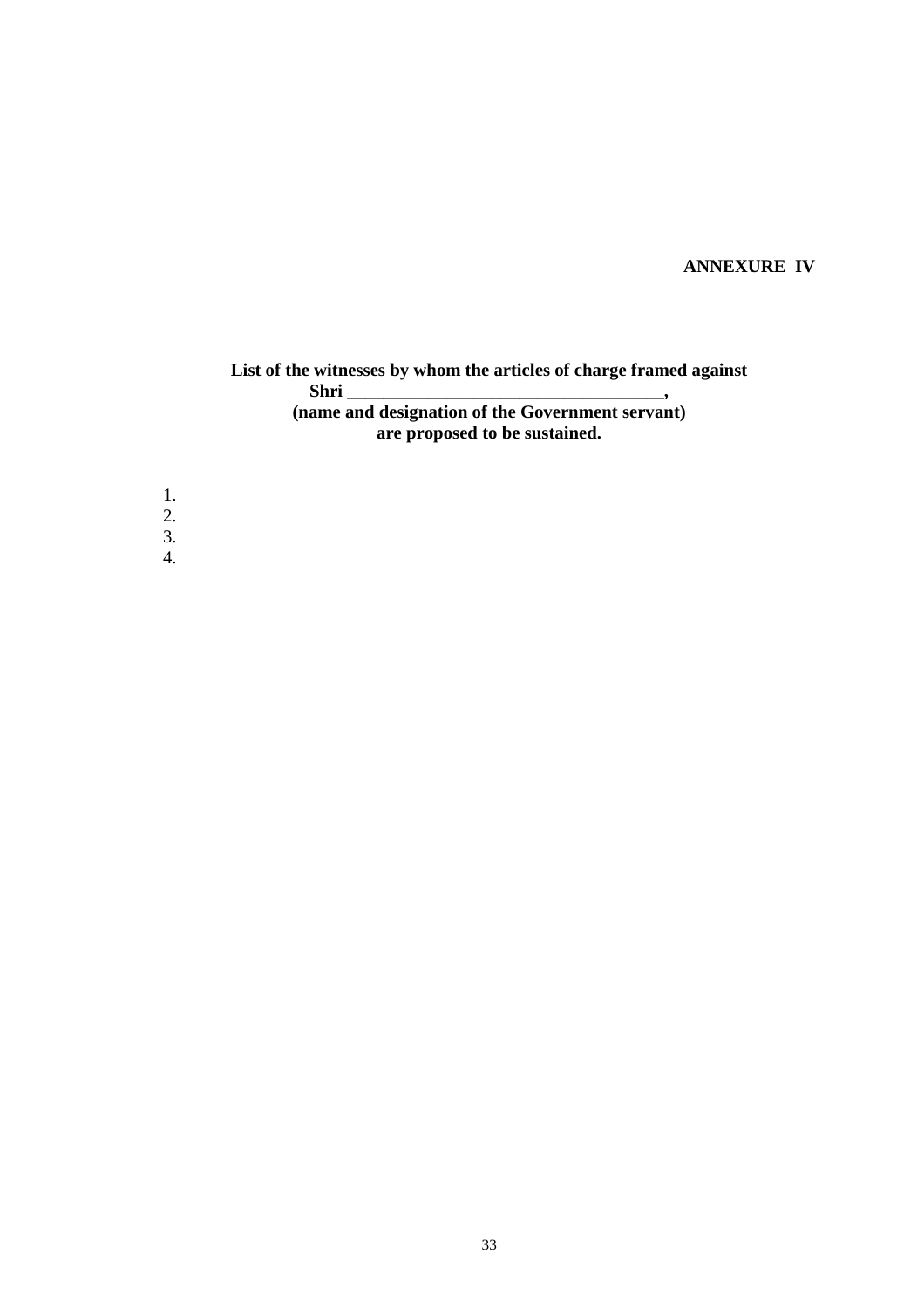### **Subject: Next meeting of the Governing Body of the NIHFW – Request for fixing up of a date and time for the meeting.**

The present bye-laws of the Institute regarding holding of meetings of the Governing body inter-alia provide that Governing Body may meet as often as may be considered necessary, but meet at least once in a year. Rules further states that the venue, date and time will be fixed by the Chairman and a notice of not less than 21 clear days is required to be given for convening the meeting of the Governing Body. The last meeting of the Governing Body was held on \_\_\_\_\_\_\_\_\_\_\_\_\_\_\_\_\_\_\_\_\_\_. Since then, a number of important matters have come up, which need immediate consideration of the Governing Body.

2. Some of the important items which need consideration and clearance of the Governing Body include (I) Training Programme, Research Project and Evaluation studies \_\_\_\_\_\_\_\_\_\_\_\_\_\_\_\_\_\_\_\_\_\_\_, (2) Annual Budget \_\_\_\_\_\_\_\_\_\_\_\_\_\_\_\_\_\_\_\_\_\_\_\_\_\_\_\_\_ (3) \_\_\_\_\_\_\_\_\_\_\_\_\_\_\_\_\_\_\_\_\_\_\_\_\_\_\_ and (4) \_\_\_\_\_\_\_\_\_\_\_\_\_\_\_\_\_\_\_\_\_\_\_\_. A tentative list of Agenda items, which are proposed to be included in the Agenda of the next meeting, is enclosed.

3. The Chairman of the Governing Body (Union Minister of Health and Family Welfare) is accordingly requested to kindly fix the venue, date and time for convening the next meeting of the Governing Body. In case it meets the approval of the Chairman, it is also proposed that the meeting may be held at the premises of the NIHFW.

DIRECTOR

Vice chairman of the G.B., NIHFW (Secretary, Min,of Health and F.W.)

Chairman, G.B. NIHFW (Union Minister of Health and F.W.)

 $NIHFW U.O. No.$ 

\_\_\_\_\_\_\_\_\_\_\_\_\_\_\_\_\_\_\_\_\_\_\_\_\_\_\_\_\_\_\_\_\_\_\_\_\_\_\_\_\_\_\_\_\_\_\_\_\_\_\_\_\_\_\_\_\_\_\_\_\_\_\_\_\_\_\_\_\_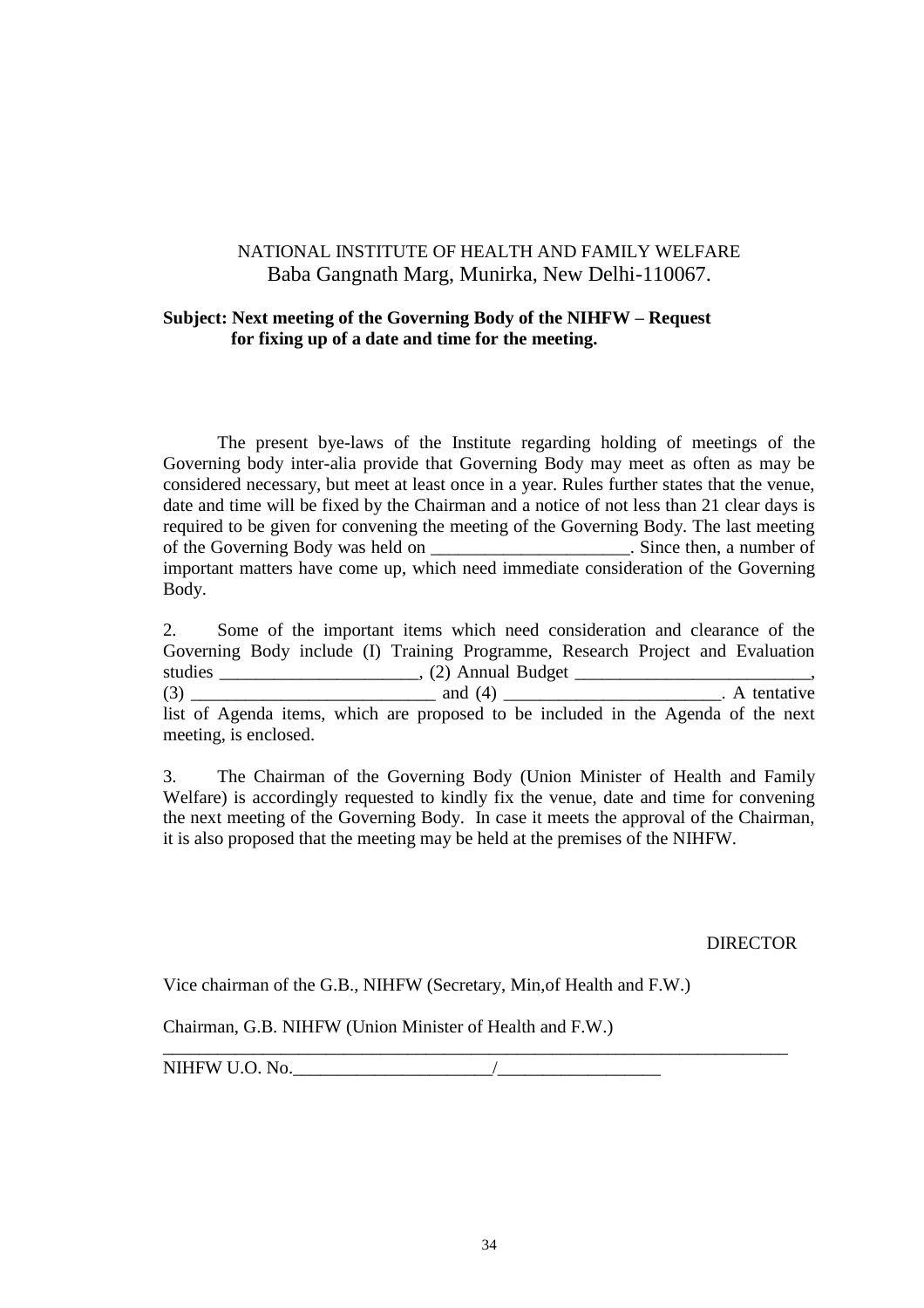.

Tentative list of the Agenda items for consideration of the Governing Body of the NIHFW

- 1. To record appreciation of the services of the outgoing Members and to welcome the new Members of the Governing Body.
- 2. To confirm the Minutes of the last meeting of the Governing Body held on \_\_\_\_\_\_\_\_\_\_\_\_\_\_\_\_\_\_\_\_\_\_\_\_\_\_\_\_\_\_\_\_\_\_\_\_ .
- 3. To note the follow-up action taken on the decisions taken by the Governing Body in its last meeting held on  $\blacksquare$
- 4. To note and approve the training programme, research project/evaluation studies and other activities of the NIHFW for the year\_\_\_\_\_\_\_\_\_\_\_\_\_\_\_\_\_\_\_\_\_\_\_\_\_ .
- 5. To approve the Revised estimates for the year \_\_\_\_\_\_\_\_\_\_\_\_\_\_\_\_\_ and budget estimates for \_\_\_\_\_\_\_\_\_\_\_\_\_\_\_\_\_\_\_\_\_\_\_\_ both under plan and non-plan.
- $6.$ \_\_\_\_\_\_\_\_\_\_\_\_\_\_\_\_\_\_\_\_\_\_\_\_\_\_\_\_\_\_\_\_\_\_\_\_\_\_\_\_\_\_\_\_\_\_\_\_\_\_\_\_\_\_\_\_\_\_\_\_\_\_\_\_\_
- $7.$ \_\_\_\_\_\_\_\_\_\_\_\_\_\_\_\_\_\_\_\_\_\_\_\_\_\_\_\_\_\_\_\_\_\_\_\_\_\_\_\_\_\_\_\_\_\_\_\_\_\_\_\_\_\_\_\_\_\_\_\_\_\_\_\_\_
- 8. Any other item with the permission of the chair.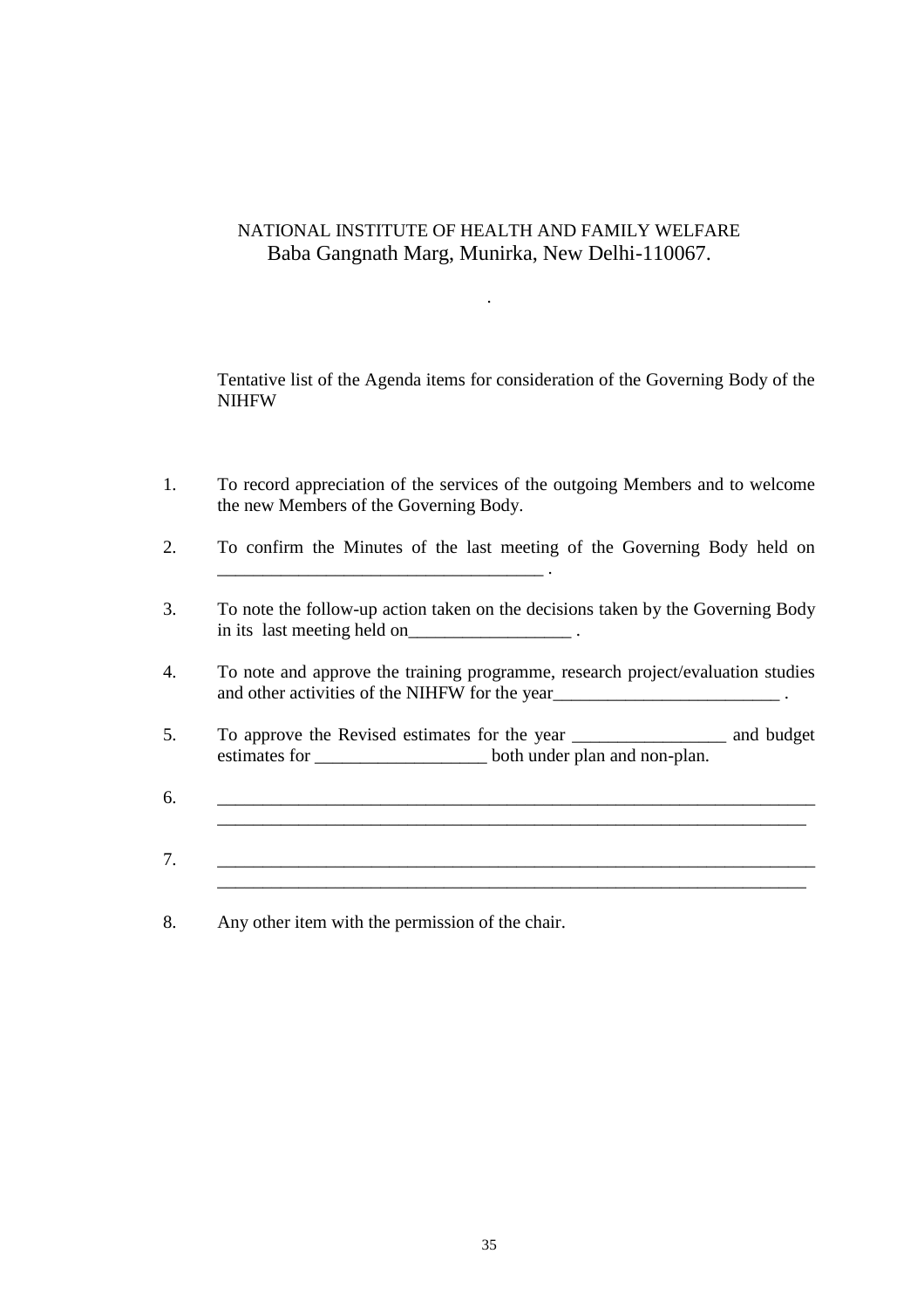No. National Institute of Health and Family Welfare (Accounts Branch)

Dated:

#### **ORDER**

Sanction of the Dy.Director (Admn.), National Institute of Health and Family Welfare is hereby conveyed to the withdrawal of Rs………………………………………………………………………………… (Rupees……………………………………………………… only) to Sh./Smt./Km./Dr. ……………………………………………. from his/her G.P. Fund Account No……………… for …………………………………….. under rule 15 ( ) of G.P. Fund (CS) Rules 1979.

Accounts Officer

- 1. Shri/Smt./Miss/Dr…………………………… is requested that he/she may please furnish satisfactory evidence/certificate with in three months from the date of payment that the amount has been utilised for the purpose for which it has been granted, failing which amount will need to be refunded with interest.
- 2. Bill Section, NIHFW, New Delhi.
- 3. S.O. (Admn I.)/SO (Admn II.)/) for placing in the Personal file of ………………………………………..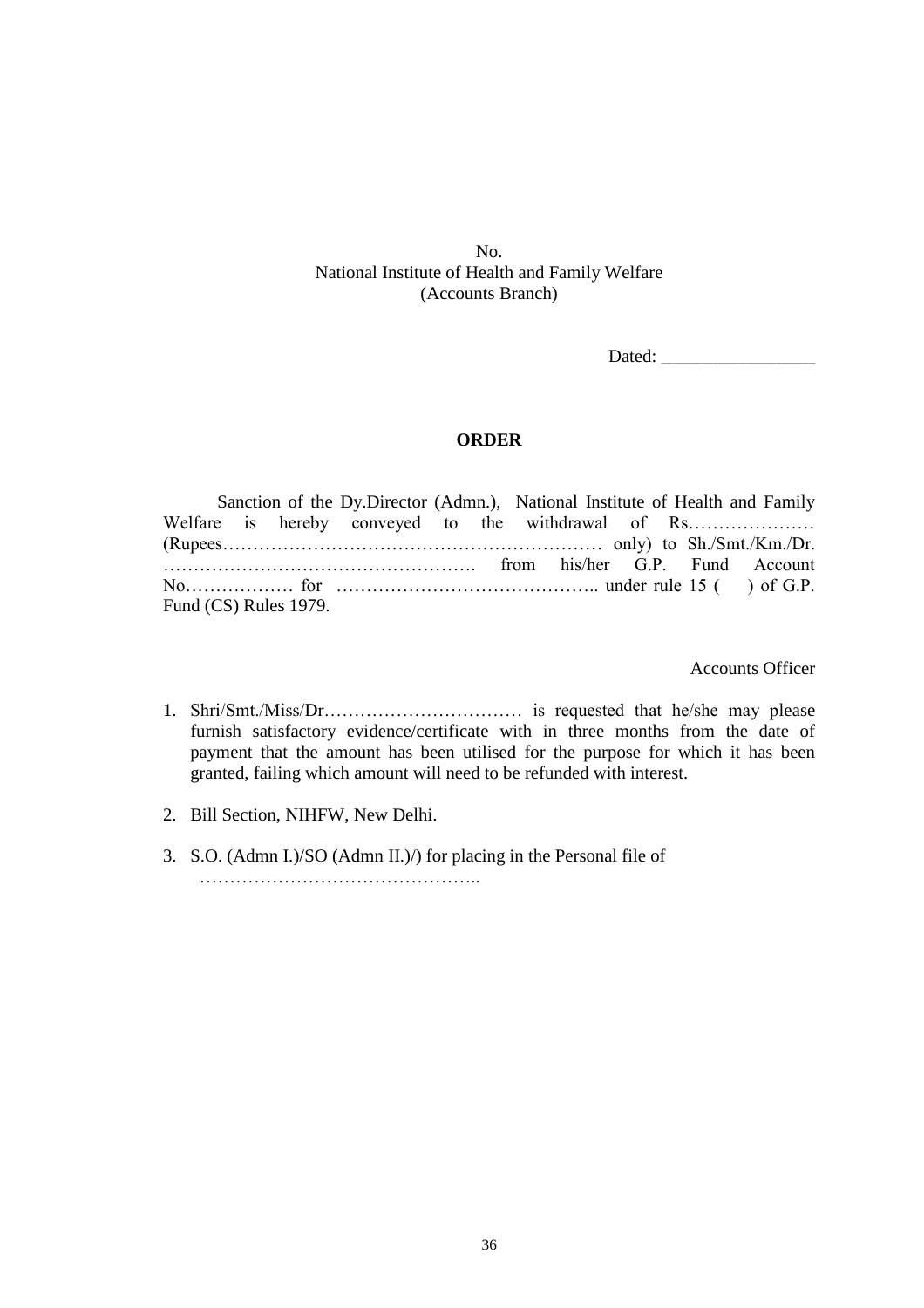### No. National Institute of Health and Family Welfare Baba Gangnath Marg, Munirka, New Delhi-110067

Dated:………………

To,

Subject: …………………… Course on Hospital Administration from to ……………………, …………

Sir,

You are well aware that this Institute has the responsibility to provide training in Managerial Processes, Educational Technology, Communication Strategy etc. to senior health administrators of health services. With these objectives in view, this Institute is organizing a training course for Senior Health Administrators from ……………. 19……. Introductory document giving the rationale, objectives, methodology etc. is enclosed for your reference.

2. You are requested to depute two officers for the course. The nomination for this may kindly be forwarded to the Professor & Head, Department of ....................... National Institute of Health and Family Welfare, New Mehrauli Road, Munirka, New Delhi-110067, by …………………. Your early nominations will help us to communicate with them.

3. There is no fee for the course. However, the expenditure on TA/DA of the participants will need to be borne by the sponsoring state Govt./ organisation.

- 4. Boarding and lodging facilities for the participants are available in the Hostel of the Institute on payment of scheduled tariff.
- 5. I shall be highly thankful to you for an early action in deputing the participants for the above mentioned course.

Thanking You,

Yours faithfully,

Course Director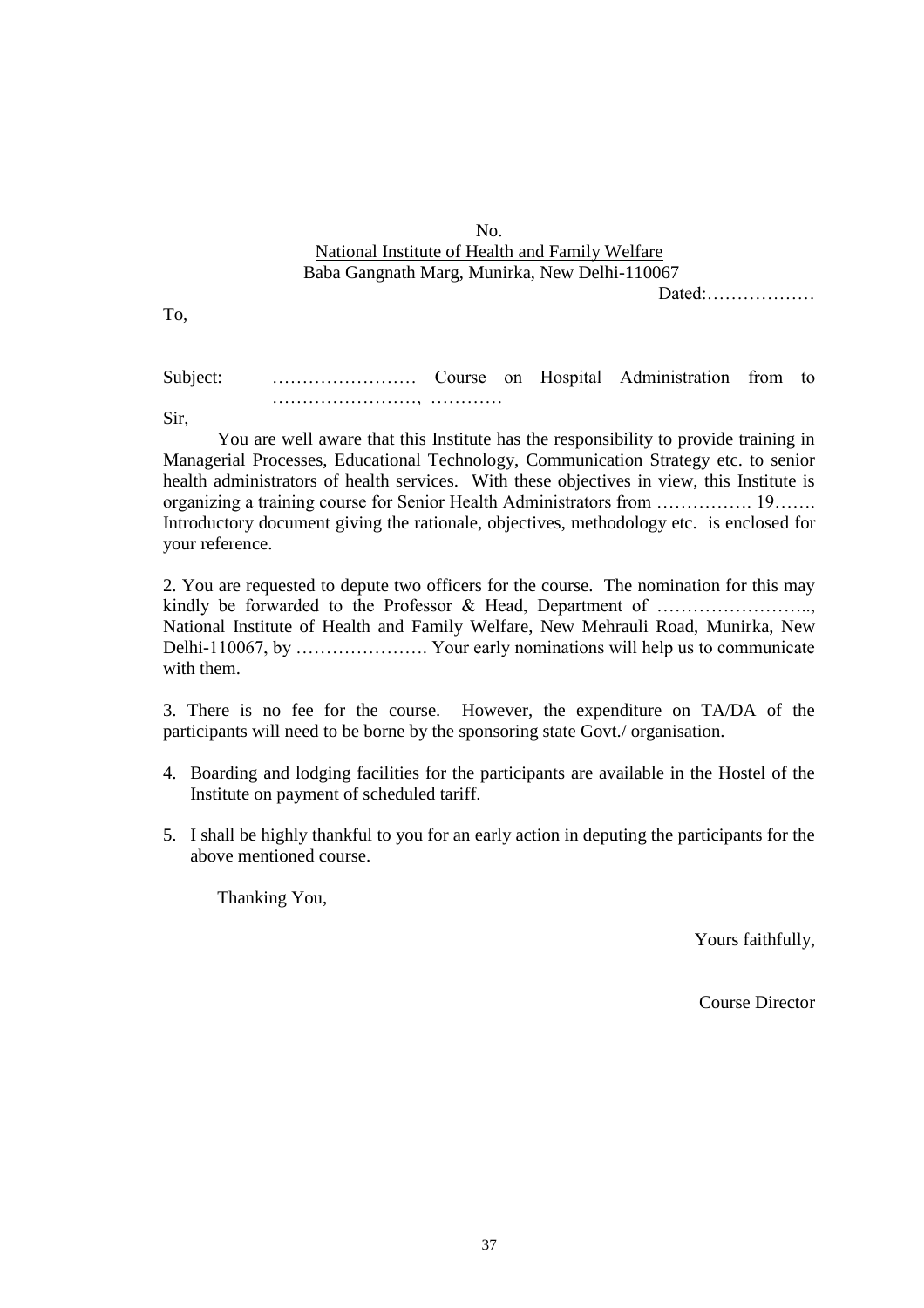# INTRODUCTORY DOCUMENT

### **PART-A**

| 1.            | Title of the Course                   |                      |                                                                                                            |
|---------------|---------------------------------------|----------------------|------------------------------------------------------------------------------------------------------------|
| 2.            | Participants/Category<br>Of Personnel | $\ddot{\cdot}$       | Senior Medical and other professionals<br>directly involved with                                           |
| 3.            | Number to be nominated                | $\ddot{\cdot}$       | Two to three.                                                                                              |
| 4.            | Duration                              | $\ddot{\cdot}$       |                                                                                                            |
| 5.            | Venue                                 |                      | National Institute of Health and Family<br>Welfare, Baba Gang nath marg, Munirka,<br>New Delhi $-110067$ . |
| 6.            | Last date of nomination               | $\ddot{\phantom{a}}$ |                                                                                                            |
| <b>PART-B</b> |                                       |                      |                                                                                                            |
| 1.            | Rationale                             |                      |                                                                                                            |
| 2.            | Objectives                            | $\ddot{\cdot}$       | At the end of the Course the<br>participants should be able to:                                            |
|               |                                       |                      | $\begin{array}{c} \n \stackrel{\text{3.}}{ \quad \quad \quad \quad } \\ \n \end{array}$                    |
| 3.            | Major content<br>Areas:               |                      |                                                                                                            |
| 4.            | Methodology                           |                      | 1. Lecture discussion.<br>2. Group Work<br>3. Field visits.<br>4. Organisational Behavioural Laboratory.   |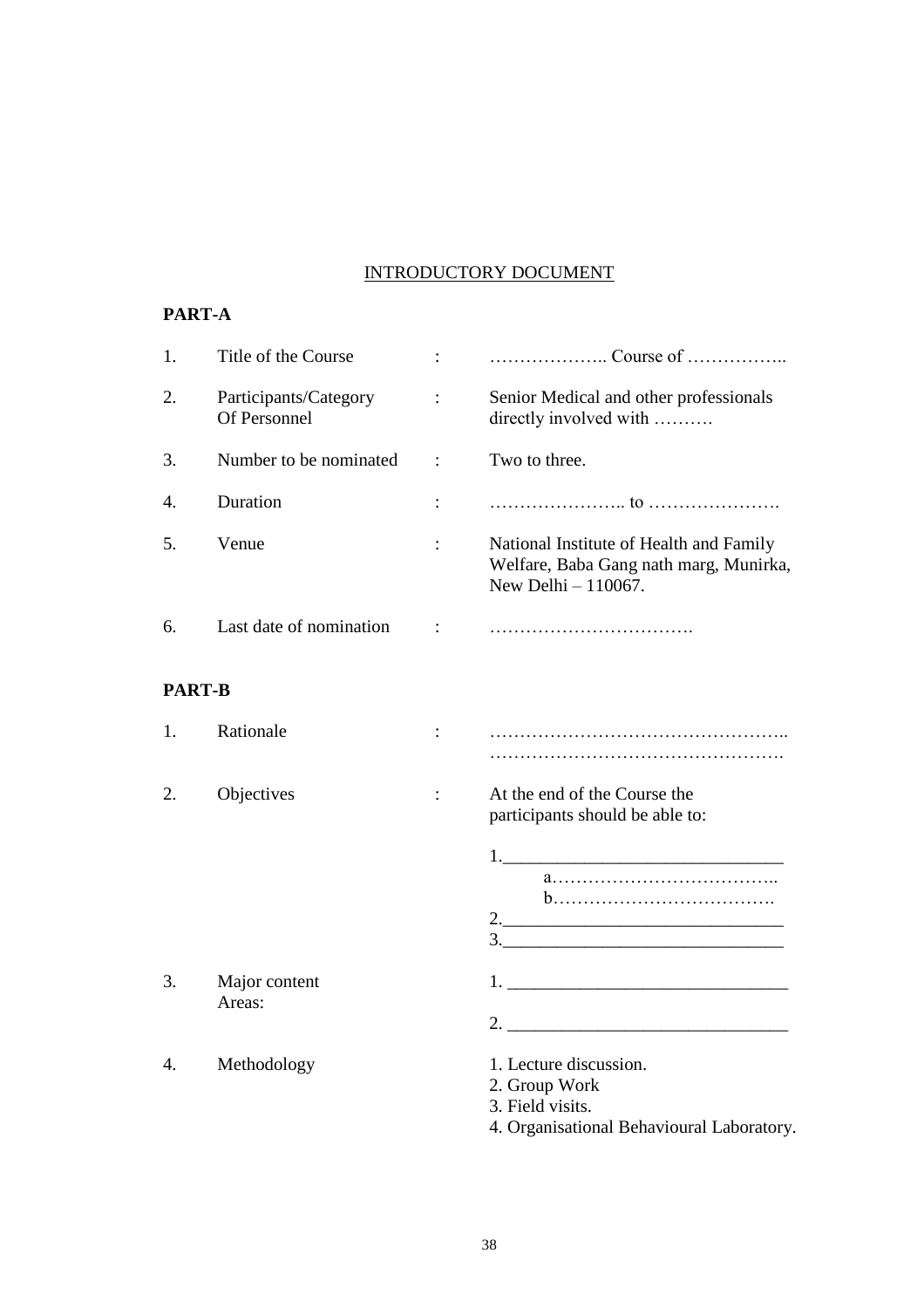| Date: |
|-------|
|       |
|       |
|       |
|       |
|       |

course from \_\_\_\_\_\_\_\_\_\_\_\_\_\_\_\_\_\_ to \_\_\_\_\_\_\_\_\_\_\_\_\_\_\_\_\_\_\_\_

Sir,

With reference to your letter no.\_\_\_\_\_\_\_\_\_\_\_\_\_\_\_\_\_\_\_\_\_\_\_\_\_\_\_\_\_\_\_\_ dated \_ on the subject mentioned above, I am directed to inform you that nomination of following officials of your organization for participation in the above said course have been accepted subject to the condition that formal clearance of your State Government is conveyed to us:

1.

2.

After formal clearance of the nomination by your State Government, kindly advice the abovesaid officers to report at the Teaching Block of this Institute on \_\_\_\_\_\_\_\_\_\_\_\_\_\_\_\_\_\_\_\_\_\_\_\_\_\_\_\_\_\_\_\_, exact at 9.00 A.M. for registration. During the period of the training course, Hostel accommodation at the NIHFW Hostel will be made available, if required by the participants, on our scheduled charges. It may please be noted that only single room will be available for the participant and in no case their requests for family-suit will be accepted.

Yours faithfully,

Course Director

Copy to:

1. 2.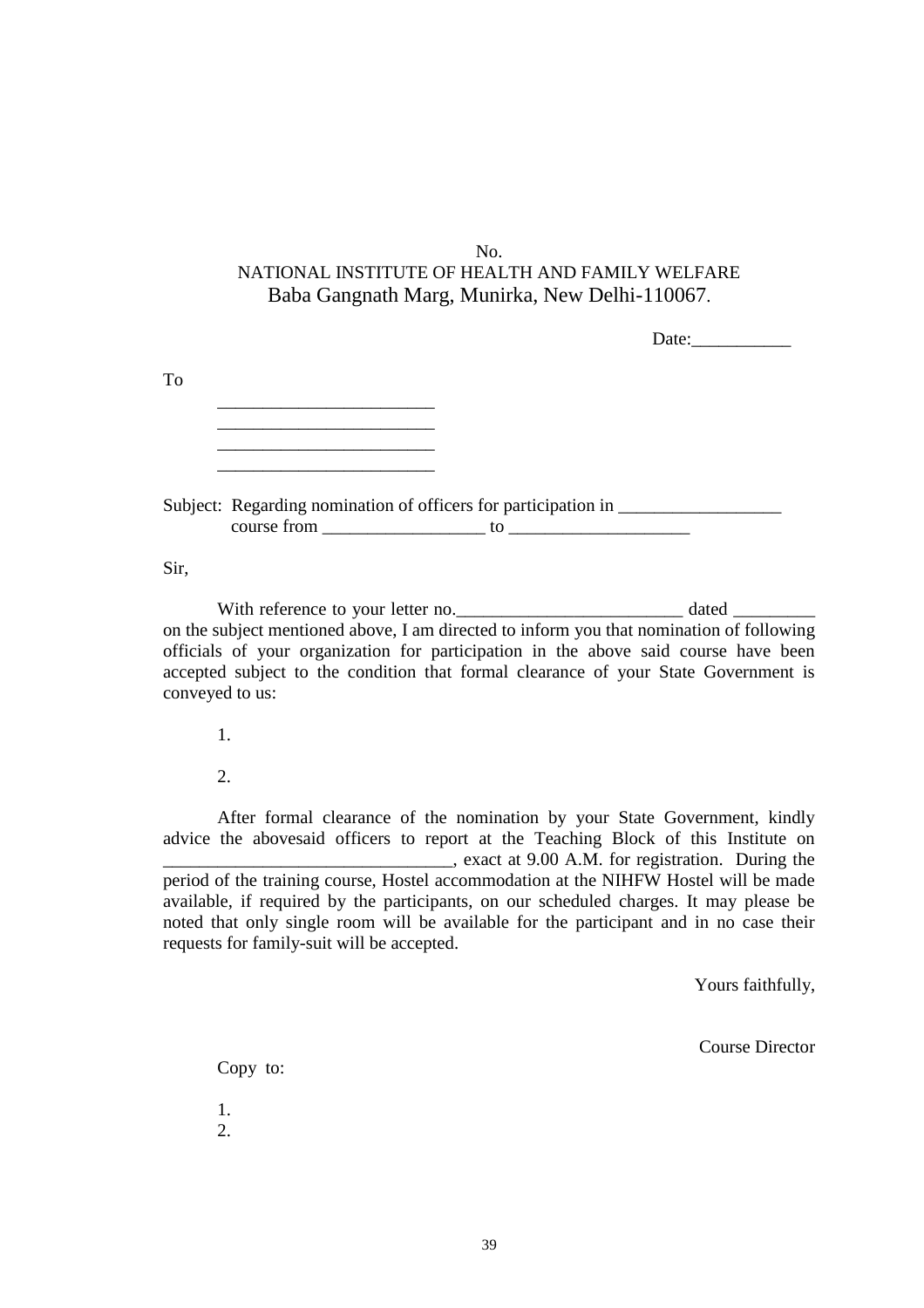Date:

### NO DEMAND CERTIFICATE

Certified that in so far as this Institute is concerned there is nothing outstanding against Shri\_\_\_\_\_\_\_\_\_\_\_\_\_\_\_\_\_\_\_\_\_\_\_\_\_\_\_\_\_, who is due to retire on the afternoon of \_\_\_\_\_\_\_\_\_\_\_\_\_\_\_\_\_\_\_\_\_\_\_\_\_\_\_\_\_\_\_ from the service of the Institute.

Section Officer

Shri

Copy forwarded for information and necessary action to:

- 1. Accounts Officer, NIHFW
- 2. Section Officer (store), NIHFW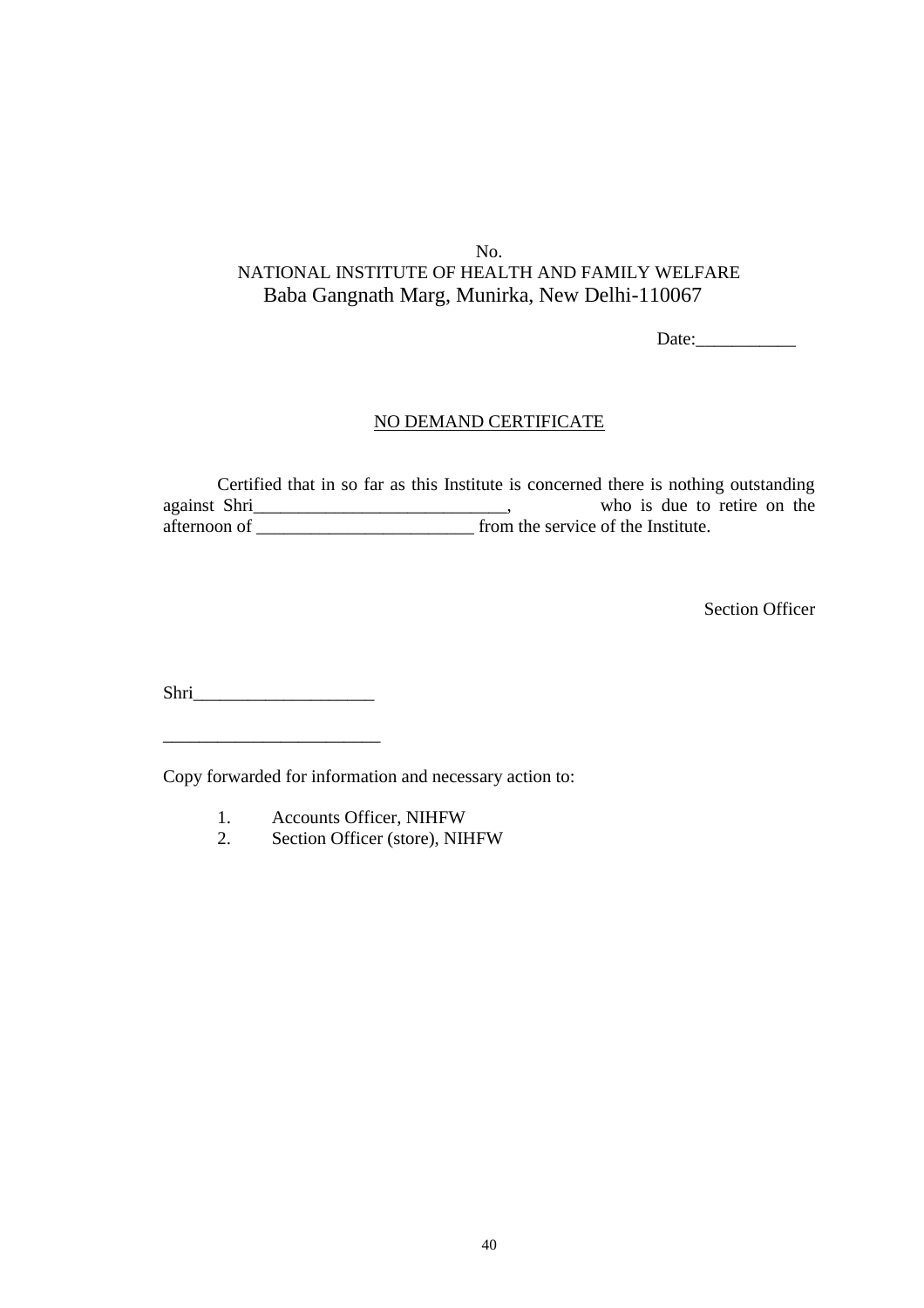Date:

#### MEMORANDUM

Permission of the Director is hereby conveyed to Dr.\_\_\_\_\_\_\_\_\_\_\_\_\_\_\_\_, to participate/attend the under mentioned meeting/conference/workshop/seminar scheduled to be held at  $\Box$  on  $\Box$ 

\_\_\_\_\_\_\_\_\_\_\_\_\_\_\_\_\_\_\_\_\_\_\_\_\_\_\_\_\_\_ \_\_\_\_\_\_\_\_\_\_\_\_\_\_\_\_\_\_\_\_\_\_\_\_\_\_\_\_\_\_

No TA/DA will be paid by this Institute. The absence for this purpose will be treated as 'DUTY'. Any remuneration received for the above purpose can be accepted with the prior approval of the Director. An intimation about acceptance or even nonavailability of such remuneration should be conveyed to Accounts Section as well as Academic Section within a week's time of his/her return from tour for the purpose.

Deputy Director (Admn.)

Copy to:

1.

2.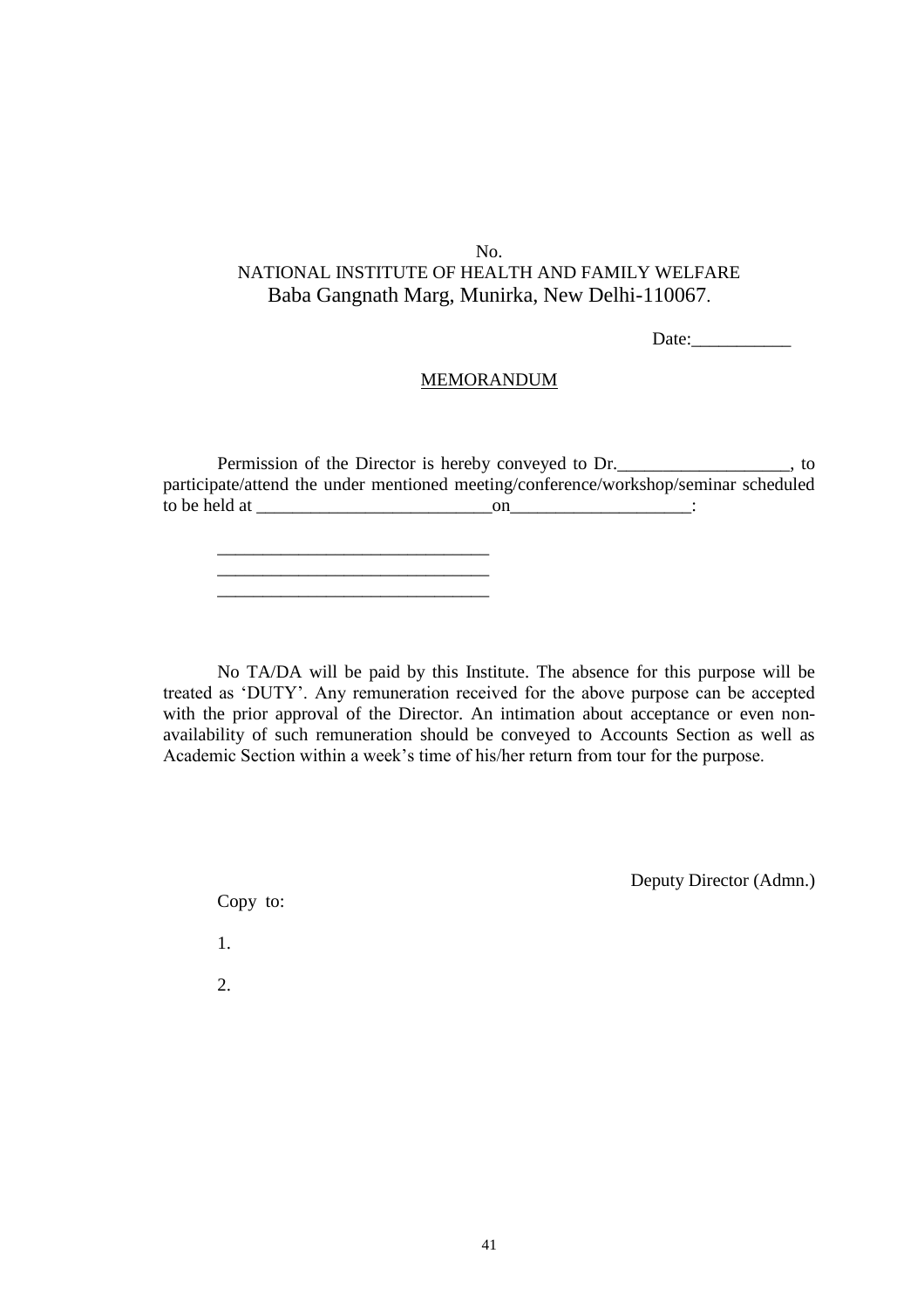No.

To

# NATIONAL INSTITUTE OF HEALTH AND FAMILY WELFARE Baba Gangnath Marg, Munirka, New Delhi-110067.

Date:

RATE ENQUIRY FOR \_\_\_\_\_\_\_\_\_\_\_\_\_\_\_\_\_\_\_\_\_\_\_\_\_

Sir,

Please furnish your quotation (which can be sent by post or dropped in the tender box at Administrative Block, New Mehrauli Road, Munirka, New Delhi-110067 ) on your letter head duly signed and stamped subject to the terms and conditions stipulated in the enclosed document for supply of the articles under mentioned/enumerated in the schedule attached, inclusive of packing and forwarding charges, in SEALED COVER indicating on it "RATE ENQUIRY NO." and DATE OF OPENING ON \_\_\_\_\_\_\_\_\_\_\_\_\_\_\_\_\_\_\_" addressed to Director, NIHFW, so as to reach this office by 3.00 p.m. on \_\_\_\_\_\_\_\_\_\_\_\_\_\_\_\_\_\_\_\_\_\_\_\_ which may be opened on the same day in the presence of the attending tenderers if any.

#### STORES OFFICER FOR DIRECTOR, NIHFW

| S.No. | Name & Description of Articles | Qty.required | <b>Accounting Unit</b> |
|-------|--------------------------------|--------------|------------------------|
|       |                                |              |                        |
|       |                                |              |                        |
|       |                                |              |                        |
|       |                                |              |                        |
|       |                                |              |                        |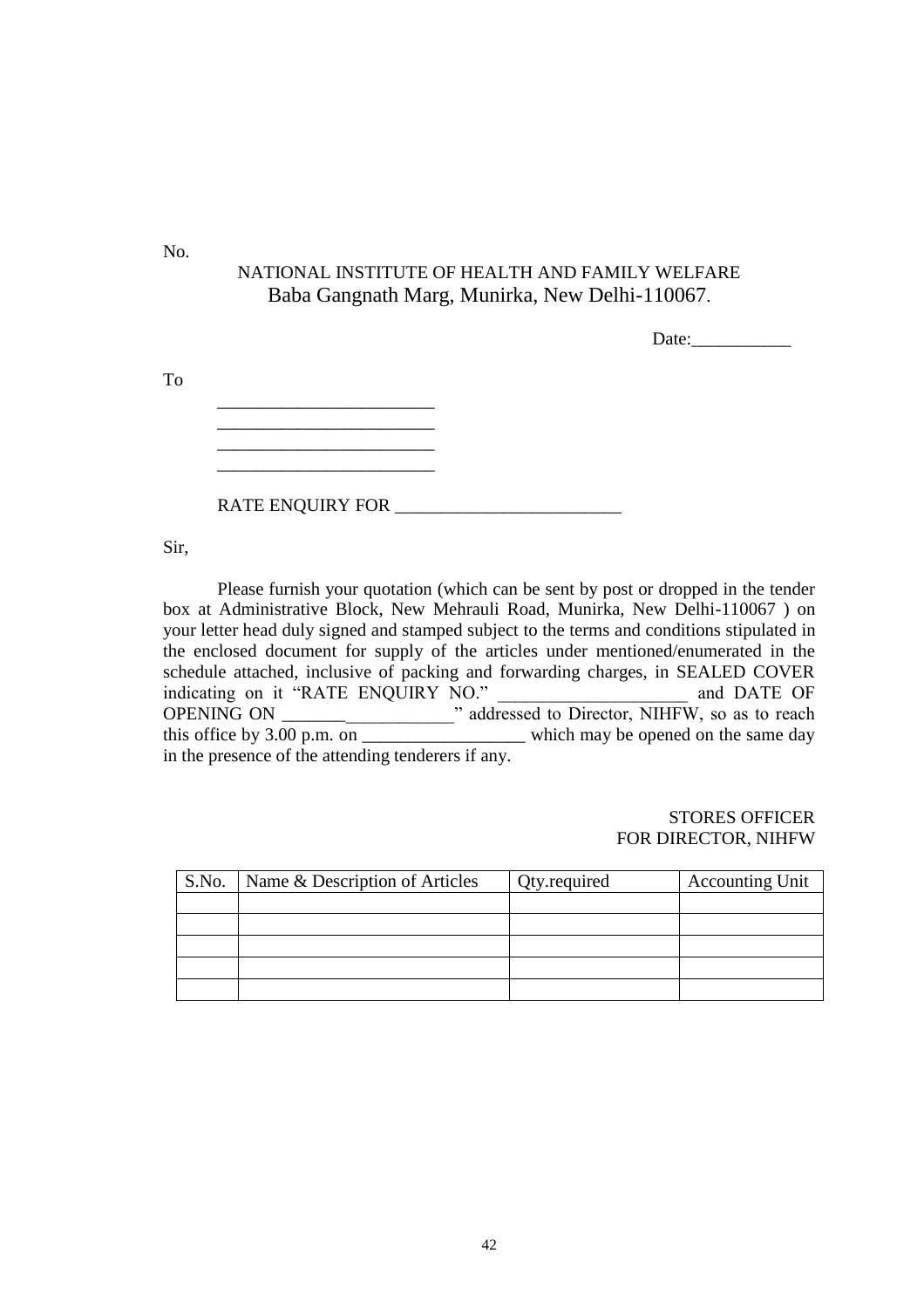#### **TERMS AND CONDITION FOR SUPPLY**

- 1. Any tenderer responding to this Rate enquiry shall be deemed to be agreeable to the terms and condition herein contained. No separate contract will be entered into with successful tenderer and therefore, terms and conditions herein contained shall be binding on the part of the successful tenderer, conditional tenders are liable to be rejected. In the event of any dispute Director's decision will be final.
- 2. Your quotations should be sent in SEALED COVER, superscribed with words "QUOTATION FOR \_\_\_\_\_\_\_\_\_\_\_\_\_\_DATE OF OPENING\_\_\_\_\_\_\_\_\_\_\_ and addressed to the Director, NIHFW, New Mehrauli Road, Munirka, New Delhi-110067 to reach him on or before the prescribed date. Quotations received late after the due time and date are liable to be ignored/rejected.
- 3. When a quotation runs into several pages, each page, must be signed by you. Against those item for which you cannot quote, please mark "NOT QUOTED" Unsigned quotations are liable to be ignored.
- 4. No figurers or words should be overwritten. Overwritten figures or words should be scored out and rewritten under your full signature. Quotations which do not fulfil this condition will not be considered.
- 5. The prices quoted must be net per unit and must include all charges for packaging and delivery at the Stores Branch, Academic Block, New Mehrauli Road, Munirka, New Delhi-110067. Categories of stores offered whether imported or indigenous make, type and all other particulars should be stated in detail. No facility regarding Import, Licence etc. can be afforded.
- 6. Rates should be written legibly in ink against each item mentioned in this rate enquiry. Full specifications, size etc. of the item quoted should be furnished in your quotation. Technical and illustrative leaflets must be enclosed with your Qt.
- 7. Sales tax/General tax, etc. where legally leviable and intended to be claimed, should be distinctly shown alongwith the price quoted. Where this is not done, no claims for S.T./G.T. will be admitted at any stage and/or any grounds.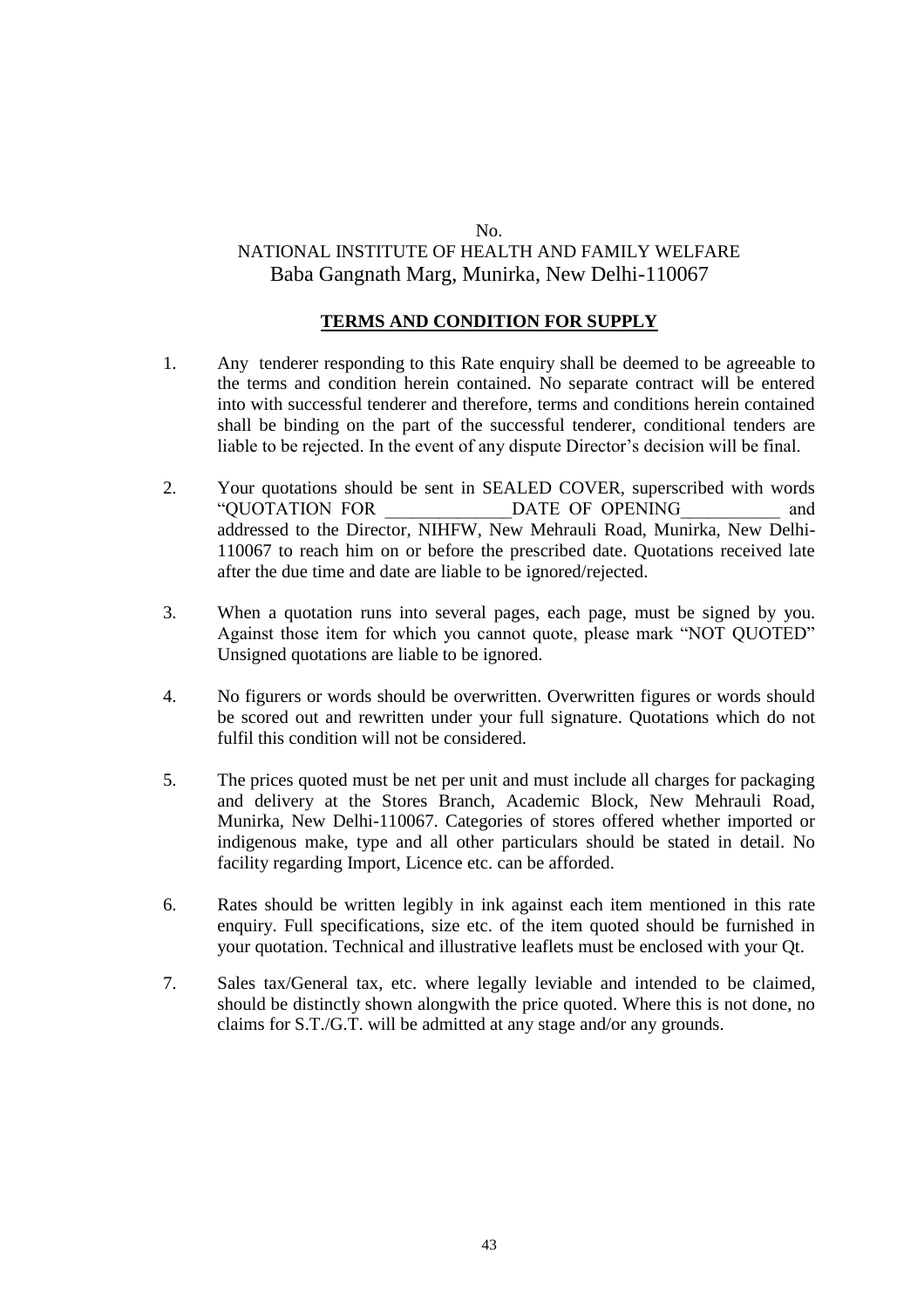- 8. Rates quoted against this Rate Enquiry shall remain valid upto last day of March month of following year. During this period it will be obligatory on the part of the tenderer to honour supply orders placed/with him for the quantities and goods shown in this rate inquiry or for further quantities that may be needed by this Institute from time to time upto last day of March month. No request for increase in the rates, if any, will be allowed or entertained during this period after the opening of tenders of the Committee.
- 9. Samples against your quotation when called for, should be furnished promptly by the date stipulated which would be sealed/stamped with particulars, failure to do so, will entail your quotation being ignored.
- 10. As soon as the acceptance of tender is communicated to the successful tenderers, the contract shall be complete and binding on him (Tenderer/s) to honour the terms and conditions herein contained which shall be enforced by Director, NIHFW, and thus no fresh or regular contract will be drawn separately.
- 11. Quantities shown in this Rate Enquiry are only approximate requirements and are subject to alternations at the time of placing supply orders and during the pendency of the quotation, it will be binding on the part of successful tenderers to honour and comply such orders placed by this Institute.
- 12. Each successful tenderer will be required to deposit earnest money of Rs. The form of Demand Draft payable at New Delhi in favour of the Director, NIHFW, New Delhi-110067.
- 13. Please note that the date of delivery indicated in the supply order must be adhered to strictly, if for any special reason delivery cannot be effected within the stipulated period, application for extension of delivery date should be made well in advance stating full reasons. Extension may be granted at the discretion of the Director or he may cancel the order at his discretion. Repeated instances of failure to supply stores ordered by the due dates of delivery may result in not issue of our future enquiries without reference to you and also may result in purchase at your risk and responsibility.
- 14. Any loss sustained by Institute as a result of non-compliance of delivery schedule, questionable quality of stores and short delivery during the pendency of the contract shall be recoverable from the tenderer besides forfeiture of his earnest money/Security which may be lying in this Institute. Failure to comply with the supply orders shall authorise the Director, NIHFW, to effect purchase at the RISK AND RESPONSIBILITY of the tenderer/s as a consequence of which the increase in the purchase cost shall be realized by way of liquidation of earnest money lying with NIHFW and or by the retrenching the resultant increase in cost from the pending bills of the successful tenderer/s.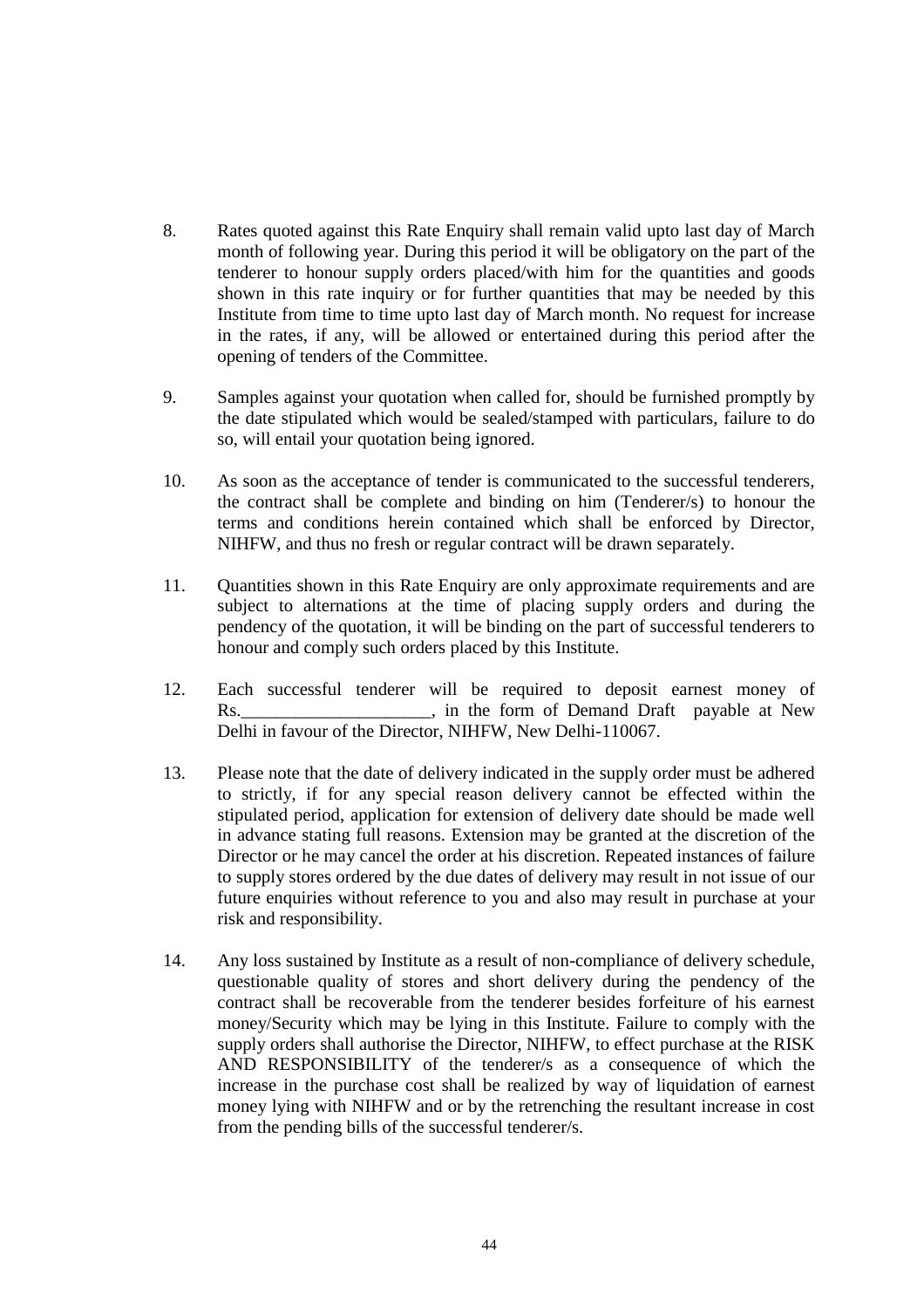- 15. The Director, NIHFW reserves the right to accept or reject any of the tenders. He also reserves the right to cancel the supply order placed on the successful tenderer/s summarily without assigning any reason or whatsoever.
- 16. Decision of the Director, NIHFW with regard the enforcement of these terms and or waiver of the terms and conditions and rejection of acceptance of tenders shall be final and the Director, NIHFW shall not be liable for any damages/liabilities to the tenderers on account of the enforcement of herein contained terms and conditions.
- 17. Payment will be made within a reasonable period through a crossed cheque drawn on State Bank of India, R.K.Puram, Sector-1, New Delhi-110022, after inspection and acceptance of supplies and presentation of pre-receipted bill. No condition/clause with regard to interest etc. shall be entertained.

Director, NIHFW, New Delhi.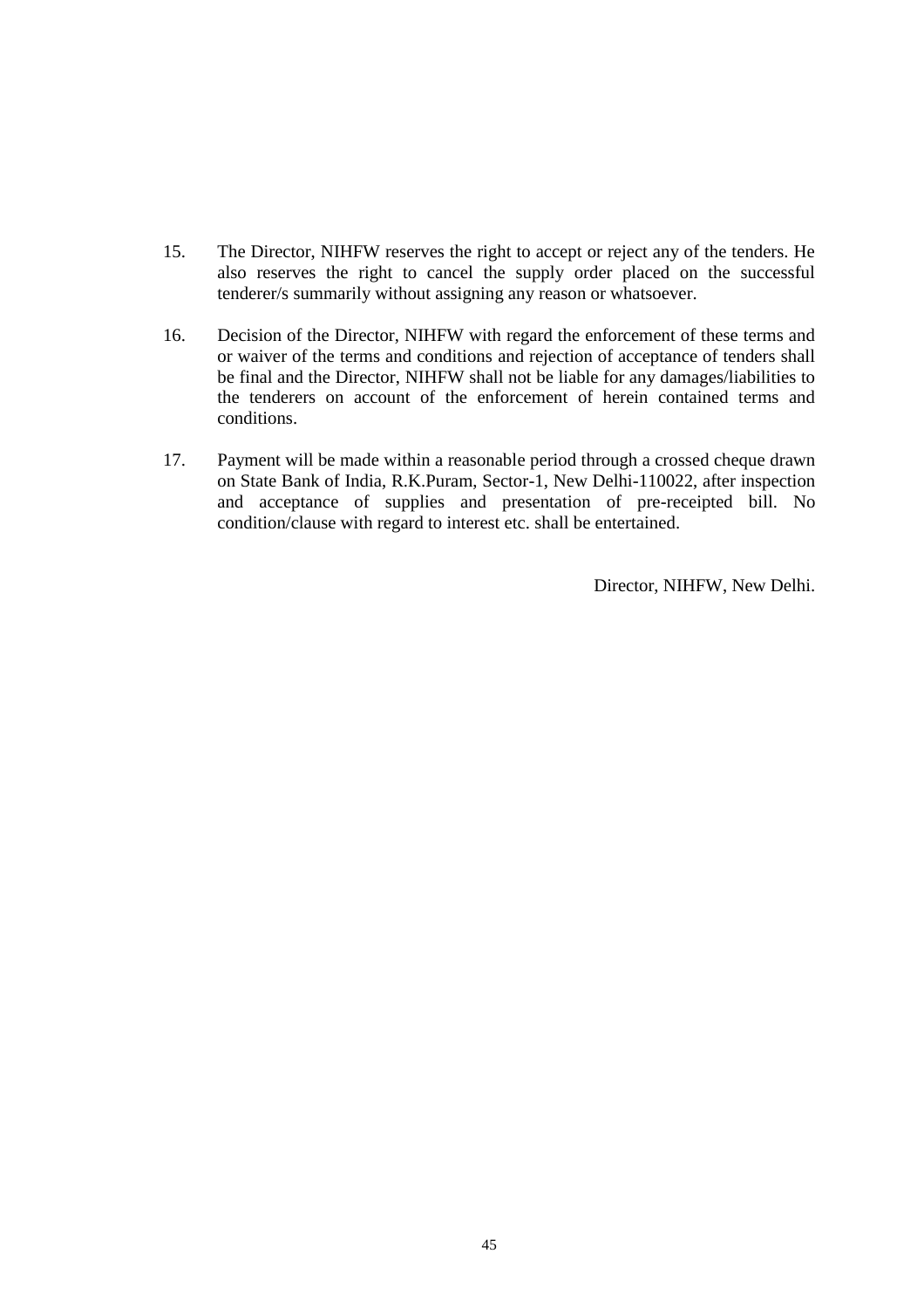Date:

| --- |  |  |
|-----|--|--|
|     |  |  |

Sir,

To

With reference to your quotation no.\_\_\_\_\_\_\_\_\_\_\_\_\_\_\_\_\_\_dated\_\_\_\_\_\_\_\_\_on the subject, I am to request you to supply the following items at the rate quoted by you:-

| S.No. | Item | Quantity | Rate | Amount |
|-------|------|----------|------|--------|
|       |      |          |      |        |
|       |      |          |      |        |
|       |      |          |      |        |
|       |      |          |      |        |
|       |      |          |      |        |
|       |      |          |      |        |

Local sales tax, if applicable, will be allowed extra provided you record necessary S.T. Certificate on your bill.

The stores should be supplied from fresh stock and be free from any defect. Defective/Sub-standard stores will not be accepted at any cost.

The delivery should be effected at above address immediately without any delivery charges, but not later than \_\_\_\_\_\_\_\_\_\_\_\_\_\_\_\_\_\_\_\_\_\_\_ .

After supply and acceptance of stores, you are advised to submit your prereceipted bill in triplicate with words "Received Payment" to this Institute for arranging payment.

> STORE OFFICER For DIRECTOR, NIHFW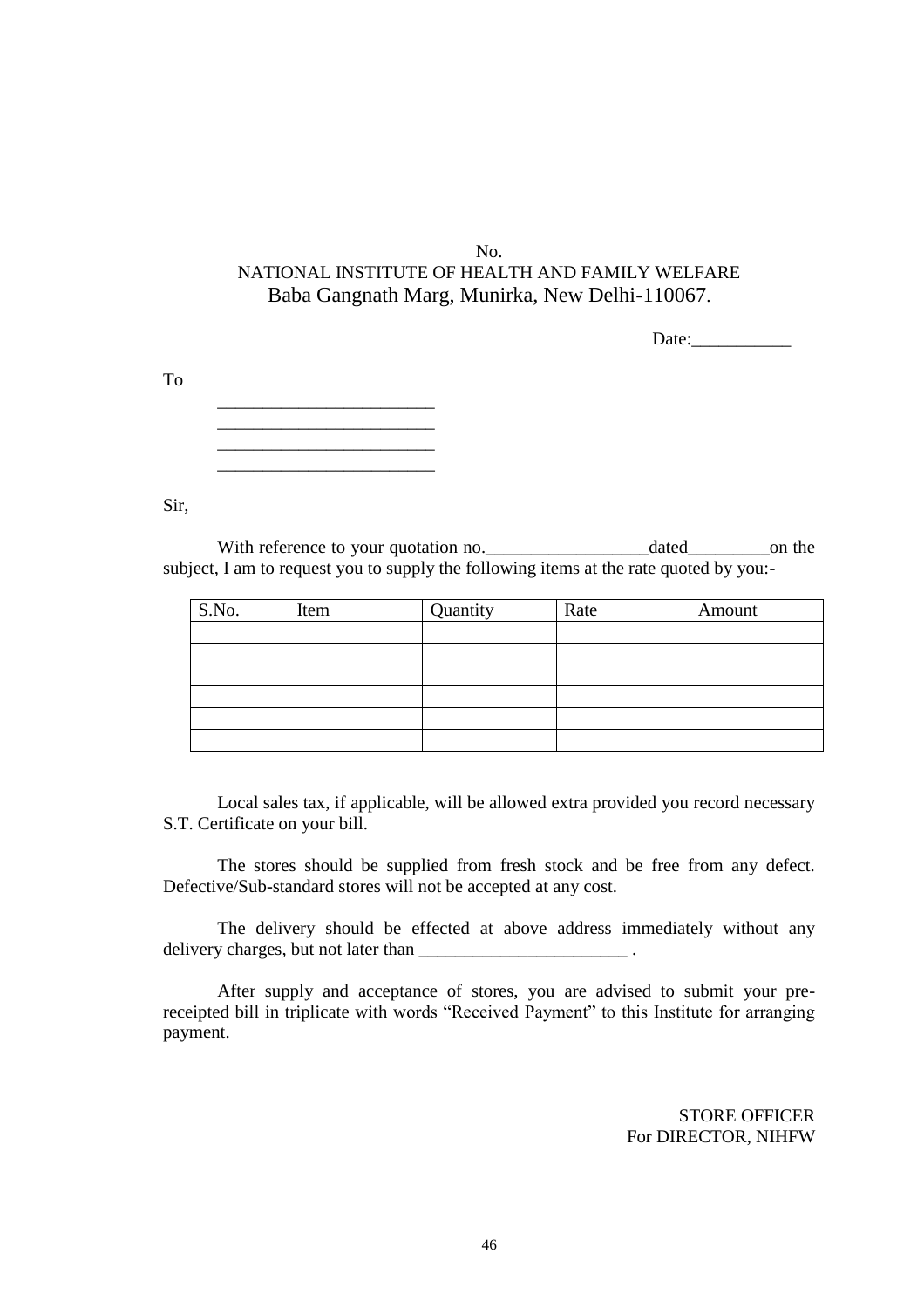Date:

To

S.D.O., Mahanager Telephone Nigam Ltd.,

\_\_\_\_\_\_\_\_\_\_\_\_\_\_\_\_\_\_\_\_\_\_\_\_

\_\_\_\_\_\_\_\_\_\_\_\_\_\_\_\_\_\_\_\_\_\_\_\_

New Delhi.

### Subject: Request for repair of telephone No. **.** installed at the **premises of NIHFW.**

 $\overline{\phantom{a}}$  ,

Sir,

I am to state that telephone no.\_\_\_\_\_\_\_\_\_\_\_\_\_\_\_\_\_\_\_\_\_\_, installed at the premises of our Institute is not in working order for the last \_\_\_\_\_\_\_\_\_\_\_\_\_days. In this connection a complaint was lodged (complaint no.  $\overline{\hspace{1cm}}$ ) with your Repair Section on phone no.2189. However the telephone connection has not been set in order. You are, therefore requested to kindly make arrangements for getting the telephone connection in order immediately.

Yours faithfully,

 $($  ) Workshop & Maintenance Officer

Copy to:-

47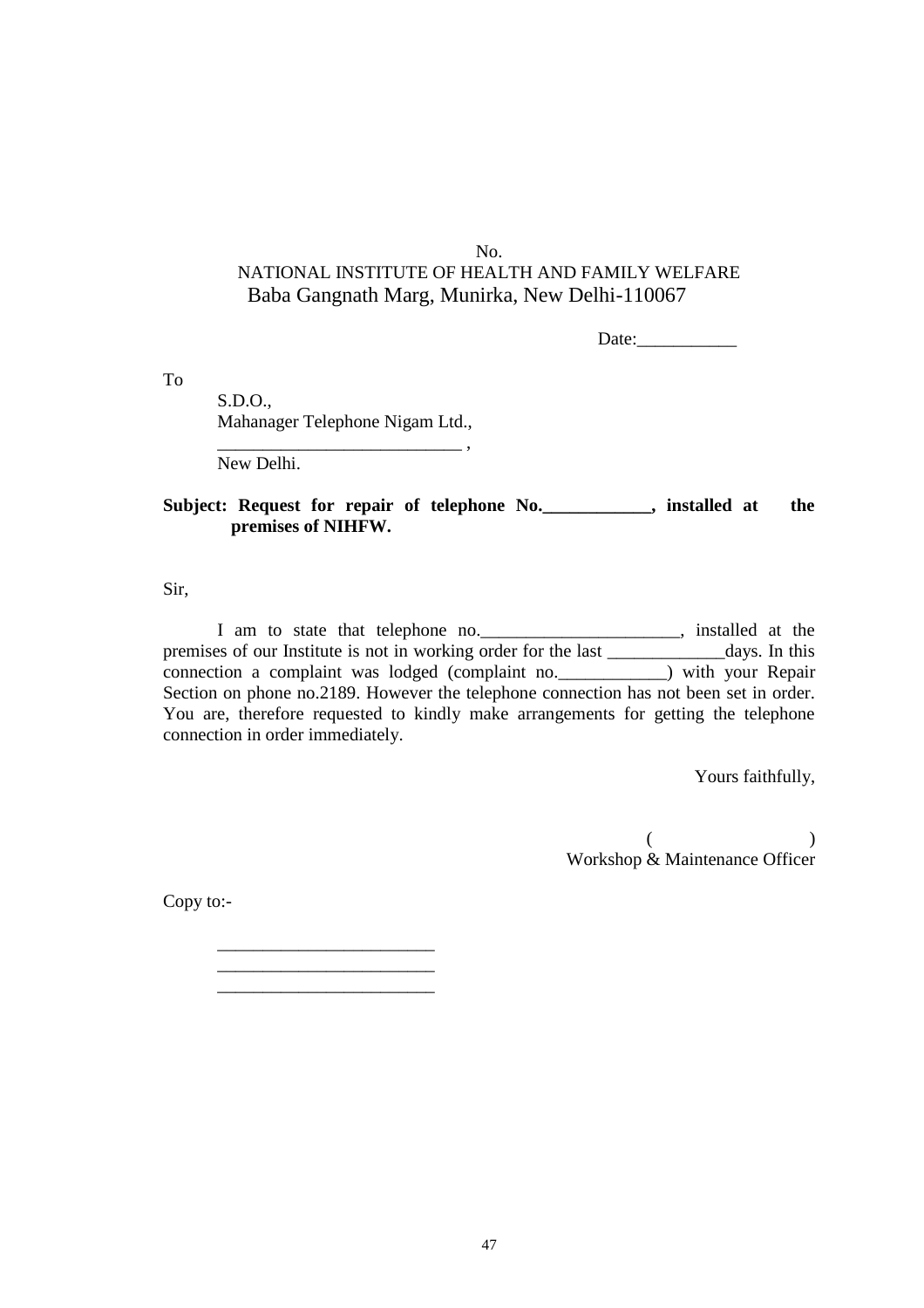Date:

To

 $\frac{1}{2}$  ,  $\frac{1}{2}$  ,  $\frac{1}{2}$  ,  $\frac{1}{2}$  ,  $\frac{1}{2}$  ,  $\frac{1}{2}$  ,  $\frac{1}{2}$  ,  $\frac{1}{2}$  ,  $\frac{1}{2}$  ,  $\frac{1}{2}$  ,  $\frac{1}{2}$  ,  $\frac{1}{2}$  ,  $\frac{1}{2}$  ,  $\frac{1}{2}$  ,  $\frac{1}{2}$  ,  $\frac{1}{2}$  ,  $\frac{1}{2}$  ,  $\frac{1}{2}$  ,  $\frac{1$  $\mathcal{L}_\text{max}$ 

Subject: Shifting of Telephone no.\_\_\_\_\_\_\_\_\_\_\_\_\_\_\_\_

Sir,

In continuation of this Institute's letter of even number, dated the  $\qquad \qquad$ . I am to request that our telephone no.\_\_\_\_\_\_\_\_\_\_\_\_which was kept under your safe custody, may now kindly be installed at the residence of Professor\_\_\_\_\_\_\_\_\_\_\_\_\_\_\_\_\_, at \_\_\_\_\_\_\_\_\_\_\_\_\_\_\_\_\_\_\_\_\_\_\_\_\_\_\_\_\_\_ immediately, who has joined this Institute on \_\_\_\_\_\_\_\_\_\_\_\_\_\_\_\_\_\_\_\_\_\_\_\_\_\_\_\_\_\_\_\_\_\_.

The payment of shifting charges will be made by this Institute.

Yours faithfully,

Workshop and Maintenance Officer

Copy forwarded for information to:

- 1.
- 2.
- 3.
- 4.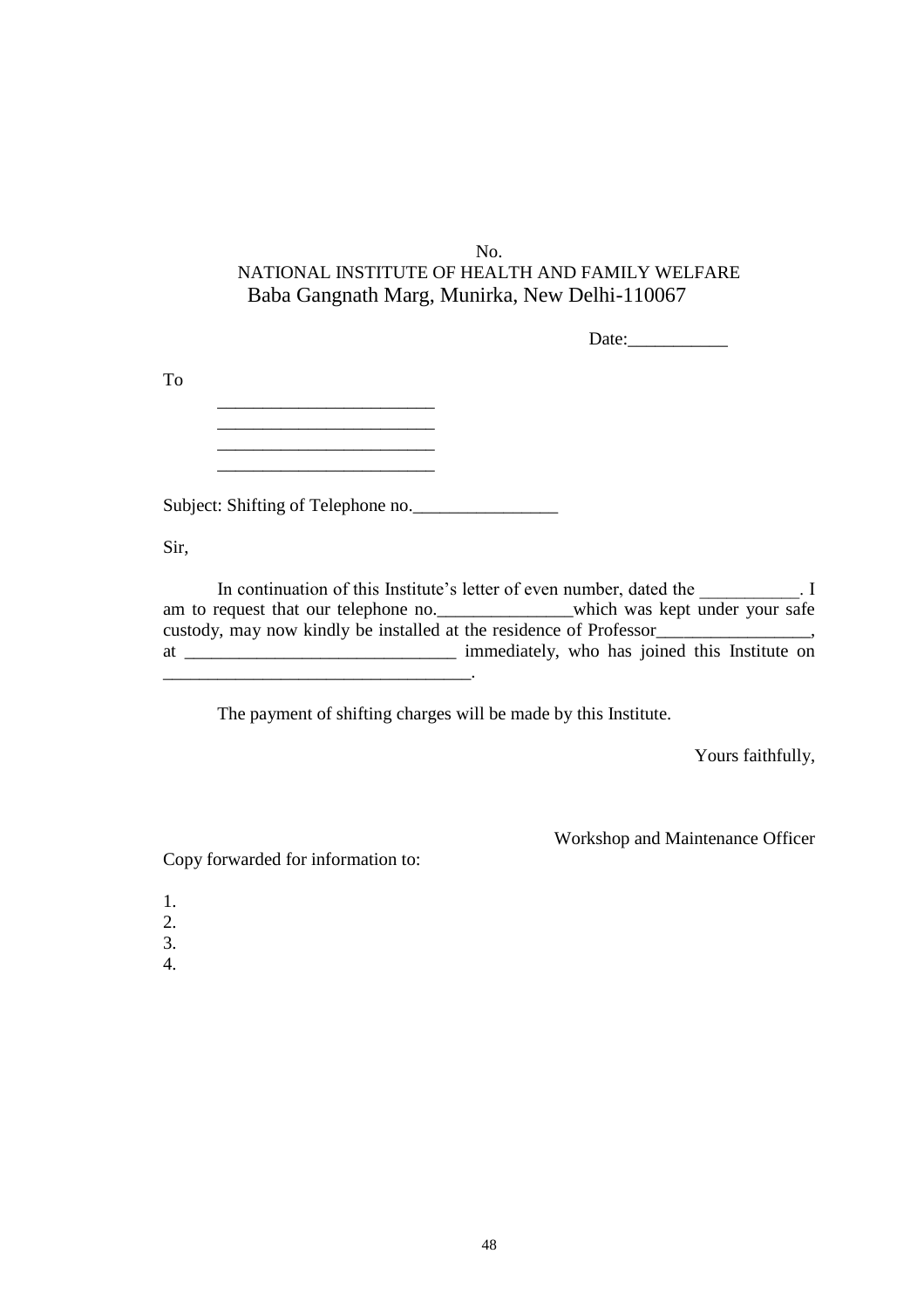Date:

To

\_\_\_\_\_\_\_\_\_\_\_\_\_\_\_\_\_\_\_\_\_\_\_\_ \_\_\_\_\_\_\_\_\_\_\_\_\_\_\_\_\_\_\_\_\_\_\_\_ \_\_\_\_\_\_\_\_\_\_\_\_\_\_\_\_\_\_\_\_\_\_\_\_

Subject: HOSTEL ACCOMMODATION

Sir,

Kindly refer to your letter dated \_\_\_\_\_\_\_\_\_\_\_\_\_\_\_\_\_\_\_\_ on the above subject. In this connection, I am to inform you that it will not be possible to provide hostel accommodation during the period mentioned therein, as our hostel will be full with our own trainees. It is therefore, requested that you may kindly make some alternative arrangement.

Thanking you,

Yours faithfully,

Hostel I/c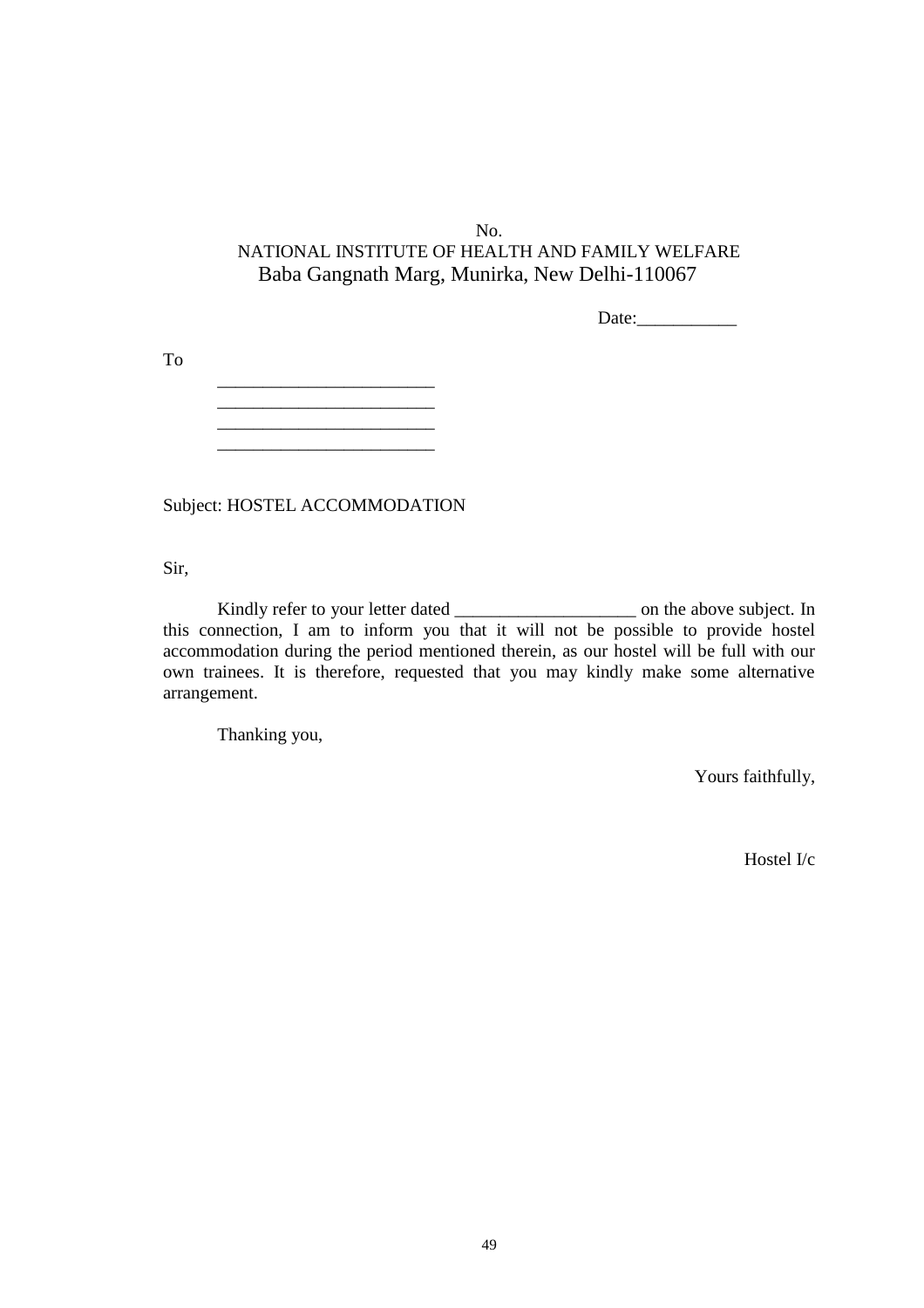### DIRECTOR NATIONAL INSTITUTE OF HEALTH AND FAMILY WELFARE Cordially invites you to attend the

#### ANNUAL DAY FUNCTION OF THE INSTITUTE

On Friday, the 9<sup>th</sup> March, at 4.00P.M.

At the Institute Campus, Baba Gangnath Marg, Munirka, New Delhi-110067

SHRI\_\_\_\_\_\_\_\_\_\_\_\_\_\_\_\_\_\_\_\_\_\_\_\_\_

(Chairman, Governing Body, NIHFW) Union Minister for Health and Family Welfare

has kindly consented to be the Chief Guest.

PROF.

Member, Planning Commission Will deliver the Annual Day Oration.

\_\_\_\_\_\_\_\_\_\_\_\_\_\_\_\_\_\_\_\_\_\_\_\_\_\_\_\_\_\_\_\_\_\_\_\_\_\_\_\_\_\_\_\_\_\_\_\_\_\_\_\_\_\_\_\_\_\_\_\_\_\_\_\_\_\_\_\_\_\_\_\_

### PROGRAMME

Welcome and Highlights Prof. Of Institute's Activities Director, NIHFW

Annual Day oration Prof.

Distribution of Prizes Shri\_\_\_\_\_\_\_\_\_\_\_\_\_\_\_\_\_\_\_

Member Planning Commission

and Address by Chief Guest (Chairman, Governing Body, NIHFW) Union Minister of Health and Family Welfare

Vote of Thanks Prof.

**TEA**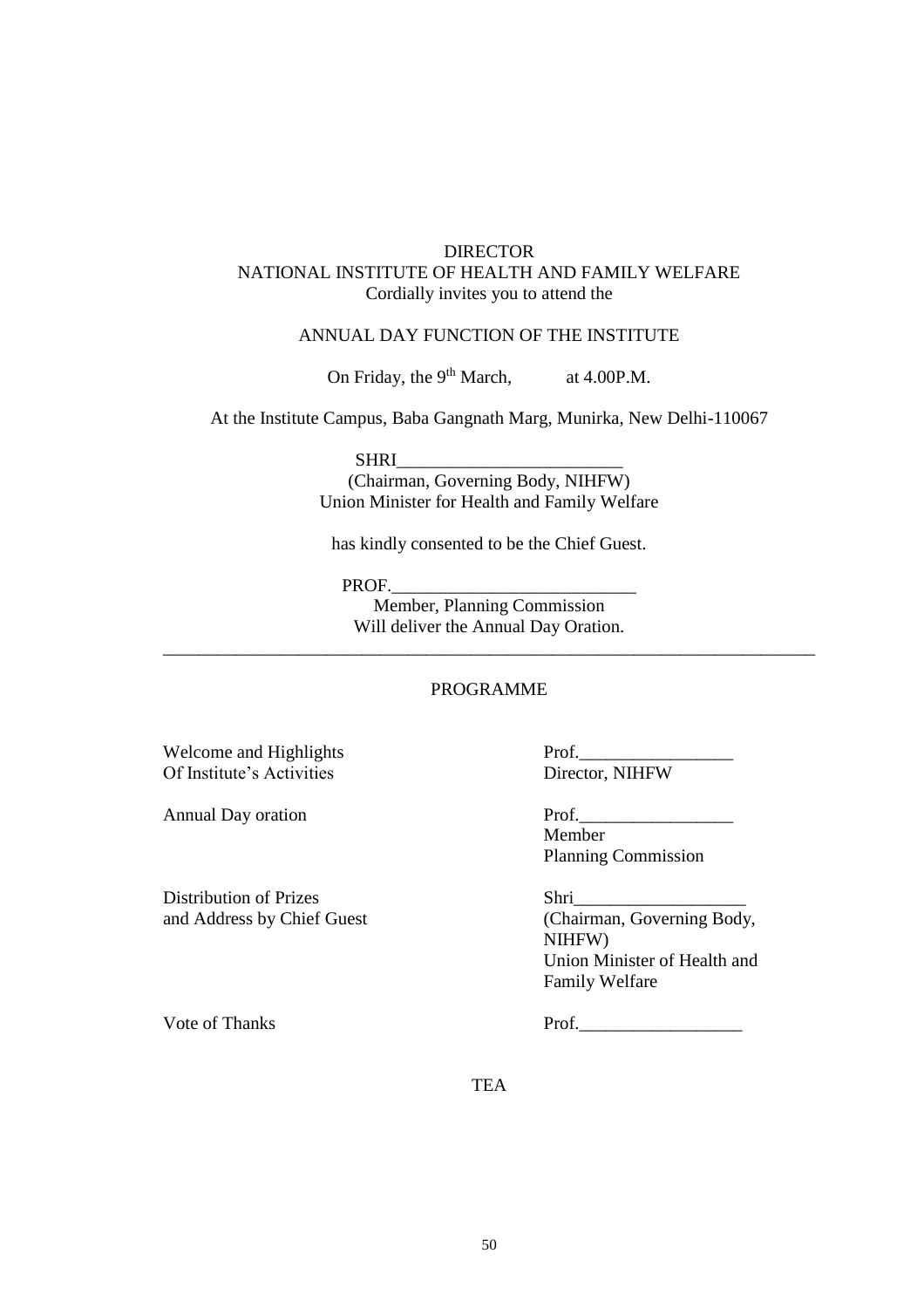### DIRECTOR NATIONAL INSTITUTE OF HEALTH AND FAMILY WELFARE Request your presence at the INAUGURATION OF THE WHO ASSISTED WORKSHOP ON HEALTH ECONOMICS AND MANAGEMENT

### On

Wednesday, the 19<sup>th</sup> March, 1983 at 10.00 A.M. in the Teaching Block, /NIHFW Baba Gangnath Marg, Munirka, New Delhi-110067 R.S.V.P. 26166562, 26150538

### PROGRAMME

\_\_\_\_\_\_\_\_\_\_\_\_\_\_\_\_\_\_\_\_\_\_\_\_\_\_\_\_\_\_\_\_\_\_\_\_\_\_\_\_\_\_\_\_\_\_\_\_\_\_\_\_\_\_\_\_\_\_\_\_\_\_\_\_\_\_\_\_\_\_\_

Background & objectives Prof. Of the Workshop Coordinator

Welcome Prof. Director, NIHFW

Inaugural Address Dr.

Vote of Thanks Shri

**Coffee**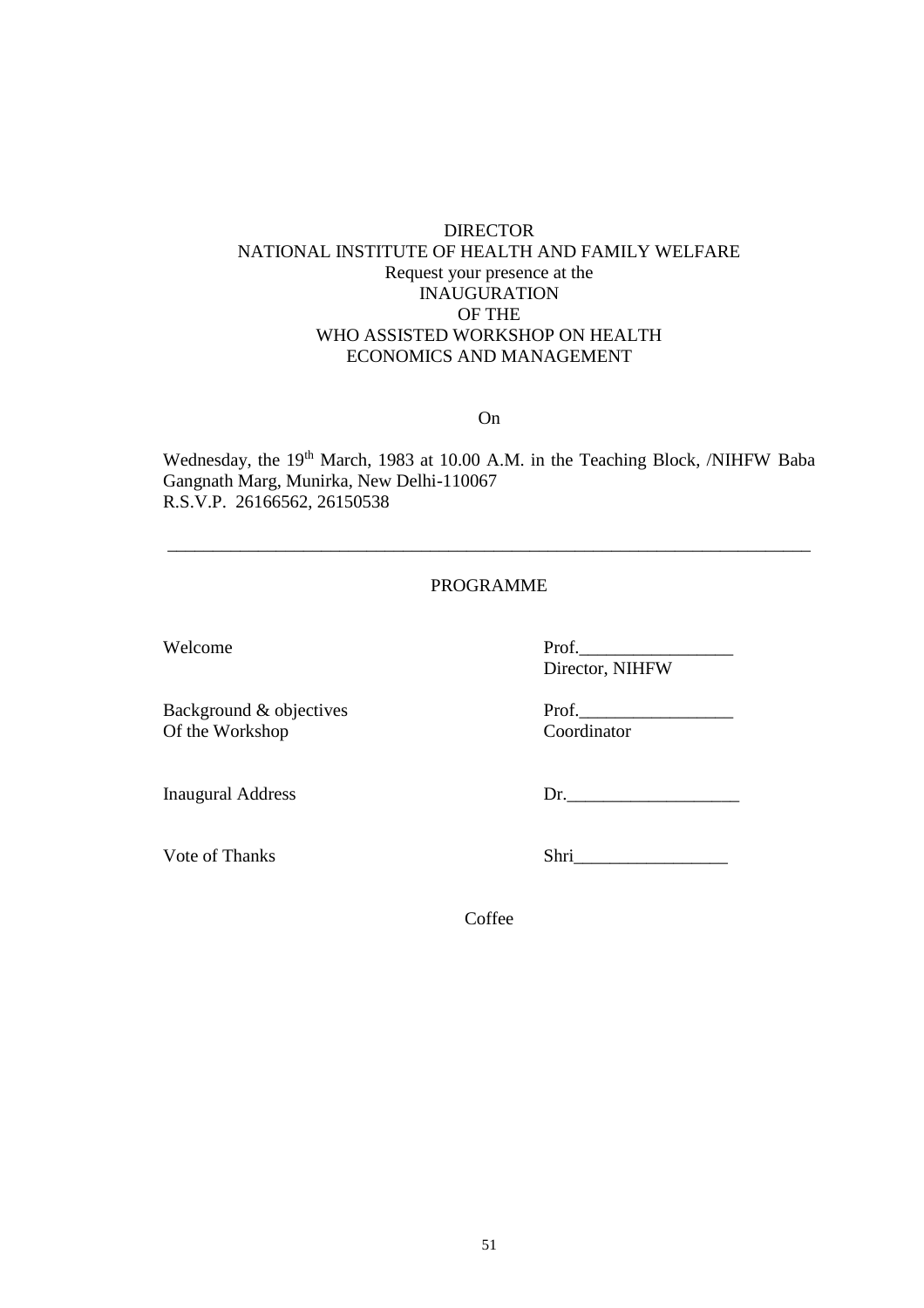# **NOTES**

- 1. In his present representation Shri has reiterated the same points as were mentioned in his earlier representation and which have already been considered. There appears to be no justification to alter our earlier decision. This representation may, therefore, be rejected and Shri \_\_\_\_\_\_\_\_\_\_\_\_\_\_\_\_\_\_\_\_\_ be informed that in future no further representation on this subject will be entertained.
- 2. Shri is at his credit. No substitute has been asked for. The leave may, therefore, be sanctioned. Draft office order is put up for approval.
- 3. Shri who was granted earned leave from to vide this Institute's memorandum of even number dated \_\_\_\_\_\_\_\_\_\_\_\_\_\_\_\_\_\_\_\_, has resumed duty on
- 4. Director of \_\_\_\_\_\_\_\_\_\_\_\_\_\_\_\_\_\_may consider the question of reemployment of Shri \_\_\_\_\_\_\_\_\_\_\_\_\_\_\_\_\_\_\_ in accordance with the prescribed principles.
- 5. Ministry of Finance may be requested kindly to reconsider.
- 6. The application seems to be in order. We may have no objection to accord necessary permission as in the draft sanction put up.
- 7. In the circumstances, we may issue a revised order in supersession to the one at page 5/c.
- 8. We may inform the applicant that recruitment against all non-gazetted posts is made out to candidates sponsored by the Employment Exchange.
- 9. He may be advised to get his name registered in the nearest Employment Exchange if not already done.
- 10. Character and antecedents of candidate have been verified and found to be satisfactory.
- 11. The Pension papers of Shri<sup>ng</sup> the second papers of several papers of  $\mu$  have been completed. These may be forwarded to the Accounts Section for necessary action.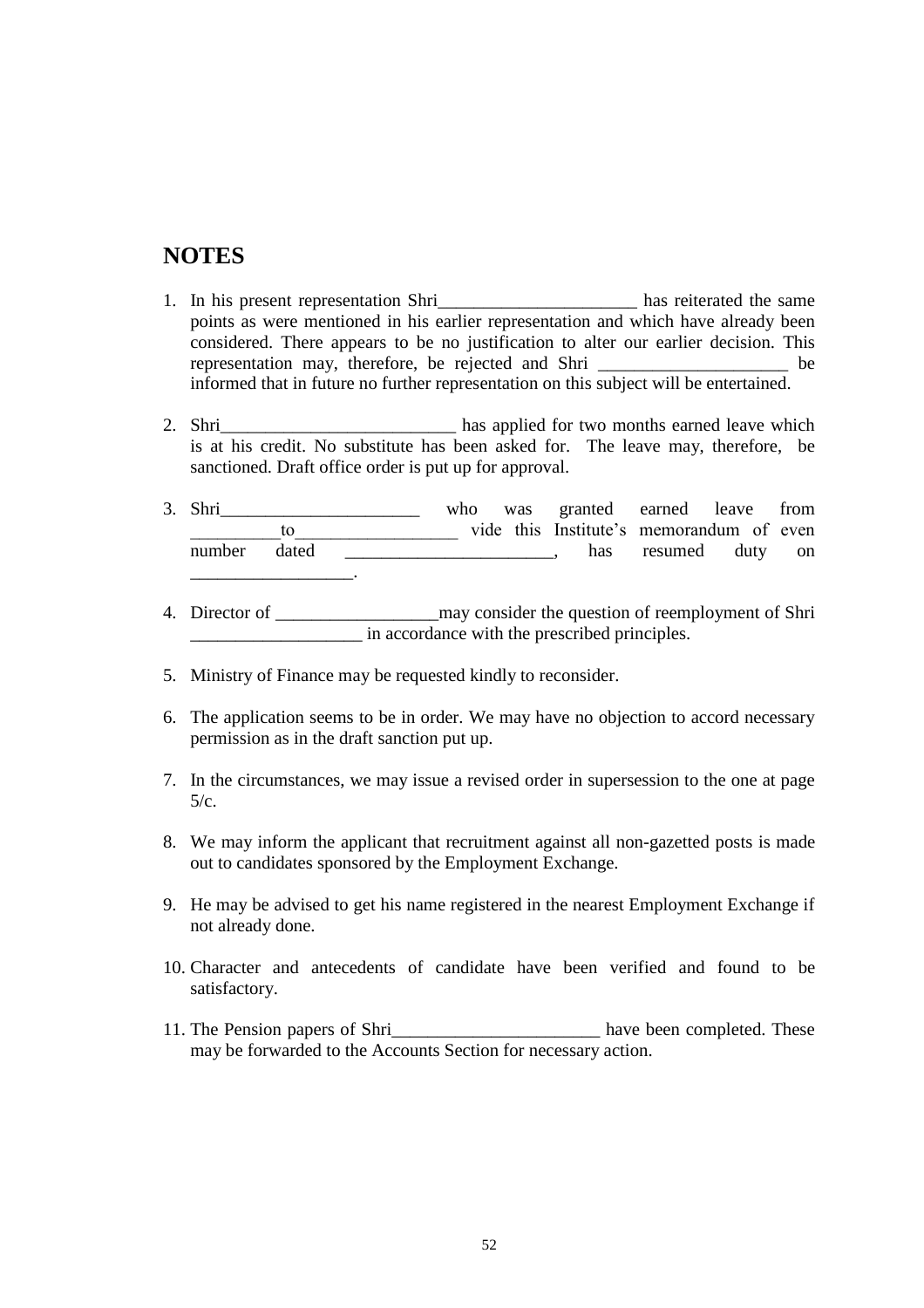- 12. The D.G.H.S. may be requested to issue another C.G.H.S. identity card.
- 13. Patel reaching Calcutta 2nd June 18-10 hours. Meet airport.
- 14. Director reaching Rampur twentieth morning Lucknow Express.
- 15. Committee meeting will be held on  $22<sup>nd</sup>$  and  $23<sup>rd</sup>$  August at NIHFW instead  $21<sup>st</sup>$  and 22nd .
- 16. Please confirm if all delegates invited conference have accepted.
- 17. Please inform whether Shri has been admitted to training course.
- 18. A statement showing the latest position of sanctioned temporary and permanent posts in the Institute is placed on the file as directed.
- 19. Service from  $\qquad \qquad$  to  $\qquad \qquad$  verified from the office copies of the pay bills.
- 20. The bill has been verified. This is in order. May be passed for payment.
- 21. The period of security deposit as per agreement is over. The security deposit may be refunded. The Hand Receipt has been passed for payment.
- 22. The bill is returned herewith with the following objections.
- 23. The G.P. Fund Account statement for the year of the under mentioned officer is forwarded herewith. It is requested that the statement may kindly be removed and the acknowledgment portion thereof returned to this Section duly completed.
- 24. Placed below are four entertainment bills, which are in order and may be passed for payment.
- 25. It has been verified from the old records that no payment has been made so far in respect of bill no. dated
- 26. The statement has been checked. The cost comes to Rs.500/-. This is a schedule item and is in order. There was slight error in the calculation of the rate, which has been corrected in this office.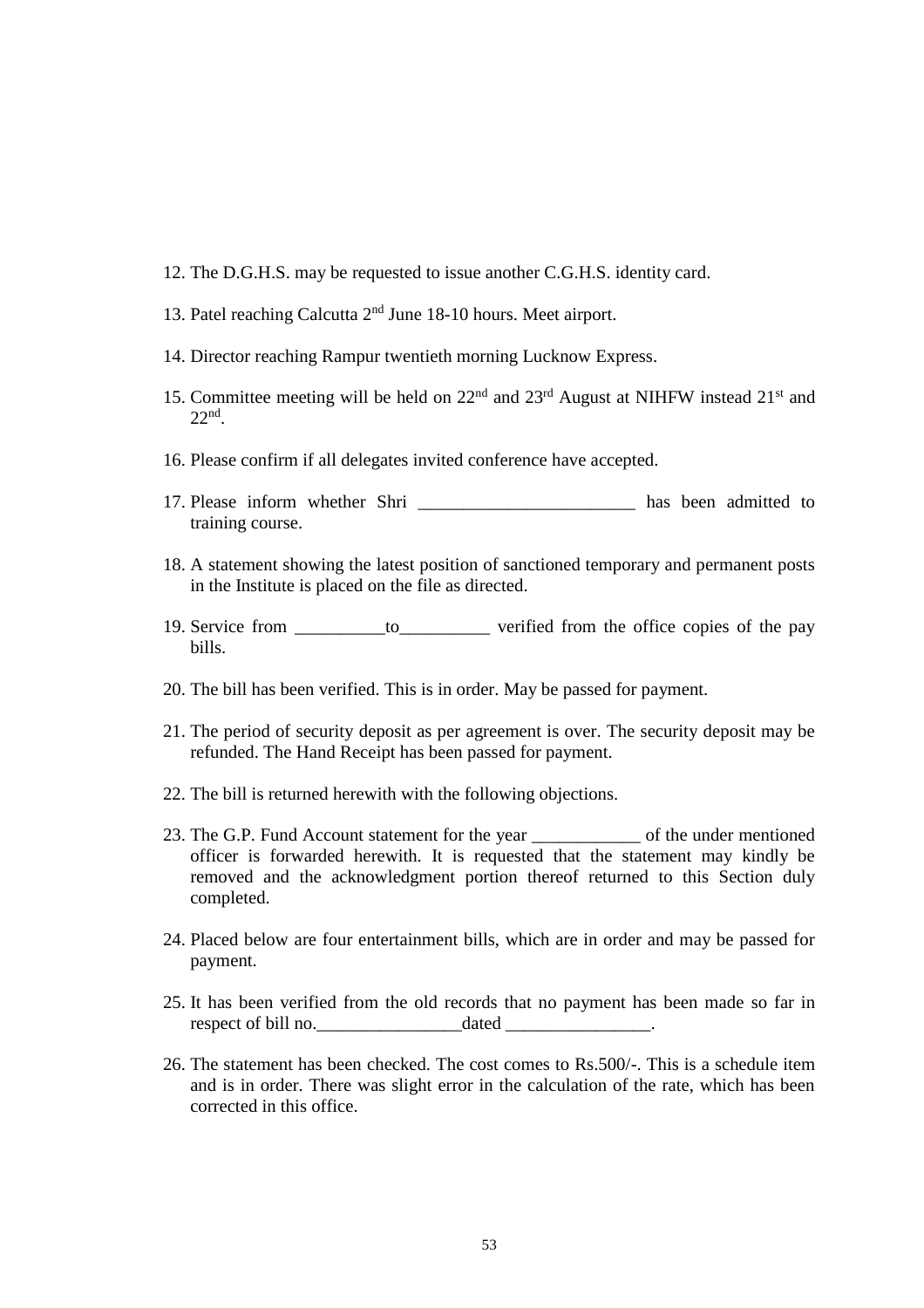- 27. The expenditure involved is chargeable/debitable to head\_\_\_\_\_\_\_\_\_\_\_\_\_\_\_\_\_\_\_\_
- 28. Shri\_\_\_\_\_\_\_\_\_\_\_\_\_\_\_\_\_\_\_\_\_has applied for the withdrawal of a sum of Rs.two hundred from his General Provident Fund to meet the expenses incurred during his illness. His application is covered by the rules. It may be accepted.
- 29. The trunk calls(s) in respect of which the bill been received was (were) made from office/residential telephone no.\_\_\_\_\_\_\_\_\_\_\_\_\_\_\_\_\_\_\_\_\_\_. Before the payment is made P.S./P.A. to \_\_\_\_\_\_\_\_\_\_\_\_\_\_\_\_\_\_\_\_\_\_\_\_\_ may see and kindly say whether the call(s) was/were official. The amount in respect of private calls may be deposited in cash section.
- 30. Shri\_\_\_\_\_\_\_\_\_\_\_\_\_\_\_\_\_\_\_\_\_\_\_\_\_\_\_, has been allotted quarter no.\_\_\_\_\_\_\_\_\_\_\_in the Institute. In this connection he may please state whether the allotment offered to him is acceptable to him.
- 31. If adequate precautions had been taken to safeguard Govt. interests, this infructuous expenditure could have been avoided.
- 32. It would be necessary to fix the responsibility before the amount is written off.
- 33. This amount has become irrecoverable. May be written off.
- 34. \_\_\_\_\_\_\_\_\_\_\_\_\_\_\_\_\_\_\_\_\_Section has reported that both the typewriters in that section are not in working order. They have requested for early arrangements to get the typewriters repaired. M/s\_\_\_\_\_\_\_\_\_\_\_\_\_\_\_\_\_\_\_\_\_\_\_\_ may be asked to furnish an estimate for the repairs.
- 35. The \_\_\_\_\_\_\_\_\_\_\_\_\_\_\_\_\_\_\_\_\_\_\_\_\_\_ company may be requested to send their mechanic to examine the defects in the duplicating Machine.
- 36. The furniture required by example of the section is not in stock at present. He may call for quotations for their purchase from at least half a dozen firms of repute.
- 37. Two of the chairs in this room need recaning. This may be got done at an early date.
- 38. The office table of Deputy Director needs some repairs. The carpenter may be asked to attend to it.
- 39. We have only two tyres left in the stock. Necessary action may be taken to purchase 30 tubes and 30 tyres.